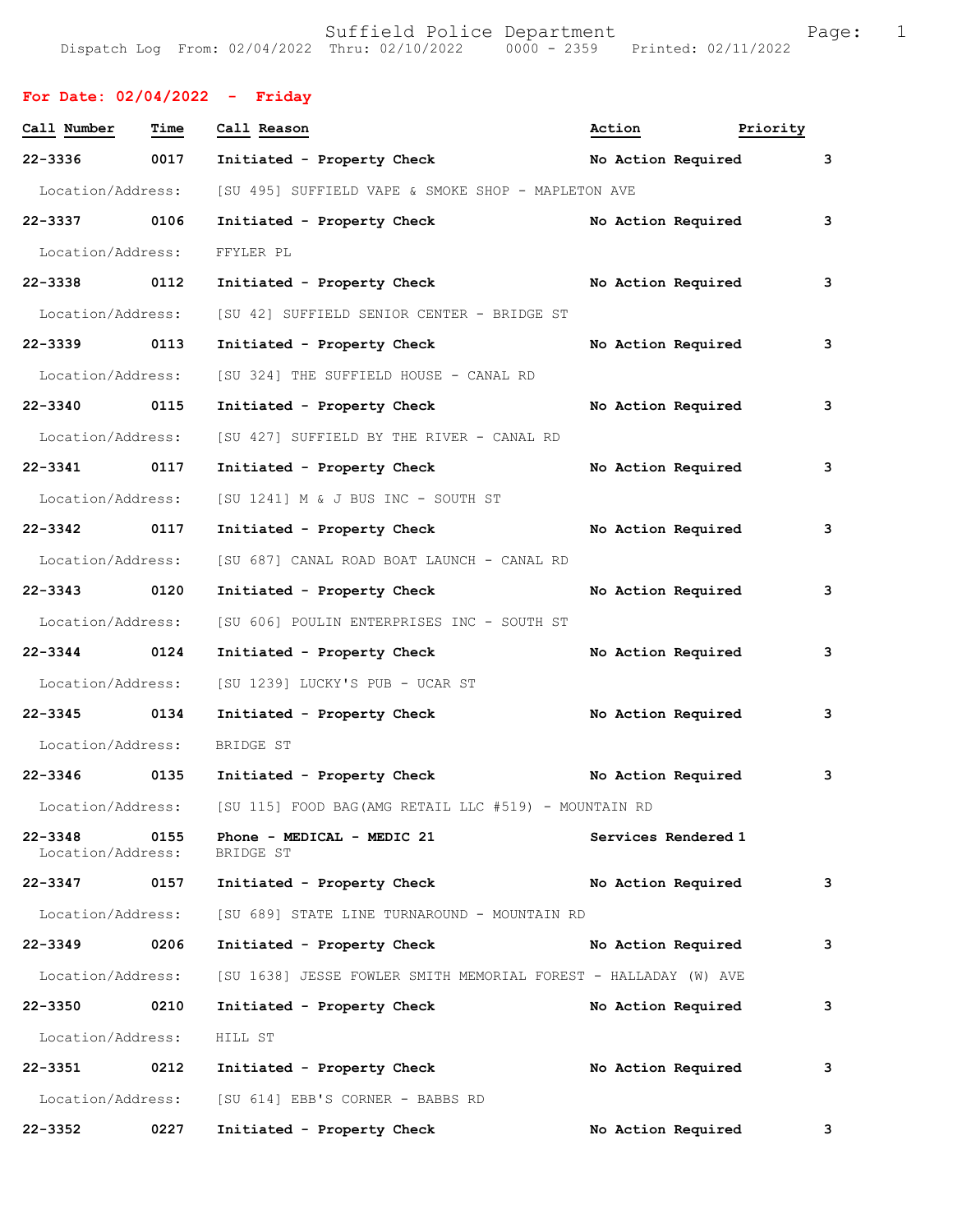Suffield Police Department Fage: 2 Dispatch Log From: 02/04/2022 Thru: 02/10/2022 0000 - 2359 Printed: 02/11/2022 Location/Address: [SU 554] SUFFIELD FIRE DEPARTMENT COMPANY 3 - COPPER HILL RD **22-3353 0228 Initiated - Property Check No Action Required 3** Location/Address: [SU 6] AIRWAYS GOLF COURSE - SOUTH GRAND ST **22-3354 0237 Initiated - Property Check No Action Required 3** Location/Address: [SU 136] SUFFIELD LUMBER COMPANY - NORTH GRAND ST **22-3355 0240 Initiated - Traffic Control/School Traffic No Action Required 3** Location/Address: BRIDGE ST **22-3356 0241 Initiated - Property Check No Action Required 3** Location/Address: RATLEY RD **22-3357 0248 Initiated - Property Check No Action Required 3** Location/Address: [SU 380] WEST SUFFIELD SHOPS - MOUNTAIN RD **22-3358 0320 Initiated - Property Check No Action Required 3** Location/Address: [SU 613] MOUNTAIN RD MARKET PLACE - MOUNTAIN RD **22-3359 0322 Initiated - Traffic Control/School Traffic No Action Required 3** Location/Address: EAST (N) ST + GREENDALE DR **22-3360 0333 Initiated - Property Check No Action Required 3** Location/Address: [SU 140] GUYS AUTO SALES - MOUNTAIN RD **22-3361 0338 Initiated - Property Check No Action Required 3** Location/Address: [SU 626] SUFFIELD TOWN HALL - MOUNTAIN RD **22-3362 0340 Initiated - Traffic Control/School Traffic No Action Required 3** Location/Address: [SU 626] SUFFIELD TOWN HALL - MOUNTAIN RD **22-3363 0434 Initiated - Property Check No Action Required 3** Location/Address: [SU 553] SUFFIELD FIRE DEPARTMENT COMPANY 4 - THOMPSONVILLE RD **22-3364 0640 911 - Motor Vehicle Theft Report Taken 3** <br>Location/Address: EAST (N) ST Location/Address: EAST (N) ST<br>Refer To Incident: 22-67-OF Refer To Incident: **22-3365 0728 Initiated - Suspicious Vehicle Services Rendered 2**  Location/Address: [SU 33] SUFFIELD CORDIAL SHOPPE - MAPLETON AVE **22-3366 0744 Initiated - Property Check No Action Required 3** Location/Address: [SU 380] WEST SUFFIELD SHOPS - MOUNTAIN RD **22-3367 0800 Initiated - Traffic Control/School Traffic Services Rendered 3**  Location/Address: **22-3368 0801 Radio - Assist Motorist Services Rendered 3**  Location/Address: AREA OF REMINGTON ST - SOUTH ST **22-3369 0833 Initiated - Property Check No Action Required 3** Location/Address: [SU 334] SUFFIELD VILLAGE SHOPPING CENTER - BRIDGE ST

**22-3370 0847 Walk-In - General Information Services Rendered 3**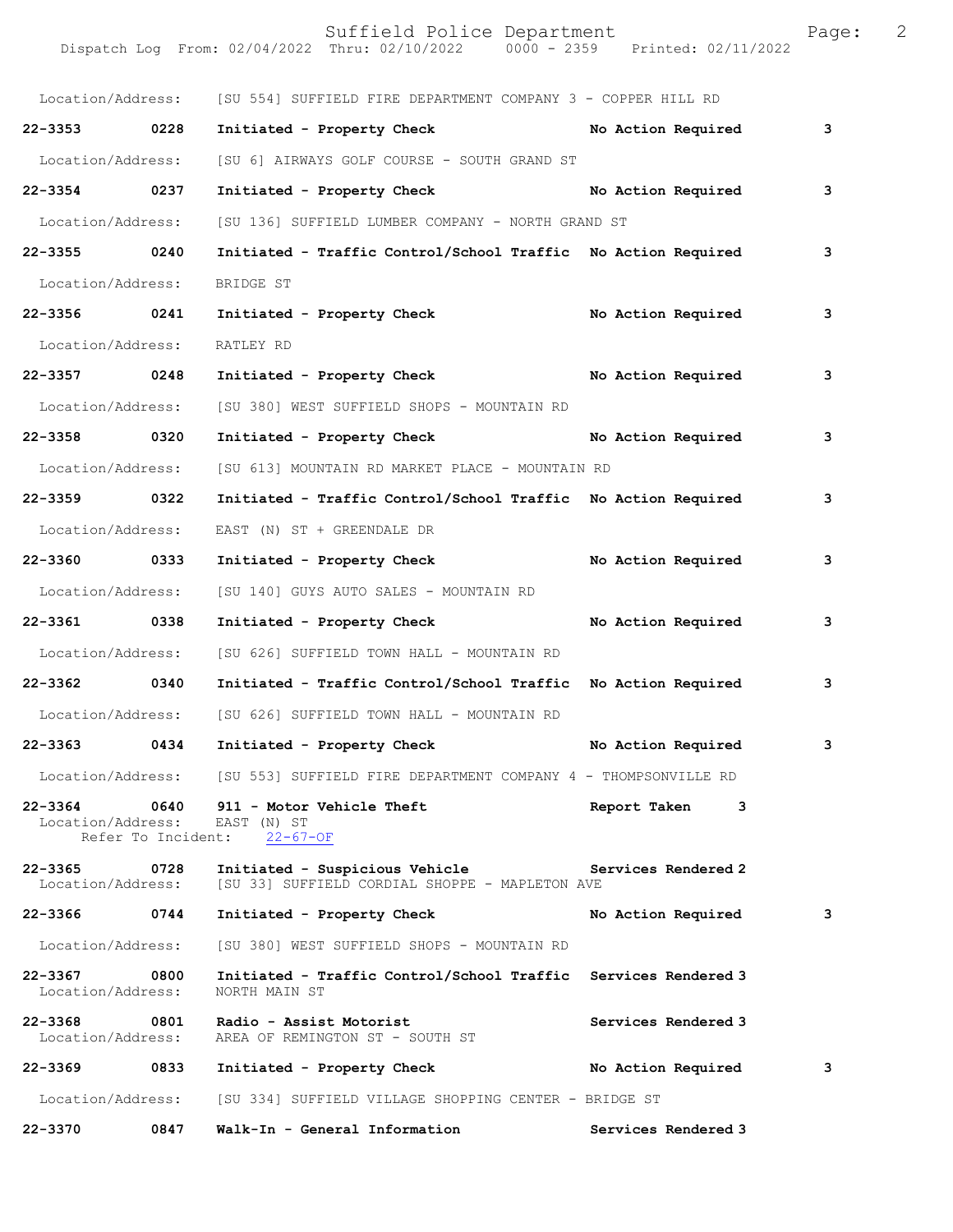|                                     |      | Suffield Police Department<br>Dispatch Log From: 02/04/2022 Thru: 02/10/2022 0000 - 2359 Printed: 02/11/2022 |                               | Page: | 3 |
|-------------------------------------|------|--------------------------------------------------------------------------------------------------------------|-------------------------------|-------|---|
| Location/Address:                   |      | SUFFIELD POLICE DEPARTMENT - MOUNTAIN RD                                                                     |                               |       |   |
| 22-3371 0856                        |      | Initiated - Property Check No Action Required                                                                |                               | 3     |   |
| Location/Address:                   |      | [SU 332] SUFFIELD SPORTSMAN ASSOC. - PHELPS RD                                                               |                               |       |   |
| 22-3372 0904                        |      | Initiated - Property Check                                                                                   | No Action Required            | 3     |   |
| Location/Address:                   |      | [SU 688] QUARRY - QUARRY RD                                                                                  |                               |       |   |
| 22-3373 0906                        |      | Initiated - Hazardous Condition                                                                              | Taken/Refered to Other Agency |       |   |
| $\overline{2}$<br>Location/Address: |      | PHELPS RD                                                                                                    |                               |       |   |
| 22-3374 0922                        |      | Initiated - Property Check                                                                                   | No Action Required            | 3     |   |
| Location/Address:                   |      | [SU 614] EBB'S CORNER - BABBS RD                                                                             |                               |       |   |
| 22-3375 0939                        |      | Initiated - Property Check No Action Required                                                                |                               | 3     |   |
| Location/Address:                   |      | [SU 495] SUFFIELD VAPE & SMOKE SHOP - MAPLETON AVE                                                           |                               |       |   |
| 22-3376 0953                        |      | Initiated - Community Policing Contact Mo Action Required                                                    |                               | 3     |   |
| Location/Address:                   |      | [SU 816] SUFFIELD COMMUNITY AID ASSOCIATION - SOUTH ST                                                       |                               |       |   |
| 22-3377                             | 1102 | Initiated - Property Check                                                                                   | No Action Required            | 3     |   |
| Location/Address:                   |      | [SU 69] CVS PHARMACY - MOUNTAIN RD                                                                           |                               |       |   |
| 22-3378 1338                        |      | 911 - MEDICAL - MEDIC 21                                                                                     | Transported to Hospital       | 1     |   |
| Location/Address:                   |      | THE SUFFIELD HOUSE - CANAL RD                                                                                |                               |       |   |
| 22-3379 1352                        |      | Initiated - Property Check                                                                                   | No Action Required            | 3     |   |
| Location/Address:                   |      | [SU 583] SUFFIELD HIGH SCHOOL - SHELDON ST                                                                   |                               |       |   |
| 22-3380 1406<br>Location/Address:   |      | Initiated - Follow Up<br>WOODSHOLLOW RD                                                                      | Services Rendered 3           |       |   |
|                                     |      | 22-3381 1416 Initiated - Property Check                                                                      | No Action Required            |       |   |
|                                     |      | Location/Address: SILVER CREEK DR                                                                            |                               |       |   |
| 22-3382 1419                        |      | Initiated - Property Check No Action Required                                                                |                               | 3     |   |
|                                     |      | Location/Address: [SU 495] SUFFIELD VAPE & SMOKE SHOP - MAPLETON AVE                                         |                               |       |   |
| 22-3383 1431                        |      | Initiated - Property Check No Action Required                                                                |                               | 3     |   |
| Location/Address:                   |      | [SU 326] SUFFIELD MEADOW CONDOS - SUFFIELD MEADOW DR                                                         |                               |       |   |
| 22-3384 1442                        |      | Initiated - Community Policing Contact Mo Action Required                                                    |                               | 3     |   |
|                                     |      | Location/Address: [SU 49] SACRED HEART CHURCH - MOUNTAIN RD                                                  |                               |       |   |
|                                     |      | 22-3385 1540 Phone - General Information<br>Location/Address: COPPER HILL RD<br>Refer To Incident: 22-68-OF  | Report Taken 3                |       |   |
|                                     |      | 22-3386 1555 Initiated - Follow Up                                                                           | No Action Required            | 3     |   |
|                                     |      | Location/Address: OVERHILL DR                                                                                |                               |       |   |
|                                     |      | 22-3387 1656 Initiated - Property Check No Action Required                                                   |                               | 3     |   |
|                                     |      | Location/Address: [SU 1239] LUCKY'S PUB - UCAR ST                                                            |                               |       |   |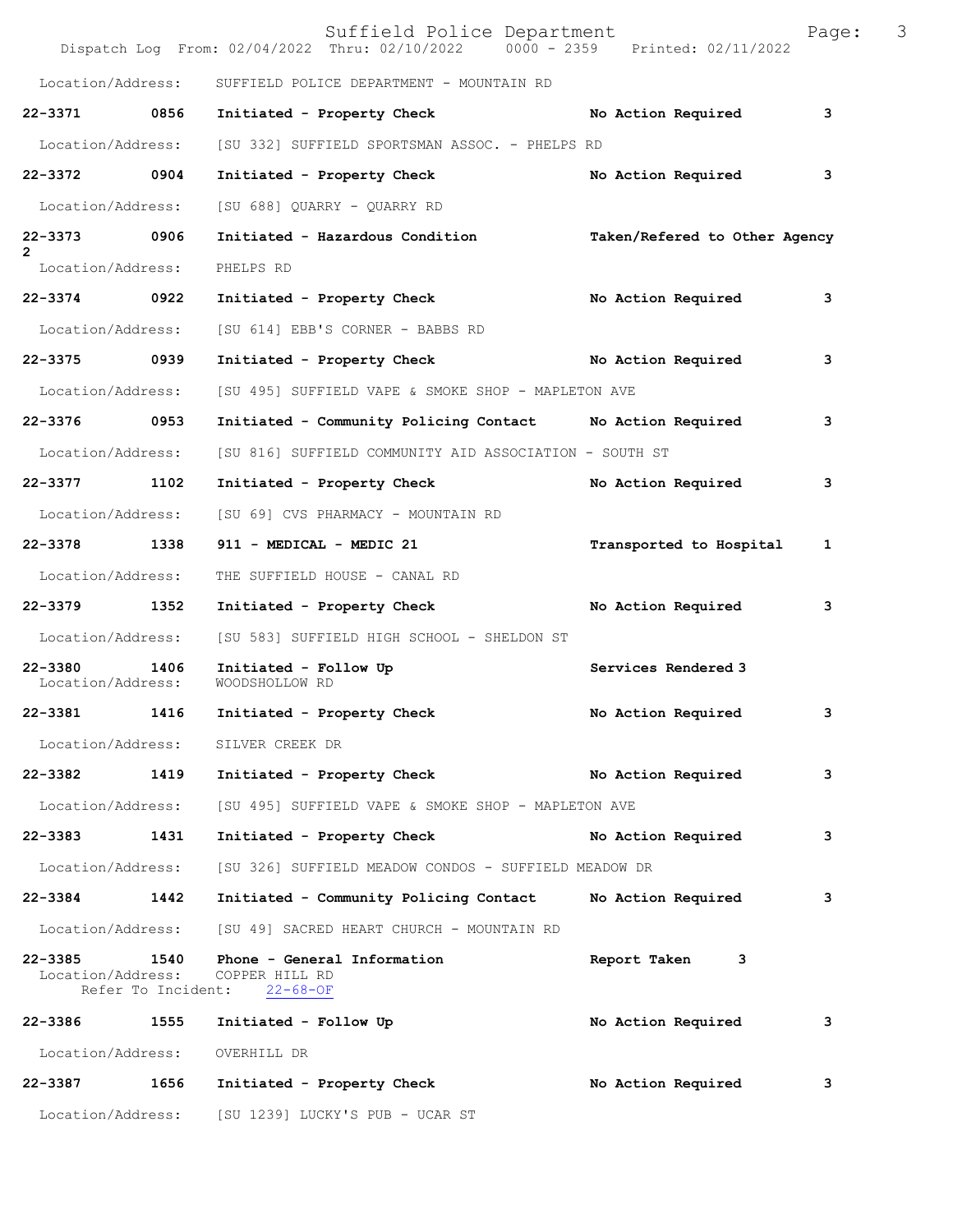|                                   |      | Suffield Police Department<br>Dispatch Log From: 02/04/2022 Thru: 02/10/2022 0000 - 2359 Printed: 02/11/2022 |                     | Page:        | 4 |
|-----------------------------------|------|--------------------------------------------------------------------------------------------------------------|---------------------|--------------|---|
| 22-3388                           | 1657 | Initiated - Property Check                                                                                   | No Action Required  | 3            |   |
| Location/Address:                 |      | [SU 302] SHAMROCK CAFE - EAST (S) ST                                                                         |                     |              |   |
| 22-3389 1657                      |      | Initiated - Property Check                                                                                   | No Action Required  | 3            |   |
| Location/Address:                 |      | [SU 1511] DOANE'S ACCENT AUTO - EAST (S) ST                                                                  |                     |              |   |
| 22-3390 1704                      |      | Initiated - Property Check                                                                                   | No Action Required  | 3            |   |
| Location/Address:                 |      | [SU 583] SUFFIELD HIGH SCHOOL - SHELDON ST                                                                   |                     |              |   |
| 22-3391 1707                      |      | Initiated - Property Check                                                                                   | No Action Required  | 3            |   |
| Location/Address:                 |      | [SU 561] BRUCE PARK - MOUNTAIN RD                                                                            |                     |              |   |
| 22-3392 1816<br>Location/Address: |      | Initiated - Assist Motorist<br>NORTH OF KENT - SOUTH MAIN ST                                                 | Services Rendered 3 |              |   |
| 22-3393 1825<br>Location/Address: |      | Initiated - Motor Vehicle Violation Verbal Warning 3<br>NORTH ST                                             |                     |              |   |
| 22-3394 1853                      |      | Initiated - Follow Up                                                                                        | No Action Required  | 3            |   |
| Location/Address:                 |      | [SU 49] SACRED HEART CHURCH - MOUNTAIN RD                                                                    |                     |              |   |
| 22-3395 1854                      |      | Phone - Assist Motorist<br>Location/Address: WARNERTOWN RD                                                   | Services Rendered 3 |              |   |
|                                   |      | 22-3396 1936 911 - General Information<br>Location/Address: SOUTH MAIN ST<br>Refer To Incident: 22-69-OF     | Report Taken<br>3   |              |   |
| 22-3397 2026                      |      | Phone - Assist Motorist<br>Location/Address: WARNERTOWN RD                                                   | Services Rendered 3 |              |   |
| 22-3398 2031                      |      | Initiated - Property Check                                                                                   | No Action Required  | 3            |   |
|                                   |      | Location/Address: [SU 69] CVS PHARMACY - MOUNTAIN RD                                                         |                     |              |   |
| 22–3399 2136<br>Location/Address: |      | Phone - Welfare Check<br>HARMON DR                                                                           | Services Rendered 3 |              |   |
| 22-3400                           | 2251 | Phone - Suspicious Activity                                                                                  | No Action Required  | $\mathbf{2}$ |   |
| Location/Address:                 |      | [SU 1308] KRUPA OIL - THOMPSONVILLE RD                                                                       |                     |              |   |
| 22-3401                           | 2336 | Initiated - Property Check                                                                                   | No Action Required  | 3            |   |
| Location/Address:                 |      | [SU 75] FAS MART - THOMPSONVILLE RD                                                                          |                     |              |   |
| 22-3402                           | 2347 | Initiated - Property Check                                                                                   | No Action Required  | 3            |   |
| Location/Address:                 |      | [SU 326] SUFFIELD MEADOW CONDOS - SUFFIELD MEADOW DR                                                         |                     |              |   |
| 22-3403                           | 2353 | Initiated - Property Check                                                                                   | No Action Required  | 3            |   |
|                                   |      | Location/Address: [SU 324] THE SUFFIELD HOUSE - CANAL RD                                                     |                     |              |   |
|                                   |      | For Date: $02/05/2022 - Saturday$                                                                            |                     |              |   |

## 22-3404 0000 Initiated - Property Check **No Action Required** 3 Location/Address: [SU 687] CANAL ROAD BOAT LAUNCH - CANAL RD **22-3405 0004 Initiated - Property Check No Action Required 3** Location/Address: [SU 333] SUFFIELD VETERINARY HOSPITAL - EAST (S) ST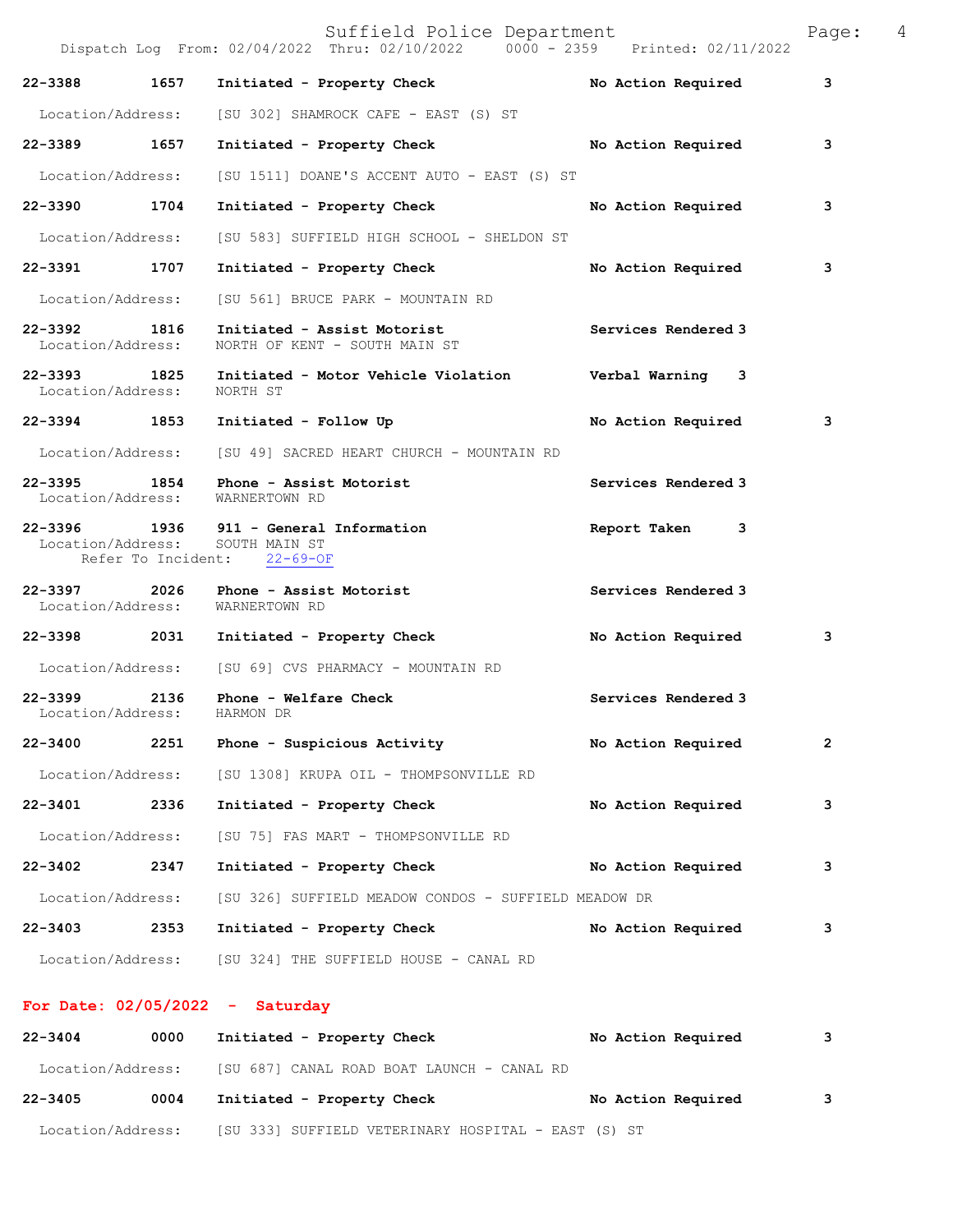Dispatch Log From: 02/04/2022 Thru: 02/10/2022 0000 - 2359 Printed: 02/11/2022 **22-3406 0006 Initiated - Traffic Control/School Traffic No Action Required 3** Location/Address: [SU 333] SUFFIELD VETERINARY HOSPITAL - EAST (S) ST **22-3407 0024 Initiated - Property Check No Action Required 3** Location/Address: [SU 42] SUFFIELD SENIOR CENTER - BRIDGE ST **22-3408 0028 Initiated - Property Check No Action Required 3** Location/Address: EMILY WAY **22-3409 0033 Initiated - Property Check No Action Required 3** Location/Address: [SU 688] QUARRY - QUARRY RD **22-3410 0034 Initiated - Property Check No Action Required 3** Location/Address: [SU 71] D&F POWER EQUIPMENT - EAST (S) ST **22-3411 0036 Initiated - Traffic Control/School Traffic No Action Required 3** Location/Address: [SU 302] SHAMROCK CAFE - EAST (S) ST **22-3412 0039 Initiated - Property Check No Action Required 3** Location/Address: [SU 1241] M & J BUS INC - SOUTH ST **22-3413 0108 Initiated - Property Check No Action Required 3** Location/Address: [SU 606] POULIN ENTERPRISES INC - SOUTH ST **22-3414 0112 Initiated - Property Check No Action Required 3** Location/Address: [SU 554] SUFFIELD FIRE DEPARTMENT COMPANY 3 - COPPER HILL RD **22-3415 0115 Initiated - Property Check No Action Required 3** Location/Address: FFYLER PL **22-3416 0118 Initiated - Property Check No Action Required 3** Location/Address: [SU 513] BOARDWALK AUTO - KENT AVE **22-3417 0125 Initiated - Property Check No Action Required 3** Location/Address: [SU 334] SUFFIELD VILLAGE SHOPPING CENTER - BRIDGE ST **22-3418 0132 Initiated - Traffic Control/School Traffic No Action Required 3** Location/Address: MOUNTAIN RD **22-3419 0135 Initiated - Property Check No Action Required 3** Location/Address: [SU 495] SUFFIELD VAPE & SMOKE SHOP - MAPLETON AVE **22-3420 0139 Initiated - Traffic Control/School Traffic No Action Required 3** Location/Address: [SU 495] SUFFIELD VAPE & SMOKE SHOP - MAPLETON AVE **22-3421 0146 911 - M/V Accident (Personal Injury) Report Taken 1**  Location/Address: @ RR BRIDGE - SUFFIELD ST Refer To Accident:  $\frac{22-20-AC}{22-69-IN}$ Refer To Fire Case: **22-3422 0221 Initiated - Property Check No Action Required 3**

Location/Address: [SU 598] SUNRISE PARK - MOUNTAIN RD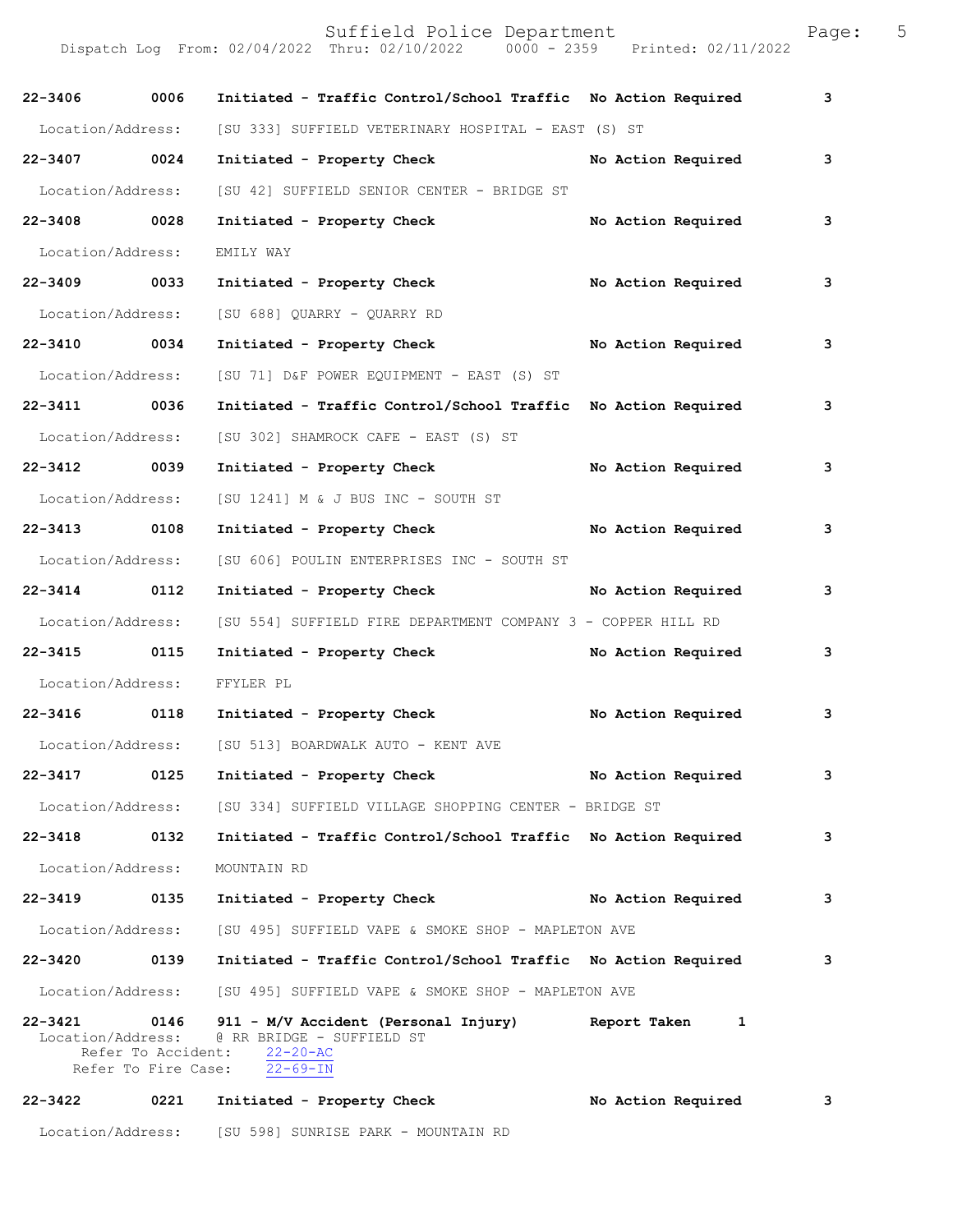| 22-3423 0225      |                           | Initiated - Property Check No Action Required                             |                     | 3 |
|-------------------|---------------------------|---------------------------------------------------------------------------|---------------------|---|
|                   |                           | Location/Address: [SU 552] SUFFIELD FIRE DEPARTMENT COMPANY 2 - RATLEY RD |                     |   |
| 22-3424 0258      |                           | Initiated - Property Check                                                | No Action Required  | 3 |
| Location/Address: |                           | WISTERIA LN                                                               |                     |   |
| 22-3425 0313      |                           | Initiated - Property Check No Action Required                             |                     | 3 |
| Location/Address: |                           | [SU 75] FAS MART - THOMPSONVILLE RD                                       |                     |   |
| 22-3426 0318      |                           | Initiated - Property Check No Action Required                             |                     | 3 |
|                   |                           | Location/Address: [SU 495] SUFFIELD VAPE & SMOKE SHOP - MAPLETON AVE      |                     |   |
| 22-3427 0323      |                           | Initiated - Property Check No Action Required                             |                     | 3 |
|                   | Location/Address:         | [SU 33] SUFFIELD CORDIAL SHOPPE - MAPLETON AVE                            |                     |   |
| 22-3428 0328      |                           | Initiated - Property Check No Action Required                             |                     | 3 |
| Location/Address: |                           | [SU 334] SUFFIELD VILLAGE SHOPPING CENTER - BRIDGE ST                     |                     |   |
| 22-3429 0331      |                           | Initiated - Property Check No Action Required                             |                     | 3 |
| Location/Address: |                           | [SU 42] SUFFIELD SENIOR CENTER - BRIDGE ST                                |                     |   |
| 22-3430 0335      |                           | Initiated - Property Check No Action Required                             |                     | 3 |
|                   |                           | Location/Address: [SU 115] FOOD BAG(AMG RETAIL LLC #519) - MOUNTAIN RD    |                     |   |
| 22-3431 0444      |                           | Initiated - Property Check No Action Required                             |                     | 3 |
|                   | Location/Address:         | [SU 518] US POSTAL SERVICE - MOUNTAIN RD                                  |                     |   |
| 22-3432 0447      |                           | Initiated - Property Check No Action Required                             |                     | 3 |
| Location/Address: |                           | [SU 613] MOUNTAIN RD MARKET PLACE - MOUNTAIN RD                           |                     |   |
| 22-3433 0719      | Location:                 | Initiated - Property Check<br>RTE 75                                      | Services Rendered 3 |   |
| 22-3434 0739      |                           | Initiated - Property Check                                                | No Action Required  | 3 |
|                   |                           | Location/Address: LIMRIC LN                                               |                     |   |
| 22-3435 0740      |                           | Initiated - Property Check                                                | No Action Required  | 3 |
|                   | Location/Address:         | [SU 614] EBB'S CORNER - BABBS RD                                          |                     |   |
| 22-3436           | 0741                      | Initiated - Property Check                                                | No Action Required  | 3 |
| Location/Address: |                           | BOSTON NECK RD                                                            |                     |   |
| 22-3437 0800      | Location:                 | Initiated - Property Check<br>EAST ST                                     | Services Rendered 3 |   |
| 22-3438           | 0814                      | Initiated - Property Check                                                | No Action Required  | 3 |
|                   | Location/Address:         | [SU 688] QUARRY - QUARRY RD                                               |                     |   |
| 22-3440           | 0934<br>Location/Address: | Initiated - Motor Vehicle Violation<br>MAPLETON AVE + EAST (N) ST         | Verbal Warning<br>3 |   |
| 22–3439 0936      |                           | Initiated - Property Check                                                | No Action Required  | 3 |
| Location/Address: |                           | GRIFFIN RD                                                                |                     |   |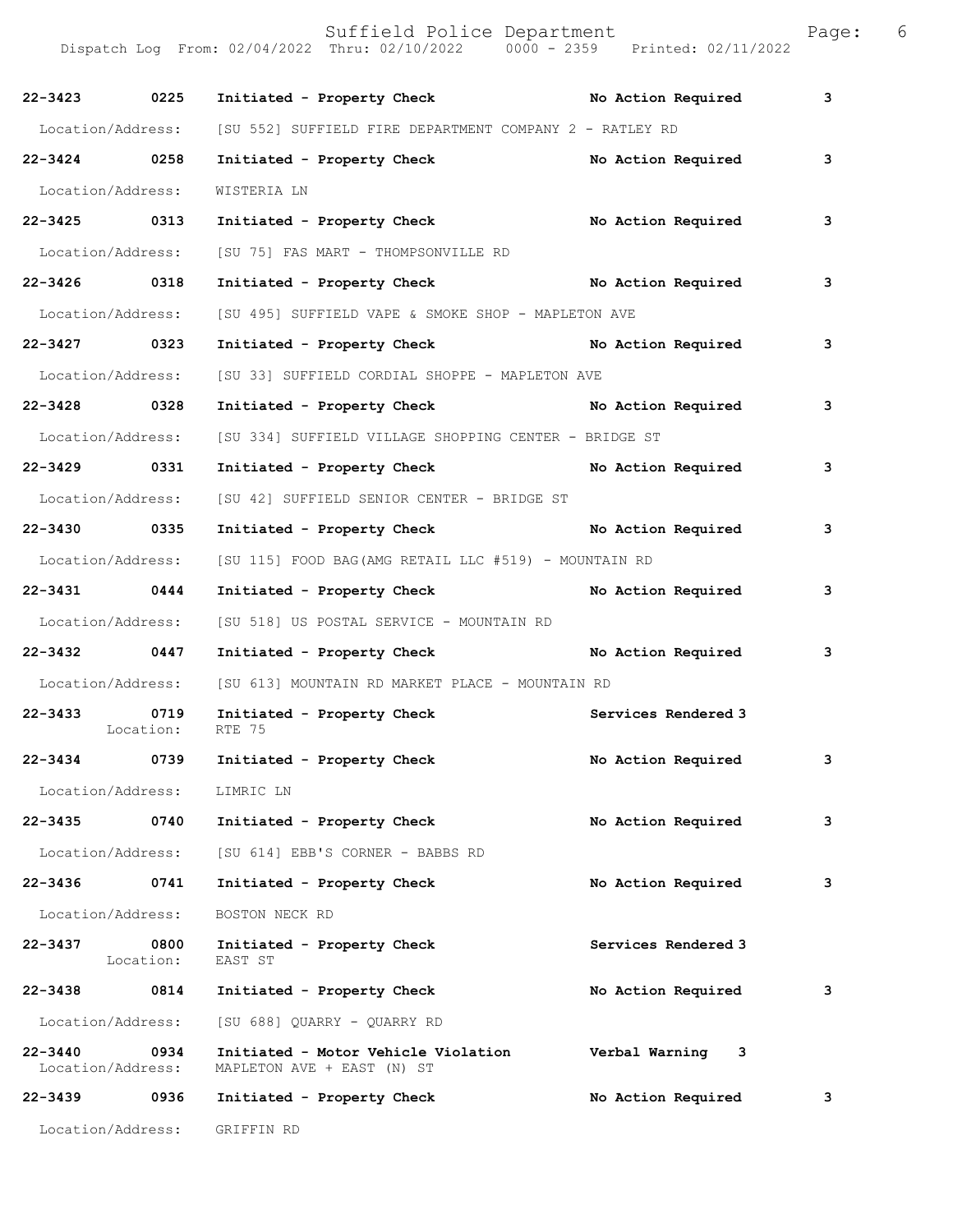Suffield Police Department Page: 7 Dispatch Log From: 02/04/2022 Thru: 02/10/2022 0000 - 2359 Printed: 02/11/2022 **22-3441 1003 Initiated - Property Check No Action Required 3** Location/Address: [SU 117] FOX HOLLOW GUN CLUB - COPPER HILL RD **22-3442 1013 911 - MEDICAL - MEDIC 21 Transported to Hospital 1** Location/Address: [SU 427] SUFFIELD BY THE RIVER - CANAL RD **22-3443 1051 Phone - Welfare Check Report Taken 3**  Location/Address: SHAD ROW<br>Refer To Incident: 22-70-OF Refer To Incident: **22-3444 1116 Initiated - Property Check No Action Required 3** Location/Address: [SU 380] WEST SUFFIELD SHOPS - MOUNTAIN RD **22-3445 1144 Initiated - Property Check No Action Required 3** Location/Address: [SU 1236] KOGUT'S HEMLOCK HILL TREE FARM - NORTH GRAND ST **22-3446 1201 Phone - MEDICAL - MEDIC 21 Services Rendered 1**  Location/Address: [SU 422] LAUREL COURT - BRIDGE ST **22-3447 1206 911 - MEDICAL - MEDIC 22 Taken/Refered to Other Agency 1**  Location/Address: MAC DOUGAL CORRECTIONAL CENTER - EAST (S) ST **22-3448 1206 Phone - Fire Department - Box Alarm Taken/Refered to Other Agency 1**<br>Location/Address: [SU 917] BREWSTER HALL SUFFIELD ACADEMY - NORTH MAIN ST Refer To Fire Case: 22-70-IN **22-3449 1223 911 - MEDICAL - MEDIC 22 Services Rendered 1**  Location/Address: **22-3450 1235 Initiated - Follow Up Services Rendered 3**  Location/Address: MOUNTAIN RD **22-3451 1243 911 - MEDICAL - MEDIC 22 Services Rendered 1**  Location/Address: THRALL AVE **22-3452 1249 Initiated - Motor Vehicle Violation Verbal Warning 3**  Location/Address: **22-3453 1312 Initiated - Property Check No Action Required 3** Location/Address: ST JOSEPH'S CEMETERY - HILL ST **22-3454 1334 Initiated - Hazardous Condition Services Rendered 2**  AREA OF SACRED HEART CHURCH - MOUNTAIN RD **22-3455 1359 Initiated - Motor Vehicle Violation Verbal Warning 3**  WEST OF GRANDS - MOUNTAIN RD **22-3456 1514 Initiated - Follow Up No Action Required 3** Location/Address: CVS PHARMACY - MOUNTAIN RD **22-3457 1534 Initiated - Property Check No Action Required 3** Location/Address: [SU 688] QUARRY - QUARRY RD **22-3458 1539 Initiated - Property Check No Action Required 3** Location/Address: [SU 928] STRATTON FARMS - STRATTON FARMS RD **22-3459 1549 Initiated - Property Check No Action Required 3**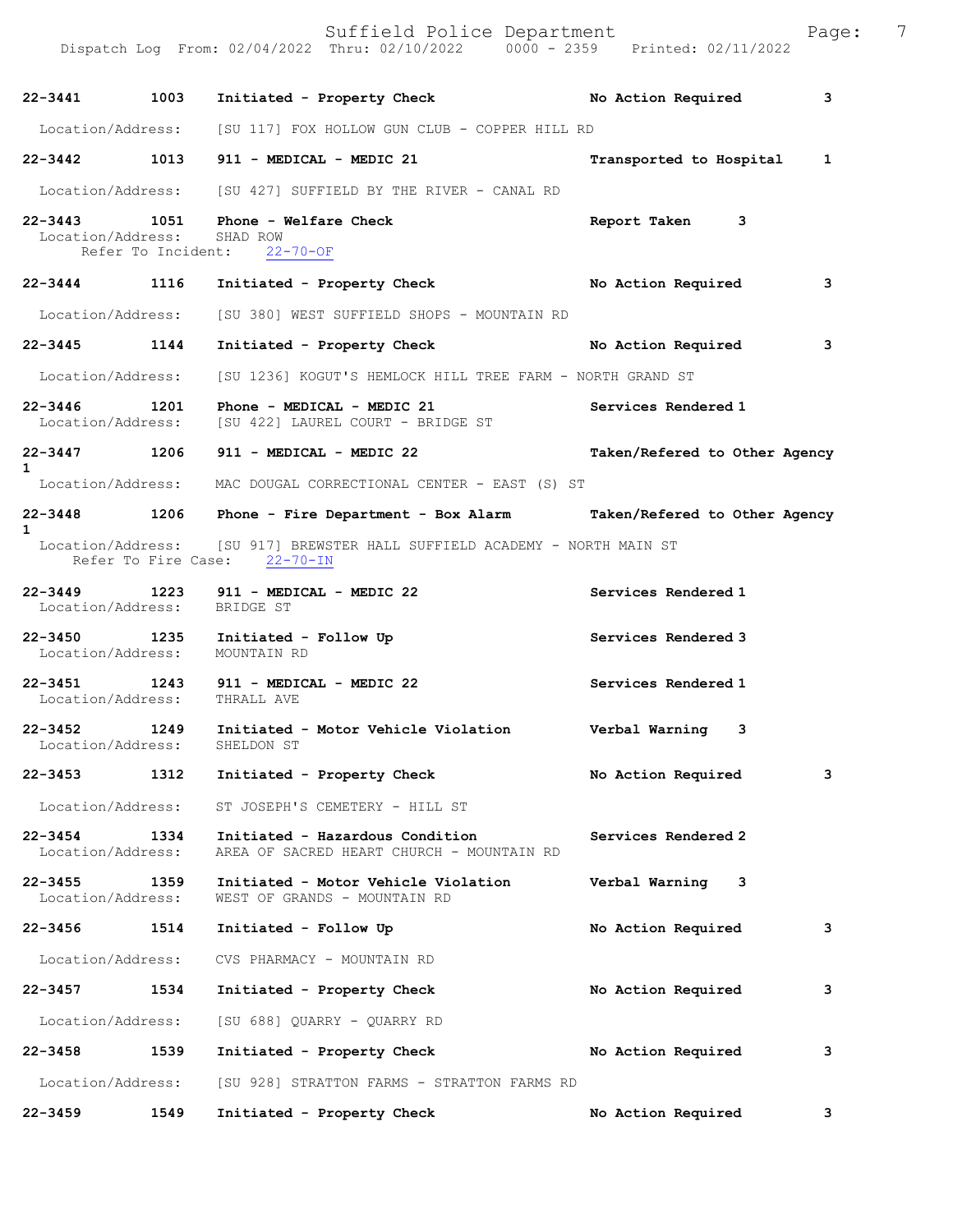|                                  |      | Suffield Police Department<br>Dispatch Log From: 02/04/2022 Thru: 02/10/2022 0000 - 2359 Printed: 02/11/2022 |                         | Page: | 8 |
|----------------------------------|------|--------------------------------------------------------------------------------------------------------------|-------------------------|-------|---|
|                                  |      | Location/Address: [SU 614] EBB'S CORNER - BABBS RD                                                           |                         |       |   |
| 22-3460 1720                     |      | Initiated - Follow Up                                                                                        | No Action Required      | 3     |   |
| Location/Address:                |      | SUFFIELD POLICE DEPARTMENT - MOUNTAIN RD                                                                     |                         |       |   |
|                                  |      | 22-3463 2102 911 - MEDICAL - MEDIC 21                                                                        | Transported to Hospital | 1     |   |
|                                  |      | Location/Address: [SU 547] WALKER RECEPTION CENTER - EAST (S) ST                                             |                         |       |   |
|                                  |      | For Date: $02/06/2022 -$ Sunday                                                                              |                         |       |   |
| 22-3465                          | 0002 | Initiated - Traffic Control/School Traffic No Action Required                                                |                         | 3     |   |
| Location/Address:                |      | [SU 34] CARMON FUNERAL HOME - EAST (N) ST                                                                    |                         |       |   |
| 22-3466 0021                     |      | Initiated - Property Check                                                                                   | No Action Required      | з     |   |
| Location/Address:                |      | [SU 689] STATE LINE TURNAROUND - MOUNTAIN RD                                                                 |                         |       |   |
| 22-3467 0034                     |      | Initiated - Property Check No Action Required                                                                |                         | 3     |   |
| Location/Address:                |      | [SU 326] SUFFIELD MEADOW CONDOS - SUFFIELD MEADOW DR                                                         |                         |       |   |
| 22-3468 0034                     |      | Initiated - Property Check No Action Required                                                                |                         | 3     |   |
| Location/Address:                |      | [SU 115] FOOD BAG(AMG RETAIL LLC #519) - MOUNTAIN RD                                                         |                         |       |   |
| 22-3469 0039                     |      | Initiated - Property Check No Action Required                                                                |                         | 3     |   |
| Location/Address:                |      | [SU 75] FAS MART - THOMPSONVILLE RD                                                                          |                         |       |   |
| 22-3470 0040                     |      | Initiated - Property Check                                                                                   | No Action Required      | з     |   |
| Location/Address:                |      | [SU 1308] KRUPA OIL - THOMPSONVILLE RD                                                                       |                         |       |   |
| 22-3471 0042                     |      | Initiated - Property Check                                                                                   | No Action Required      | 3     |   |
| Location/Address:                |      | [SU 583] SUFFIELD HIGH SCHOOL - SHELDON ST                                                                   |                         |       |   |
| 22-3472                          | 0053 | Initiated - Property Check                                                                                   | No Action Required      | 3     |   |
|                                  |      | Location/Address: [SU 71] D&F POWER EQUIPMENT - EAST (S) ST                                                  |                         |       |   |
| $22 - 3473$                      | 0053 | Initiated - Property Check                                                                                   | No Action Required      | 3     |   |
| Location/Address:                |      | [SU 136] SUFFIELD LUMBER COMPANY - NORTH GRAND ST                                                            |                         |       |   |
| 22-3474                          | 0055 | Initiated - Property Check                                                                                   | No Action Required      | 3     |   |
| Location/Address:                |      | [SU 554] SUFFIELD FIRE DEPARTMENT COMPANY 3 - COPPER HILL RD                                                 |                         |       |   |
| 22-3475 0058                     |      | Initiated - Property Check                                                                                   | No Action Required      | з     |   |
| Location/Address:                |      | RATLEY RD                                                                                                    |                         |       |   |
| $22 - 3476$<br>Location/Address: | 0058 | 911 - MEDICAL - MEDIC 21<br>[SU 259] PARK PLACE - BRIDGE ST                                                  | Services Rendered 1     |       |   |
| 22-3477                          | 0107 | Initiated - Property Check                                                                                   | No Action Required      | 3     |   |
| Location/Address:                |      | [SU 6] AIRWAYS GOLF COURSE - SOUTH GRAND ST                                                                  |                         |       |   |
| 22-3478                          | 0113 | Initiated - Property Check                                                                                   | No Action Required      | з     |   |
| Location/Address:                |      | [SU 380] WEST SUFFIELD SHOPS - MOUNTAIN RD                                                                   |                         |       |   |
| 22-3479                          | 0121 | Initiated - Traffic Control/School Traffic No Action Required                                                |                         | 3     |   |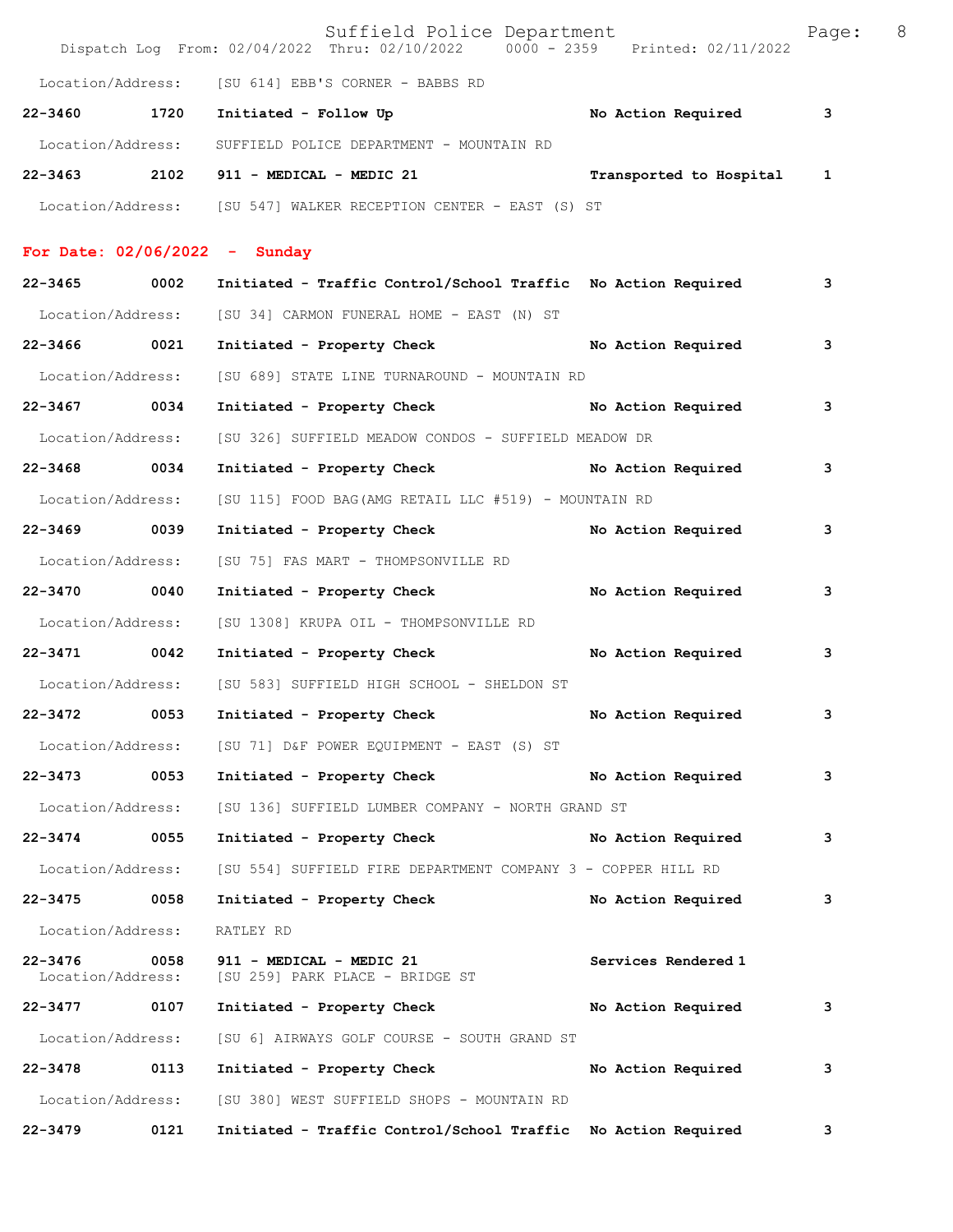|                                   |                   | Suffield Police Department<br>Dispatch Log From: 02/04/2022 Thru: 02/10/2022 0000 - 2359 Printed: 02/11/2022          |                                | Page:          | 9 |
|-----------------------------------|-------------------|-----------------------------------------------------------------------------------------------------------------------|--------------------------------|----------------|---|
|                                   |                   |                                                                                                                       |                                |                |   |
|                                   |                   | Location/Address: [SU 302] SHAMROCK CAFE - EAST (S) ST                                                                |                                |                |   |
| 22-3480 0135                      |                   | Initiated - Property Check                                                                                            | No Action Required             | 3              |   |
| Location/Address:                 |                   | [SU 688] QUARRY - QUARRY RD                                                                                           |                                |                |   |
| 22-3481 0153                      |                   | Initiated - Property Check                                                                                            | No Action Required             | 3              |   |
| Location/Address:                 |                   | [SU 518] US POSTAL SERVICE - MOUNTAIN RD                                                                              |                                |                |   |
| 22-3482 0158                      |                   | Initiated - Suspicious Vehicle<br>Location/Address: [SU 520] DUNKIN DONUTS - MOUNTAIN RD<br>Refer To Arrest: 22-11-AR | Arrest(s) Made<br>$\mathbf{2}$ |                |   |
| 22-3483 0256                      |                   | Initiated - Property Check No Action Required                                                                         |                                | 3              |   |
| Location/Address:                 |                   | [SU 626] SUFFIELD TOWN HALL - MOUNTAIN RD                                                                             |                                |                |   |
| 22-3484 0257                      |                   | Initiated - Property Check                                                                                            | No Action Required             | 3              |   |
| Location/Address:                 |                   | [SU 115] FOOD BAG (AMG RETAIL LLC #519) - MOUNTAIN RD                                                                 |                                |                |   |
| 22-3485 0259                      |                   | Initiated - Traffic Control/School Traffic No Action Required                                                         |                                | 3              |   |
| Location/Address:                 |                   | [SU 115] FOOD BAG(AMG RETAIL LLC #519) - MOUNTAIN RD                                                                  |                                |                |   |
| 22-3486 0324                      |                   | Initiated - Follow Up                                                                                                 | No Action Required             | 3              |   |
| Location/Address:                 |                   | [SU 550] SUFFIELD POLICE DEPARTMENT - MOUNTAIN RD                                                                     |                                |                |   |
| 22-3487 0326<br>Location/Address: |                   | Initiated - Motor Vehicle Violation Verbal Warning 3<br>SOUTH MAIN ST + KENT AVE                                      |                                |                |   |
| 22-3488 0327                      |                   | Initiated - Property Check                                                                                            | No Action Required             | 3              |   |
| Location/Address:                 |                   | NORTH GRAND ST                                                                                                        |                                |                |   |
| 22–3489 0337                      |                   | Initiated - Property Check                                                                                            | No Action Required             | 3              |   |
| Location/Address:                 |                   | WARNERTOWN RD                                                                                                         |                                |                |   |
| 22-3490                           | 0400              | Initiated - Traffic Control/School Traffic No Action Required                                                         |                                | 3              |   |
| Location/Address:                 |                   | [SU 47] FIRST CHURCH OF CHRIST CONGERATIONAL - HIGH ST                                                                |                                |                |   |
| 22-3491 0434                      |                   | Initiated - Property Check                                                                                            | No Action Required             | 3              |   |
| Location/Address:                 |                   | [SU 552] SUFFIELD FIRE DEPARTMENT COMPANY 2 - RATLEY RD                                                               |                                |                |   |
| 22-3492                           | 0439              | Phone - Suspicious Person                                                                                             | Cancelled by Complainant       | $\overline{2}$ |   |
| Location/Address:                 |                   | RISING CORNER RD                                                                                                      |                                |                |   |
| 22-3493                           | 0555              | Initiated - Property Check No Action Required                                                                         |                                | 3              |   |
| Location/Address:                 |                   | [SU 334] SUFFIELD VILLAGE SHOPPING CENTER - BRIDGE ST                                                                 |                                |                |   |
| 22-3494 0601                      |                   | Initiated - Traffic Control/School Traffic No Action Required                                                         |                                | 3              |   |
| Location/Address:                 |                   | [SU 334] SUFFIELD VILLAGE SHOPPING CENTER - BRIDGE ST                                                                 |                                |                |   |
| $22 - 3495$                       | 0745<br>Location: | Initiated - Property Check<br>EAST ST                                                                                 | Services Rendered 3            |                |   |
| 22-3496                           | 0814              | Initiated - Property Check                                                                                            | No Action Required             | 3              |   |
| Location/Address:                 |                   | BOSTON NECK RD                                                                                                        |                                |                |   |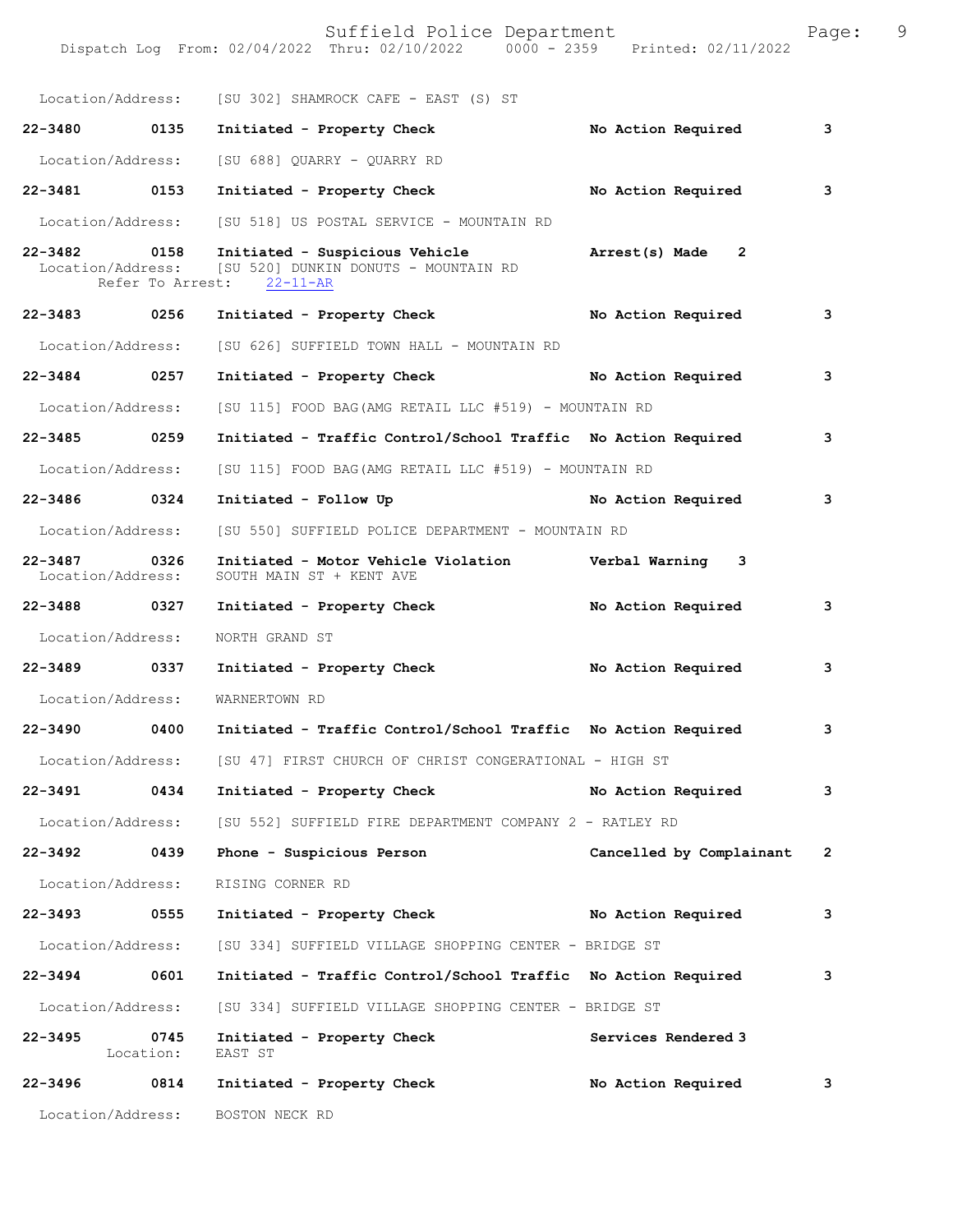|              |                                   | Dispatch Log From: 02/04/2022 Thru: 02/10/2022                                                       | $0000 - 2359$ Printed: $02/11/2022$     |
|--------------|-----------------------------------|------------------------------------------------------------------------------------------------------|-----------------------------------------|
|              | 22-3497 0817<br>Location:         | Initiated - Property Check<br>RTE 75                                                                 | Services Rendered 3                     |
|              |                                   | 22-3498 0907 911 - MEDICAL - MEDIC 21                                                                | Transported to Hospital<br>$\mathbf{1}$ |
|              | Location/Address:                 | BRANDYWINE LN                                                                                        |                                         |
|              |                                   | 22-3499 0917 Radio - MEDICAL - MEDIC 22                                                              | Transported to Hospital<br>1            |
|              | Location/Address:                 | [SU 1504] MCGROARTY, CARMEN - BRANDYWINE LN                                                          |                                         |
|              | 22-3500 1050                      | Initiated - Property Check                                                                           | No Action Required<br>3                 |
|              |                                   | Location/Address: [SU 1241] M & J BUS INC - SOUTH ST                                                 |                                         |
|              | 22-3501 1111<br>Location/Address: | 911 - Domestic Disturbance<br>MOUNTAIN RD<br>Refer To Incident: 22-71-OF                             | Report Taken 1                          |
|              |                                   | 22-3502 1124 911 - MEDICAL - MEDIC 21                                                                | Transported to Hospital 1               |
|              | Location/Address:                 | SUFFIELD BY THE RIVER - CANAL RD                                                                     |                                         |
|              |                                   | 22-3503 1234 911 - MEDICAL - MEDIC 22                                                                | Taken/Refered to Other Agency           |
| $\mathbf{1}$ | Location/Address:                 | WALKER RECEPTION CENTER - EAST (S) ST                                                                |                                         |
|              | 22-3504 1333<br>Location/Address: | Phone - Animal Complaint<br>[SU 690] SUFFIELD WILDLIFE MANAGEMENT AREA - BABBS RD                    | Services Rendered 3                     |
|              | 22-3505 1403                      | Phone - Welfare Check                                                                                | No Action Required<br>3                 |
|              | Location/Address: MATHER ST       |                                                                                                      |                                         |
|              | Location/Address:                 | 22-3506 1512 Walk-In - Suspicious Person<br>AREA OF CVS - MOUNTAIN RD<br>Refer To Incident: 22-72-OF | Report Taken<br>2                       |
|              | 22-3507 1547                      | Initiated - Property Check                                                                           | No Action Required<br>3                 |
|              | Location/Address:                 | [SU 326] SUFFIELD MEADOW CONDOS - SUFFIELD MEADOW DR                                                 |                                         |
| $22 - 3508$  | 1618                              | Initiated - Property Check                                                                           | No Action Required<br>3                 |
|              |                                   | Location/Address: [SU 688] QUARRY - QUARRY RD                                                        |                                         |
| 22-3509      | 1623<br>Location/Address:         | Phone - Burglar Alarm/Silent<br>[SU 330] SPAULDING SCHOOL - MOUNTAIN RD                              | $\overline{2}$<br>False Alarm           |
|              | 22-3510 1644                      | Initiated - Property Check                                                                           | No Action Required<br>3                 |
|              | Location/Address:                 | [SU 690] SUFFIELD WILDLIFE MANAGEMENT AREA - BABBS RD                                                |                                         |
|              | 22-3511 1716                      | Initiated - Property Check                                                                           | No Action Required<br>3                 |
|              | Location/Address:                 | [SU 614] EBB'S CORNER - BABBS RD                                                                     |                                         |
| 22-3512      | 1911                              | Initiated - Property Check                                                                           | No Action Required<br>3                 |
|              | Location/Address:                 | [SU 6] AIRWAYS GOLF COURSE - SOUTH GRAND ST                                                          |                                         |
|              | 22-3513 1919                      | Initiated - Property Check                                                                           | No Action Required<br>3                 |
|              | Location/Address:                 | [SU 561] BRUCE PARK - MOUNTAIN RD                                                                    |                                         |
|              | 22-3514 1921                      | Initiated - Property Check                                                                           | 3<br>No Action Required                 |
|              | Location/Address:                 | [SU 330] SPAULDING SCHOOL - MOUNTAIN RD                                                              |                                         |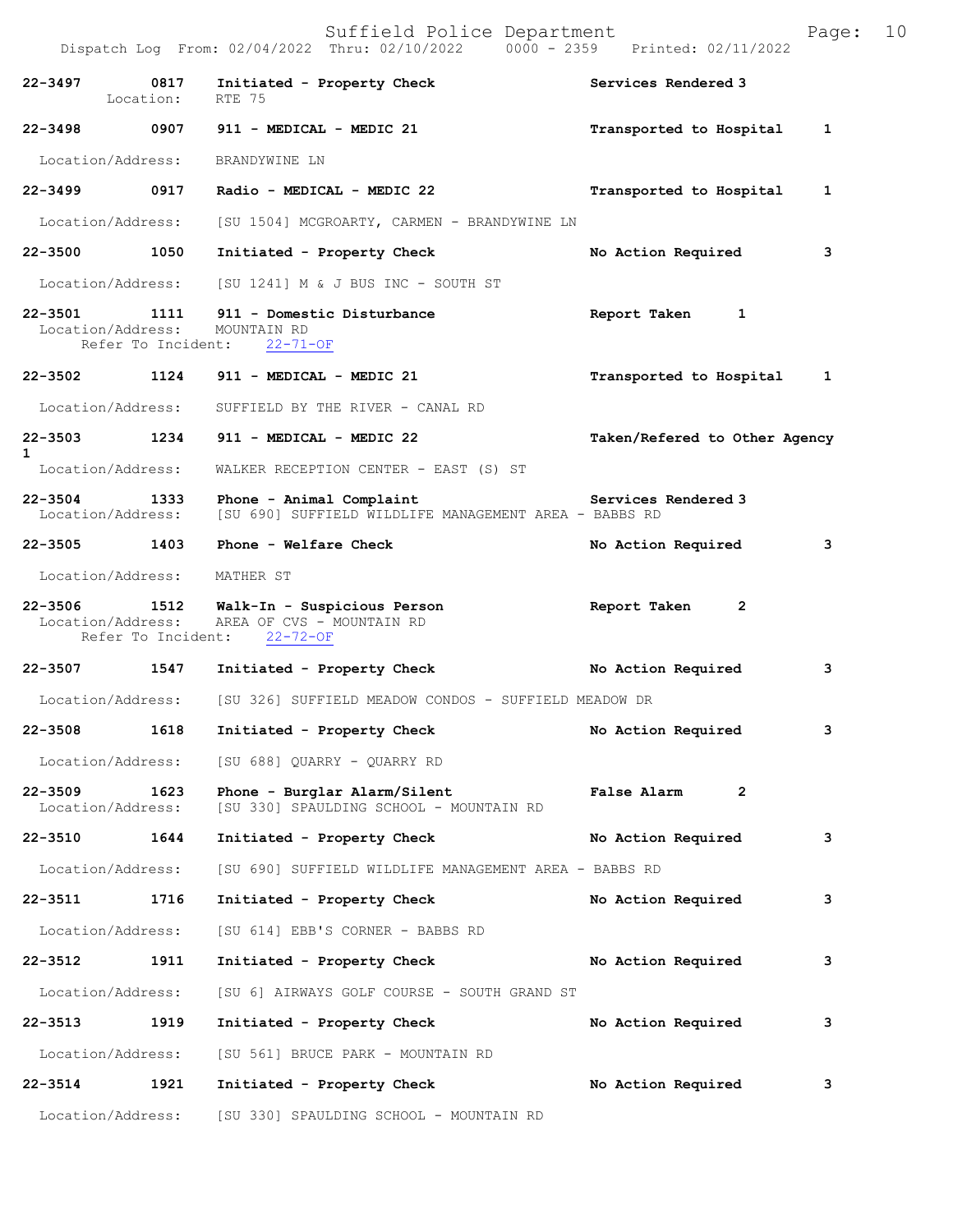|                   |      | Dispatch Log From: 02/04/2022 Thru: 02/10/2022 0000 - 2359 Printed: 02/11/2022 | Suffield Police Department |  |                    | Page: | 11 |
|-------------------|------|--------------------------------------------------------------------------------|----------------------------|--|--------------------|-------|----|
| 22-3515 1925      |      | Initiated - Property Check                                                     |                            |  | No Action Required | 3     |    |
| Location/Address: |      | [SU 380] WEST SUFFIELD SHOPS - MOUNTAIN RD                                     |                            |  |                    |       |    |
| 22-3516 1940      |      | Initiated - Property Check                                                     |                            |  | No Action Required | 3     |    |
| Location/Address: |      | [SU 323] SUFFIELD MIDDLE SCHOOL - MOUNTAIN RD                                  |                            |  |                    |       |    |
| 22-3517 1942      |      | Initiated - Property Check No Action Required                                  |                            |  |                    | 3     |    |
| Location/Address: |      | [SU 322] MCALISTER INTERMEDIATE SCHOOL - MOUNTAIN RD                           |                            |  |                    |       |    |
| 22-3518 1945      |      | Initiated - Property Check                                                     |                            |  | No Action Required | 3     |    |
| Location/Address: |      | [SU 1215] ROY PROPERTIES - MOUNTAIN RD                                         |                            |  |                    |       |    |
| 22-3519 2013      |      | Initiated - Property Check                                                     |                            |  | No Action Required | 3     |    |
| Location/Address: |      | [SU 1241] M & J BUS INC - SOUTH ST                                             |                            |  |                    |       |    |
| 22-3520 2019      |      | Phone - Assist Motorist                                                        |                            |  | No Action Required | 3     |    |
| Location/Address: |      | BY SACRED HEART - MOUNTAIN RD                                                  |                            |  |                    |       |    |
| 22-3521 2130      |      | Initiated - Property Check                                                     |                            |  | No Action Required | 3     |    |
| Location/Address: |      | [SU 583] SUFFIELD HIGH SCHOOL - SHELDON ST                                     |                            |  |                    |       |    |
| $22 - 3522$       | 2210 | Initiated - Property Check                                                     |                            |  | No Action Required | 3     |    |
| Location/Address: |      | KENNY ROBERTS MEMORIAL DR                                                      |                            |  |                    |       |    |
| 22-3523 2218      |      | Initiated - Property Check                                                     |                            |  | No Action Required | 3     |    |
| Location/Address: |      | [SU 1368] BROADBROOK BREWERY - SOUTH ST                                        |                            |  |                    |       |    |
| $22 - 3524$       | 2220 | Initiated - Property Check                                                     |                            |  | No Action Required | 3     |    |
| Location/Address: |      | [SU 604] KELLY CONTAINER INC - SOUTH ST                                        |                            |  |                    |       |    |

## **For Date: 02/07/2022 - Monday**

| $22 - 3525$       | 0000 | Initiated - Property Check                         |  | No Action Required | 3 |
|-------------------|------|----------------------------------------------------|--|--------------------|---|
| Location/Address: |      | [SU 33] SUFFIELD CORDIAL SHOPPE - MAPLETON AVE     |  |                    |   |
| $22 - 3526$       | 0001 | Initiated - Property Check                         |  | No Action Required | 3 |
| Location/Address: |      | FFYLER PL                                          |  |                    |   |
| $22 - 3527$       | 0004 | Initiated - Property Check                         |  | No Action Required | 3 |
| Location/Address: |      | [SU 75] FAS MART - THOMPSONVILLE RD                |  |                    |   |
| $22 - 3528$       | 0007 | Initiated - Property Check                         |  | No Action Required | 3 |
| Location/Address: |      | [SU 69] CVS PHARMACY - MOUNTAIN RD                 |  |                    |   |
| $22 - 3530$       | 0008 | Initiated - Property Check                         |  | No Action Required | 3 |
| Location/Address: |      | [SU 495] SUFFIELD VAPE & SMOKE SHOP - MAPLETON AVE |  |                    |   |
| $22 - 3529$       | 0009 | Initiated - Property Check                         |  | No Action Required | 3 |
| Location/Address: |      | [SU 613] MOUNTAIN RD MARKET PLACE - MOUNTAIN RD    |  |                    |   |
| $22 - 3531$       | 0011 | Initiated - Assist Motorist                        |  | No Action Required | 3 |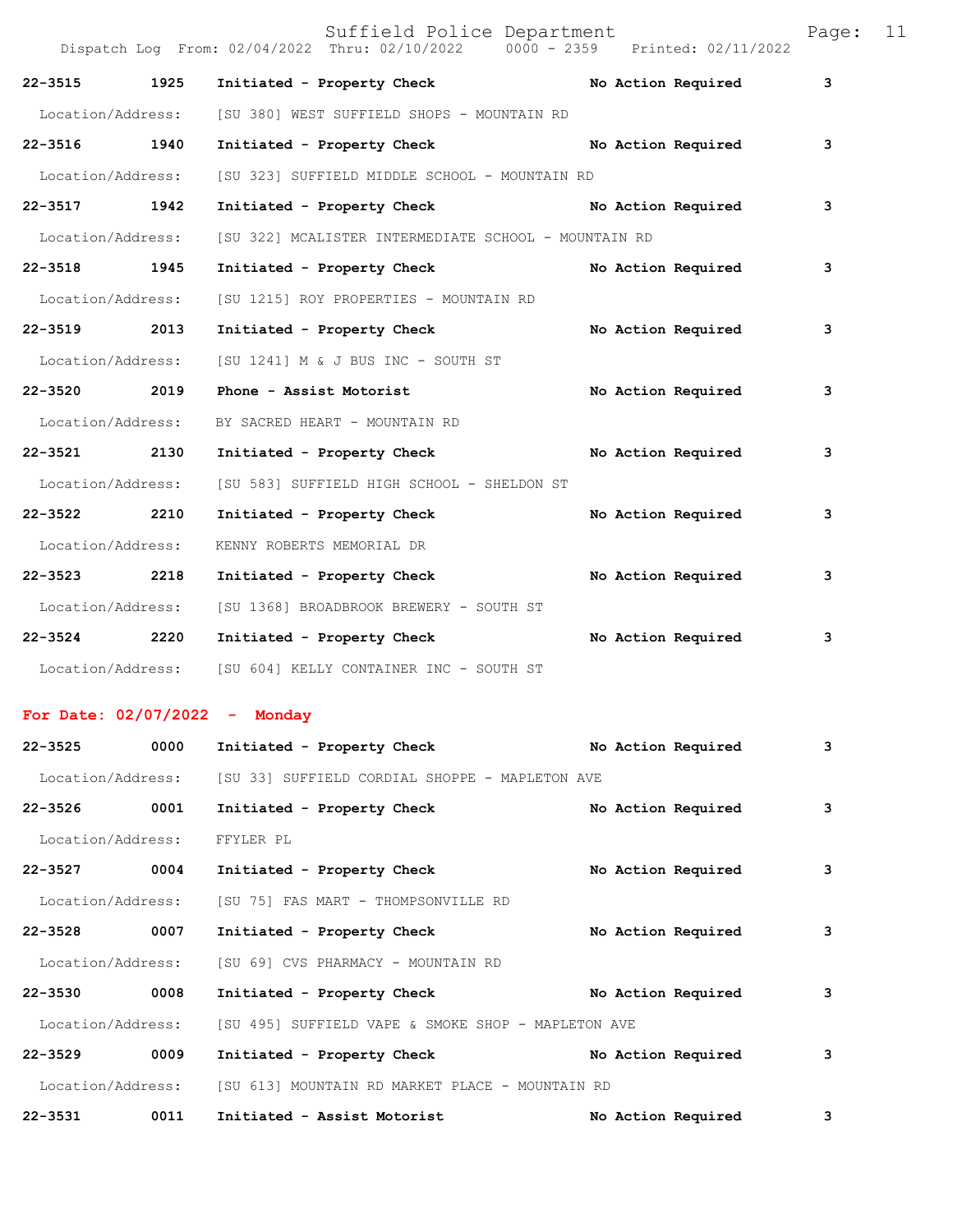|                   |      | Suffield Police Department<br>Dispatch Log From: $02/04/2022$ Thru: $02/10/2022$ 0000 - 2359 Printed: 02/11/2022 |                         | Page: | $12 \overline{ }$ |
|-------------------|------|------------------------------------------------------------------------------------------------------------------|-------------------------|-------|-------------------|
|                   |      | Location/Address: BY DUMP - MOUNTAIN RD                                                                          |                         |       |                   |
| 22-3532 0024      |      | Initiated - Property Check No Action Required                                                                    |                         | 3     |                   |
| Location/Address: |      | [SU 106] EXECUTIVE VALET PARKING - SOUTH ST                                                                      |                         |       |                   |
| 22-3533 0044      |      | Initiated - Property Check No Action Required                                                                    |                         | 3     |                   |
| Location/Address: |      | [SU 115] FOOD BAG(AMG RETAIL LLC #519) - MOUNTAIN RD                                                             |                         |       |                   |
| 22-3534 0046      |      | Initiated - Property Check No Action Required                                                                    |                         | 3     |                   |
| Location/Address: |      | [SU 626] SUFFIELD TOWN HALL - MOUNTAIN RD                                                                        |                         |       |                   |
| 22-3535 0046      |      | Initiated - Property Check No Action Required                                                                    |                         | 3     |                   |
| Location/Address: |      | [SU 1239] LUCKY'S PUB - UCAR ST                                                                                  |                         |       |                   |
| 22-3536 0049      |      | Initiated - Property Check No Action Required                                                                    |                         | 3     |                   |
| Location/Address: |      | [SU 1424] BROOK HILL VILLAGE - EMILY WAY                                                                         |                         |       |                   |
| 22-3537 0104      |      | Initiated - Property Check No Action Required                                                                    |                         | 3     |                   |
| Location/Address: |      | PENTIMETO - SOUTH MAIN ST                                                                                        |                         |       |                   |
| 22-3538 0108      |      | Initiated - Property Check No Action Required                                                                    |                         | 3     |                   |
| Location/Address: |      | [SU 816] SUFFIELD COMMUNITY AID ASSOCIATION - SOUTH ST                                                           |                         |       |                   |
| 22-3539 0135      |      | Initiated - Property Check No Action Required                                                                    |                         | 3     |                   |
| Location/Address: |      | [SU 554] SUFFIELD FIRE DEPARTMENT COMPANY 3 - COPPER HILL RD                                                     |                         |       |                   |
| 22-3540 0138      |      | Initiated - Property Check No Action Required                                                                    |                         | 3     |                   |
| Location/Address: |      | [SU 614] EBB'S CORNER - BABBS RD                                                                                 |                         |       |                   |
| 22-3541 0140      |      | Initiated - Traffic Control/School Traffic No Action Required                                                    |                         | 3     |                   |
|                   |      | Location/Address: [SU 614] EBB'S CORNER - BABBS RD                                                               |                         |       |                   |
| 22-3542           | 0152 | Initiated - Property Check                                                                                       | No Action Required      | 3     |                   |
|                   |      | Location/Address: [SU 463] WEBSTER BANK - NORTH MAIN ST                                                          |                         |       |                   |
| 22-3543 0157      |      | Initiated - Property Check No Action Required                                                                    |                         | 3     |                   |
| Location/Address: |      | [SU 111] PEOPLES BANK - BRIDGE ST                                                                                |                         |       |                   |
| 22-3544 0204      |      | 911 - MEDICAL - MEDIC 21                                                                                         | Transported to Hospital | 1     |                   |
| Location/Address: |      | [SU 546] MAC DOUGAL CORRECTIONAL CENTER - EAST (S) ST                                                            |                         |       |                   |
| 22-3545 0238      |      | Initiated - Property Check No Action Required                                                                    |                         | 3     |                   |
| Location/Address: |      | [SU 690] SUFFIELD WILDLIFE MANAGEMENT AREA - BABBS RD                                                            |                         |       |                   |
| 22-3546 0246      |      | Initiated - Property Check No Action Required                                                                    |                         | 3     |                   |
| Location/Address: |      | [SU 688] QUARRY - QUARRY RD                                                                                      |                         |       |                   |
| 22-3547 0301      |      | Initiated - Property Check No Action Required                                                                    |                         | 3     |                   |
| Location/Address: |      | [SU 332] SUFFIELD SPORTSMAN ASSOC. - PHELPS RD                                                                   |                         |       |                   |
| 22-3548 0302      |      | Initiated - Traffic Control/School Traffic No Action Required                                                    |                         | 3     |                   |
|                   |      | Location/Address: [SU 332] SUFFIELD SPORTSMAN ASSOC. - PHELPS RD                                                 |                         |       |                   |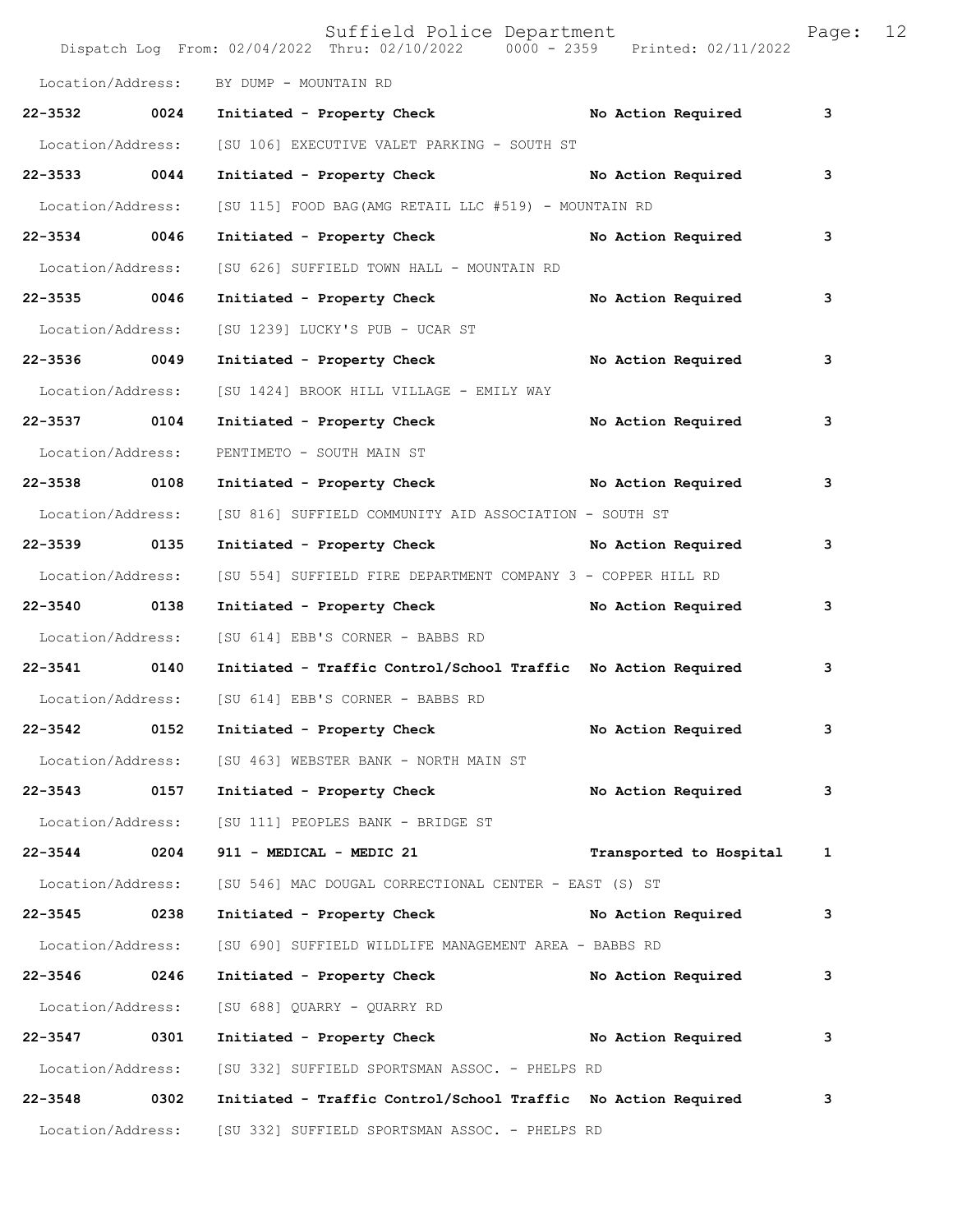Dispatch Log From: 02/04/2022 Thru: 02/10/2022 0000 - 2359 Printed: 02/11/2022 **22-3549 0303 Initiated - Property Check No Action Required 3** Location/Address: [SU 613] MOUNTAIN RD MARKET PLACE - MOUNTAIN RD **22-3550 0319 Initiated - Property Check No Action Required 3** Location/Address: [SU 69] CVS PHARMACY - MOUNTAIN RD **22-3551 0332 Initiated - Property Check No Action Required 3** Location/Address: [SU 322] MCALISTER INTERMEDIATE SCHOOL - MOUNTAIN RD **22-3552 0338 Initiated - Property Check No Action Required 3** Location/Address: [SU 321] SUFFIELD HARDWARE INC. - MOUNTAIN RD **22-3553 0340 Initiated - Property Check No Action Required 3** Location/Address: [SU 626] SUFFIELD TOWN HALL - MOUNTAIN RD **22-3554 0402 Initiated - Property Check No Action Required 3** Location/Address: [SU 625] HIGHLAND PARK MARKET - BRIDGE ST **22-3555 0509 Phone - Burglar Alarm/Silent False Alarm (Human Error) 2** Location/Address: [SU 495] SUFFIELD VAPE & SMOKE SHOP - MAPLETON AVE **22-3556 0549 Phone - Burglar Alarm/Silent False Alarm (Human Error) 2** Location/Address: CADENCE INK - KENNY ROBERTS MEMORIAL DR **22-3557 0603 911 - MEDICAL - MEDIC 21 Transported to Hospital 1** Location/Address: HALE ST **22-3558 0608 Initiated - Traffic Control/School Traffic No Action Required 3** Location/Address: [SU 552] SUFFIELD FIRE DEPARTMENT COMPANY 2 - RATLEY RD **22-3559 0714 Initiated - Traffic Control/School Traffic No Action Required 3** Location/Address: [SU 583] SUFFIELD HIGH SCHOOL - SHELDON ST **22-3560 0716 Initiated - Traffic Control/School Traffic Services Rendered 3**  Location/Address: SUFFIELD MIDDLE SCHOOL - MOUNTAIN RD **22-3561** 0738 Initiated - Property Check Services Rendered 3<br>
Location/Address: SOUTH ST Location/Address: **22-3562 0746 Initiated - Property Check Services Rendered 3**  [SU 690] SUFFIELD WILDLIFE MANAGEMENT AREA - BABBS RD **22-3563 0807 Initiated - Property Check No Action Required 3** Location/Address: [SU 583] SUFFIELD HIGH SCHOOL - SHELDON ST **22-3564 0819 Initiated - Property Check No Action Required 3** Location/Address: [SU 323] SUFFIELD MIDDLE SCHOOL - MOUNTAIN RD **22-3565 0843 Initiated - Community Policing Contact Services Rendered 3**  DUNKIN DONUTS - MOUNTAIN RD **22-3566 0914 Initiated - Community Policing Contact No Action Required 3**

Location/Address: [SU 583] SUFFIELD HIGH SCHOOL - SHELDON ST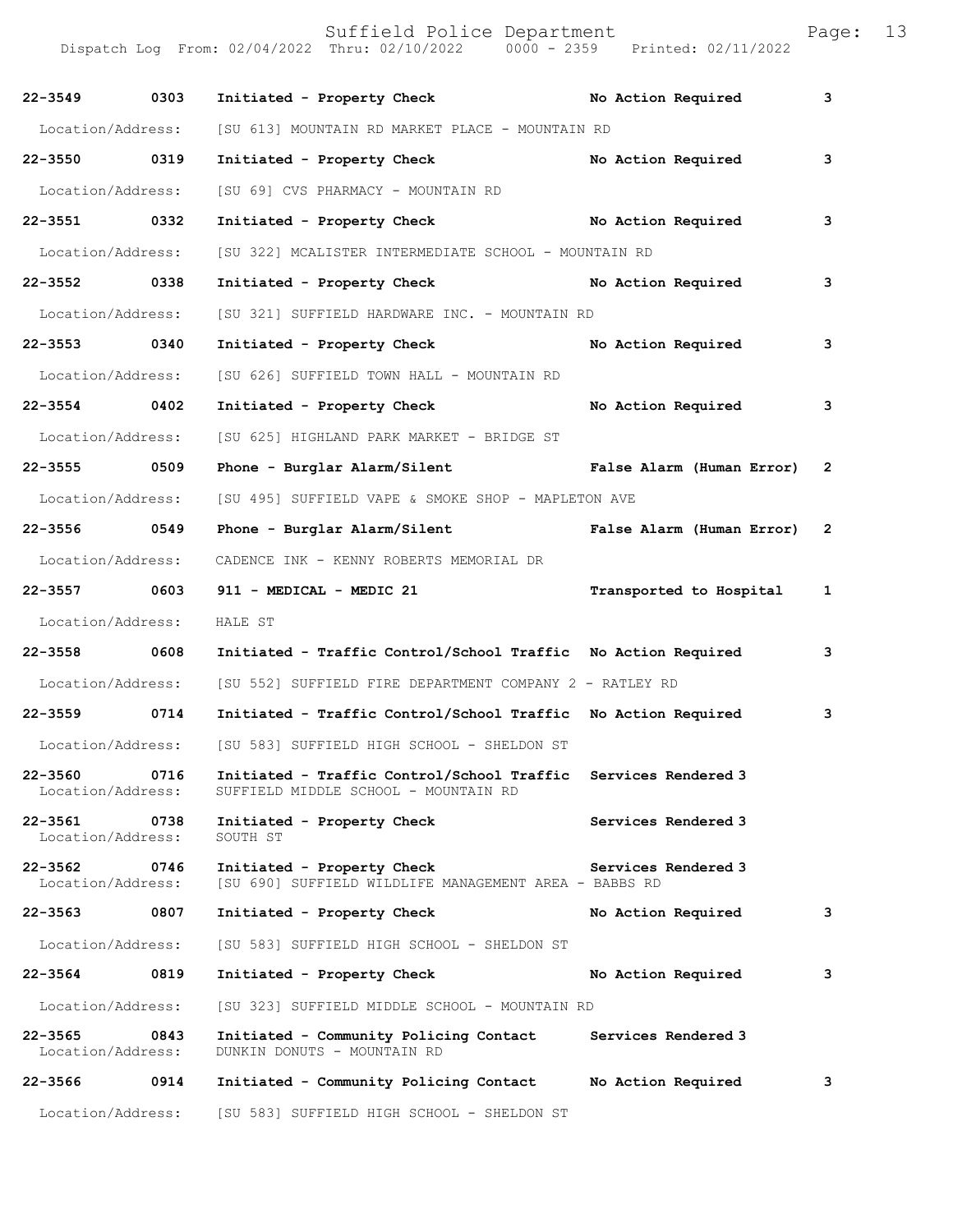| 22-3567 0932                          |      | Initiated - Animal Complaint Mo Action Required                                                                     |                         | 3            |
|---------------------------------------|------|---------------------------------------------------------------------------------------------------------------------|-------------------------|--------------|
| Location/Address:                     |      | MOUNTAIN RD                                                                                                         |                         |              |
| 22-3568 0939<br>Location/Address:     |      | Initiated - Property Check Services Rendered 3<br>[SU 690] SUFFIELD WILDLIFE MANAGEMENT AREA - BABBS RD             |                         |              |
| 22-3569 0956<br>Location/Address:     |      | Initiated - Community Policing Contact<br>[SU 614] EBB'S CORNER - BABBS RD                                          | Services Rendered 3     |              |
| 22-3570 1013<br>Location/Address:     |      | Initiated - Property Check<br>[SU 1257] SUFFIELD ANIMAL SHELTER - FFYLER PL                                         | Services Rendered 3     |              |
| 22-3571 1021<br>Location/Address:     |      | Initiated - Animal Complaint<br>[SU 626] SUFFIELD TOWN HALL - MOUNTAIN RD                                           | Services Rendered 3     |              |
| 22-3574 1137                          |      | Initiated - Property Check                                                                                          | No Action Required      | 3            |
| Location/Address:                     |      | [SU 323] SUFFIELD MIDDLE SCHOOL - MOUNTAIN RD                                                                       |                         |              |
| $22 - 3576$ 1229<br>Location/Address: |      | Initiated - Community Policing Contact Services Rendered 3<br>[SU 334] SUFFIELD VILLAGE SHOPPING CENTER - BRIDGE ST |                         |              |
| 22-3577 1258<br>Location/Address:     |      | Initiated - Animal Complaint The Services Rendered 3<br>[SU 550] SUFFIELD POLICE DEPARTMENT - MOUNTAIN RD           |                         |              |
| 22-3578 1317                          |      | Initiated - Animal Complaint                                                                                        | No Action Required      | 3            |
| Location/Address:                     |      | THOMPSONVILLE RD                                                                                                    |                         |              |
| 22-3579 1326                          |      | Initiated - Community Policing Contact No Action Required                                                           |                         | 3            |
| Location/Address:                     |      | [SU 330] SPAULDING SCHOOL - MOUNTAIN RD                                                                             |                         |              |
| 22-3580 1327<br>Location/Address:     |      | Initiated - Property Check<br>[SU 686] HILLTOP FARM - MAPLETON AVE                                                  | Services Rendered 3     |              |
| 22-3581<br>Location/Address:          | 1347 | Initiated - Animal Complaint<br>[SU 1444] RIVER VALLEY ANIMAL CENTER - SOUTH ST                                     | Services Rendered 3     |              |
| 22-3582 1357<br>Location/Address:     |      | Radio - DUI/Erratic Operation<br>SOUTH GRAND ST                                                                     | Gone Upon Arrival 2     |              |
| 22-3583 1406                          |      | Initiated - Traffic Control/School Traffic No Action Required                                                       |                         | 3            |
|                                       |      | Location/Address: [SU 583] SUFFIELD HIGH SCHOOL - SHELDON ST                                                        |                         |              |
| 22-3584 1411                          |      | 911 - MEDICAL - MEDIC 21                                                                                            | Transported to Hospital | $\mathbf{1}$ |
| Location/Address:                     |      | MCDERMOTT, TAMMY - DEVINE RD                                                                                        |                         |              |
| 22-3585<br>Location/Address:          | 1414 | Walk-In - General Information<br>SUFFIELD ST                                                                        | Services Rendered 3     |              |
| 22-3586                               | 1417 | 911 - MEDICAL - MEDIC 22                                                                                            | Transported to Hospital | 1            |
| Location/Address:                     |      | [SU 324] THE SUFFIELD HOUSE - CANAL RD                                                                              |                         |              |
| 22-3588 1421<br>Location/Address:     |      | Initiated - Property Check<br>[SU 1638] JESSE FOWLER SMITH MEMORIAL FOREST - HALLADAY (W) AVE                       | Services Rendered 3     |              |
| 22-3587 1424<br>Location/Address:     |      | Initiated - Traffic Control/School Traffic Services Rendered 3<br>[SU 323] SUFFIELD MIDDLE SCHOOL - MOUNTAIN RD     |                         |              |
| 22-3590 1438<br>Location/Address:     |      | Initiated - Property Check<br>[SU 598] SUNRISE PARK - MOUNTAIN RD                                                   | Services Rendered 3     |              |
| 22-3589<br>Location/Address:          | 1441 | Initiated - Welfare Check<br>[SU 583] SUFFIELD HIGH SCHOOL - SHELDON ST                                             | Report Taken<br>3       |              |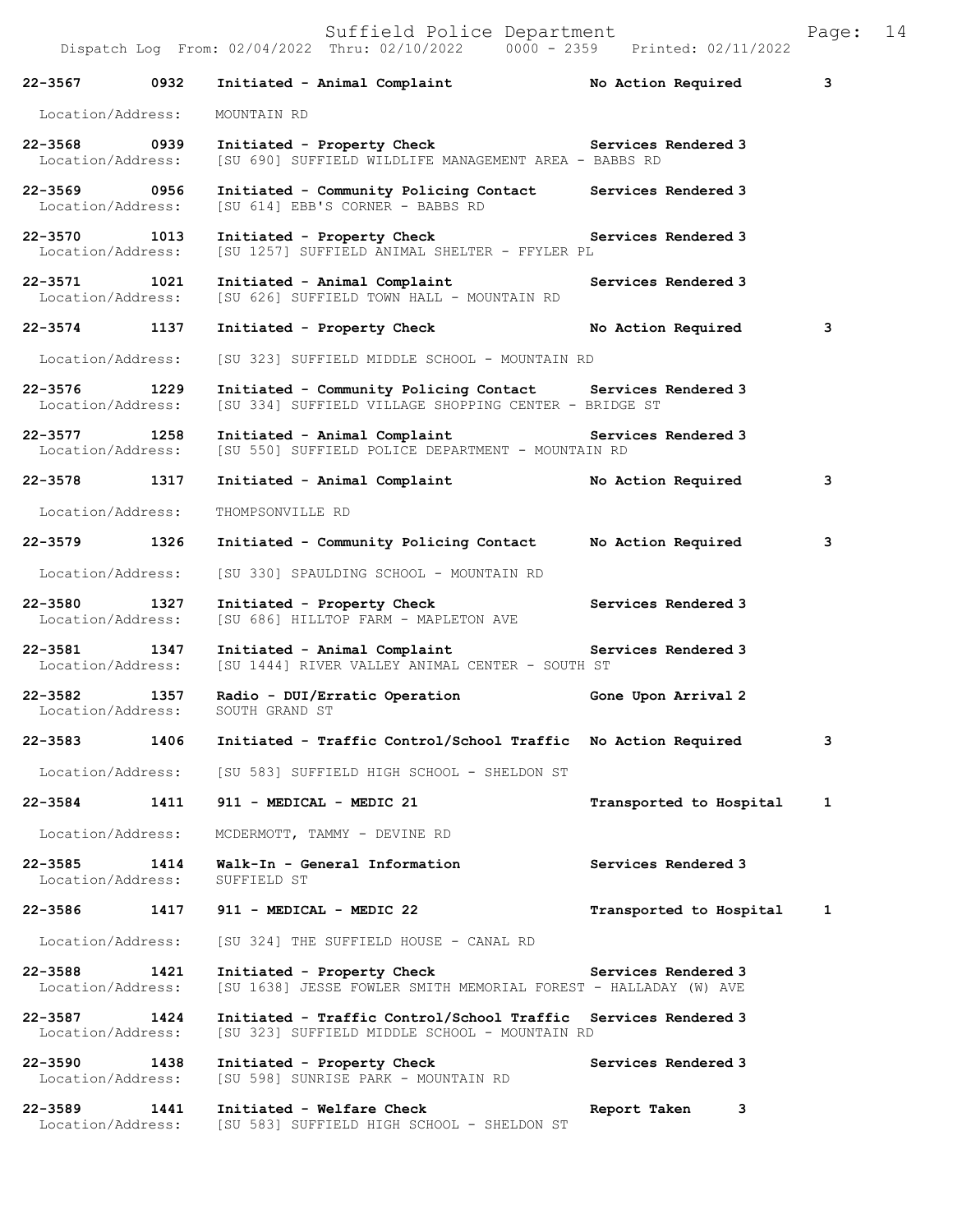|                                   |                    | Dispatch Log From: 02/04/2022 Thru: 02/10/2022 0000 - 2359 Printed: 02/11/2022      |                               |              |
|-----------------------------------|--------------------|-------------------------------------------------------------------------------------|-------------------------------|--------------|
|                                   | Refer To Incident: | $22 - 73 - OF$                                                                      |                               |              |
| 22-3591<br>Location/Address:      | 1448               | Initiated - Property Check<br>[SU 688] QUARRY - QUARRY RD                           | Services Rendered 3           |              |
| 22-3592 1523<br>Location/Address: |                    | Initiated - Community Policing Contact<br>[SU 330] SPAULDING SCHOOL - MOUNTAIN RD   | Services Rendered 3           |              |
| 22-3593 1532                      |                    | Initiated - Follow Up                                                               | No Action Required            | 3            |
| Location/Address:                 |                    | SUFFIELD POLICE DEPARTMENT - MOUNTAIN RD                                            |                               |              |
| 22-3595 1555                      |                    | 911 - MEDICAL - MEDIC 21                                                            | Transported to Hospital       | 1            |
| Location/Address:                 |                    | SUFFIELD ST                                                                         |                               |              |
| $22 - 3597$<br>Location/Address:  | 1615               | Initiated - Motor Vehicle Violation<br>[SU 61] NORTH OF MT RD. - NORTH GRAND ST     | Verbal Warning<br>3           |              |
| 22-3598 1742                      |                    | Initiated - Follow Up                                                               | No Action Required            | 3            |
| Location/Address:                 |                    | SUFFIELD POLICE DEPARTMENT - MOUNTAIN RD                                            |                               |              |
| 22-3599<br>$\mathbf{2}^{\circ}$   | 1745               | Phone - Hazardous Condition                                                         | Taken/Refered to Other Agency |              |
| Location/Address:                 |                    | CORNER IN FROM MT RD SIDE - PHELPS RD                                               |                               |              |
| 22-3600 1747                      |                    | Initiated - Follow Up                                                               | No Action Required            | 3            |
| Location/Address:                 |                    | SUFFIELD POLICE DEPARTMENT - MOUNTAIN RD                                            |                               |              |
| 22-3601<br>$\mathbf{1}$           | 1800               | Phone - Fire Department - Box Alarm                                                 | Taken/Refered to Other Agency |              |
|                                   |                    | Location/Address: [SU 422] LAUREL COURT - BRIDGE ST<br>Refer To Fire Case: 22-73-IN |                               |              |
| 22-3602 1849                      |                    | 911 - MEDICAL - MEDIC 21                                                            | Transported to Hospital       | $\mathbf{1}$ |
|                                   |                    | Location/Address: [SU 427] SUFFIELD BY THE RIVER - CANAL RD                         |                               |              |
| $22 - 3603$                       | 1914               | Initiated - Follow Up                                                               | No Action Required            | 3            |
| Location/Address:                 |                    | SUFFIELD POLICE DEPARTMENT - MOUNTAIN RD                                            |                               |              |
| 22-3604                           | 2001               | Initiated - Property Check                                                          | No Action Required            | 3            |
| Location/Address:                 |                    | [SU 332] SUFFIELD SPORTSMAN ASSOC. - PHELPS RD                                      |                               |              |
| $22 - 3605$                       | 2007               | Initiated - Property Check                                                          | No Action Required            | 3            |
| Location/Address:                 |                    | [SU 380] WEST SUFFIELD SHOPS - MOUNTAIN RD                                          |                               |              |
| $22 - 3607$                       | 2032               | Initiated - Property Check                                                          | No Action Required            | 3            |
| Location/Address:                 |                    | [SU 1241] M & J BUS INC - SOUTH ST                                                  |                               |              |
| $22 - 3608$                       | 2035               | Initiated - Property Check                                                          | No Action Required            | 3            |
| Location/Address:                 |                    | [SU 1368] BROADBROOK BREWERY - SOUTH ST                                             |                               |              |
| 22-3609                           | 2037               | Initiated - Property Check                                                          | No Action Required            | 3            |
| Location/Address:                 |                    | [SU 604] KELLY CONTAINER INC - SOUTH ST                                             |                               |              |
| 22-3610                           | 2042               | Initiated - Property Check                                                          | No Action Required            | 3            |
| Location/Address:                 |                    | KENNY ROBERTS MEMORIAL DR                                                           |                               |              |
| 22-3611                           | 2055               | Initiated - Property Check                                                          | No Action Required            | 3            |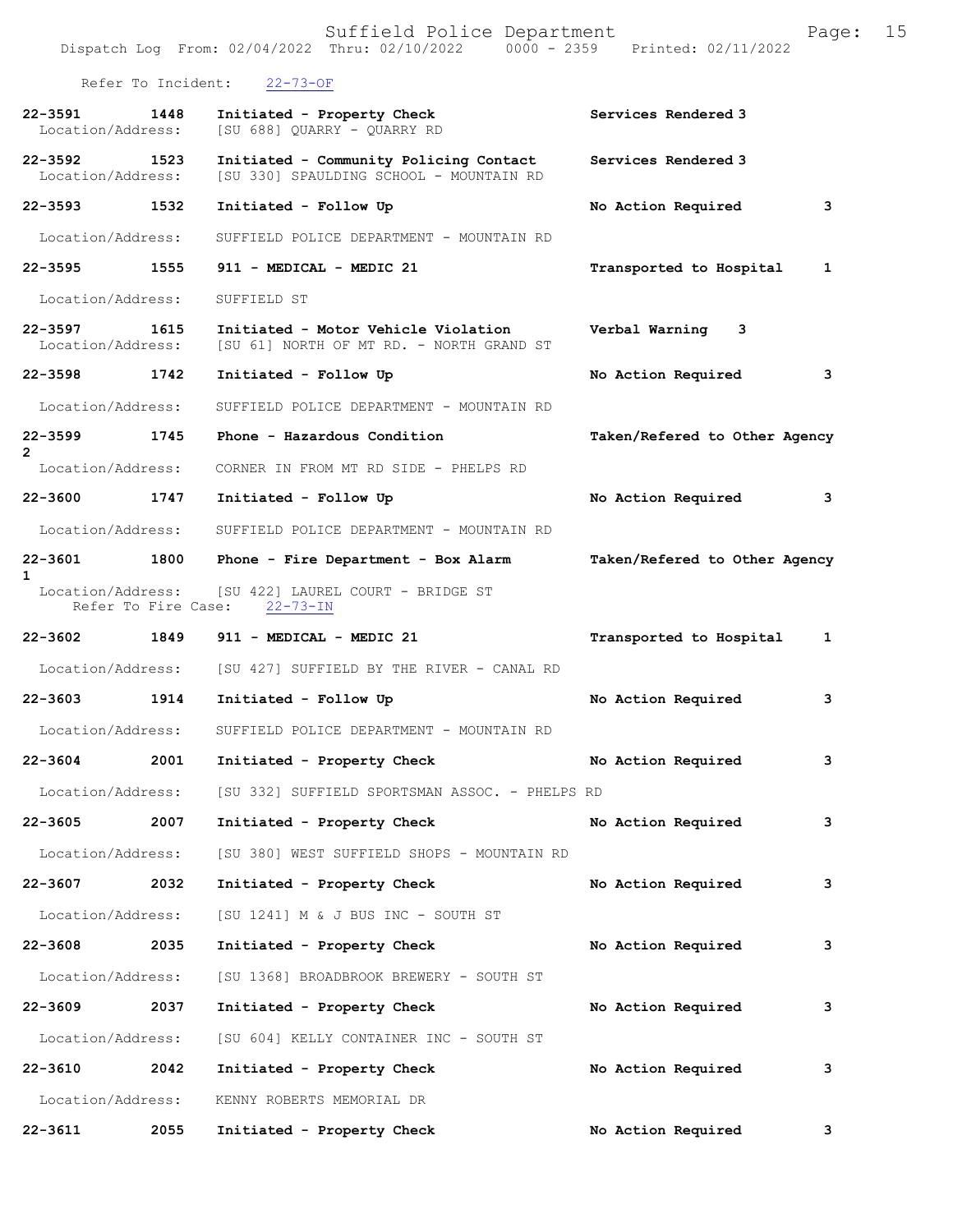|                                  |      | Dispatch Log From: 02/04/2022 Thru: 02/10/2022 0000 - 2359 Printed: 02/11/2022 |                           |                         |
|----------------------------------|------|--------------------------------------------------------------------------------|---------------------------|-------------------------|
|                                  |      | Location/Address: [SU 583] SUFFIELD HIGH SCHOOL - SHELDON ST                   |                           |                         |
| $22 - 3612$<br>Location/Address: | 2103 | Phone - General Information<br>WEST ON MT FROM REMINGTON - MOUNTAIN RD         | Verbal Warning 3          |                         |
| 22-3613 2117                     |      | Initiated - Property Check No Action Required                                  |                           | $\overline{\mathbf{3}}$ |
| Location/Address:                |      | [SU 6] AIRWAYS GOLF COURSE - SOUTH GRAND ST                                    |                           |                         |
| 22-3614 2147                     |      | Initiated - Property Check                                                     | No Action Required        | $\mathbf{3}$            |
| Location/Address:                |      | [SU 323] SUFFIELD MIDDLE SCHOOL - MOUNTAIN RD                                  |                           |                         |
| 22-3615 2150                     |      | Initiated - Property Check No Action Required                                  |                           | $\mathbf{3}$            |
| Location/Address:                |      | [SU 322] MCALISTER INTERMEDIATE SCHOOL - MOUNTAIN RD                           |                           |                         |
| 22-3616 2152                     |      | Initiated - Property Check No Action Required                                  |                           | 3                       |
| Location/Address:                |      | [SU 1215] ROY PROPERTIES - MOUNTAIN RD                                         |                           |                         |
| 22-3617 2313                     |      | Initiated - Property Check No Action Required 3                                |                           |                         |
|                                  |      | Location/Address: [SU 171] KENT MEMORIAL LIBRARY - NORTH MAIN ST               |                           |                         |
| 22-3618 2313                     |      | 911 - MEDICAL - MEDIC 21                                                       | Transported to Hospital 1 |                         |
| Location/Address:                |      | HALLADAY (W) AVE                                                               |                           |                         |
| 22-3619 2320                     |      | Initiated - Property Check No Action Required                                  |                           | $\overline{\mathbf{3}}$ |
| Location/Address:                |      | [SU 549] SUFFIELD VOLUNTEER AMBULANCE ASSOCIATION - BRIDGE ST                  |                           |                         |
| 22-3620 2328                     |      | Initiated - Property Check No Action Required                                  |                           | 3                       |
| Location/Address:                |      | [SU 1222] SUFFIELD COMMONS - NORTH MAIN ST                                     |                           |                         |
| 22-3621 2344                     |      | Initiated - Property Check                                                     | No Action Required        | $\mathbf{3}$            |
|                                  |      | Location/Address: [SU 1511] DOANE'S ACCENT AUTO - EAST (S) ST                  |                           |                         |
| 22-3622 2349                     |      | Initiated - Property Check                                                     | No Action Required 3      |                         |
| Location/Address:                |      | [SU 333] SUFFIELD VETERINARY HOSPITAL - EAST (S) ST                            |                           |                         |
| 22-3623                          | 2351 | Phone - Suspicious Activity                                                    | No Action Required        | 2                       |
| Location/Address:                |      | PARK N FLY - SOUTH ST                                                          |                           |                         |
| For Date: $02/08/2022 -$ Tuesday |      |                                                                                |                           |                         |
| $22 - 3624$<br>Location/Address: | 0017 | Initiated - Hazardous Condition<br>MOUNTAIN RD + PHELPS RD                     | Services Rendered 2       |                         |
| $22 - 3625$                      | 0030 | Initiated - Property Check                                                     | No Action Required        | 3                       |

Location/Address: [SU 688] QUARRY - QUARRY RD

**22-3626 0032 Initiated - Traffic Control/School Traffic No Action Required 3** Location/Address: [SU 688] QUARRY - QUARRY RD **22-3627 0058 Initiated - Property Check No Action Required 3** Location/Address: [SU 690] SUFFIELD WILDLIFE MANAGEMENT AREA - BABBS RD **22-3628 0103 Initiated - Property Check No Action Required 3**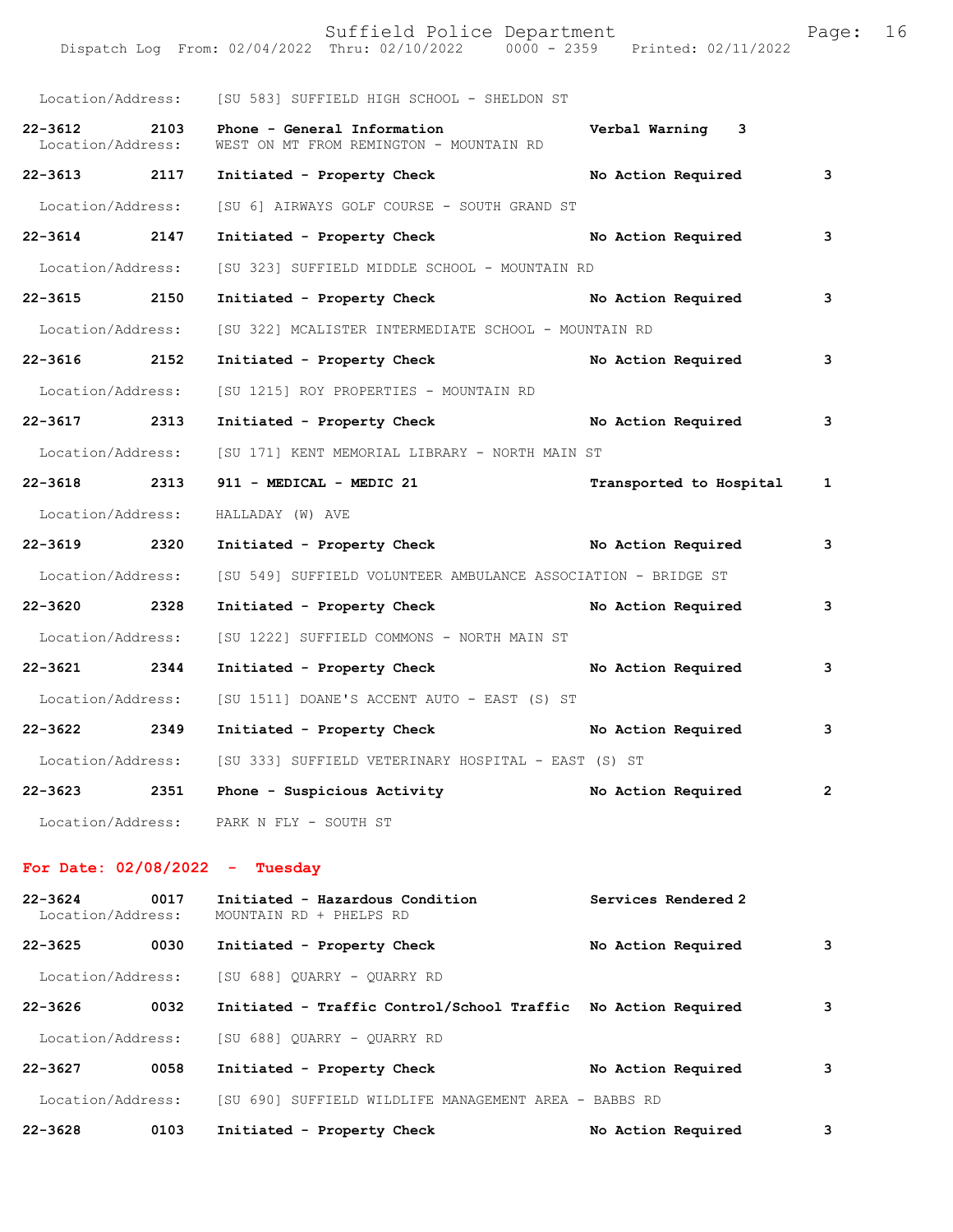|                                   |      | Location/Address: [SU 614] EBB'S CORNER - BABBS RD                                        |                          |              |
|-----------------------------------|------|-------------------------------------------------------------------------------------------|--------------------------|--------------|
| 22-3630 0111                      |      | Initiated - Traffic Control/School Traffic No Action Required                             |                          | 3            |
| Location/Address:                 |      | [SU 614] EBB'S CORNER - BABBS RD                                                          |                          |              |
| 22-3631 0203                      |      | Initiated - Property Check No Action Required                                             |                          | 3            |
| Location/Address:                 |      | [SU 554] SUFFIELD FIRE DEPARTMENT COMPANY 3 - COPPER HILL RD                              |                          |              |
| 22-3632 0209                      |      | Initiated - Property Check                                                                | No Action Required       | 3            |
| Location/Address:                 |      | [SU 626] SUFFIELD TOWN HALL - MOUNTAIN RD                                                 |                          |              |
| 22-3633 0225                      |      | Initiated - Property Check                                                                | No Action Required       | 3            |
| Location/Address:                 |      | [SU 321] SUFFIELD HARDWARE INC. - MOUNTAIN RD                                             |                          |              |
| 22-3634 0234                      |      | Initiated - Property Check No Action Required                                             |                          | 3            |
| Location/Address:                 |      | [SU 625] HIGHLAND PARK MARKET - BRIDGE ST                                                 |                          |              |
| 22-3635 0347                      |      | Initiated - Property Check                                                                | No Action Required       | 3            |
| Location/Address:                 |      | [SU 613] MOUNTAIN RD MARKET PLACE - MOUNTAIN RD                                           |                          |              |
| 22-3636 0431                      |      | Initiated - Traffic Control/School Traffic No Action Required                             |                          | 3            |
| Location/Address:                 |      | [SU 554] SUFFIELD FIRE DEPARTMENT COMPANY 3 - COPPER HILL RD                              |                          |              |
| 22-3637 0445                      |      | Initiated - Property Check No Action Required                                             |                          | 3            |
| Location/Address:                 |      | [SU 33] SUFFIELD CORDIAL SHOPPE - MAPLETON AVE                                            |                          |              |
| 22-3638 0517                      |      | Initiated - Traffic Control/School Traffic No Action Required                             |                          | 3            |
| Location/Address:                 |      | [SU 614] EBB'S CORNER - BABBS RD                                                          |                          |              |
| 22-3639 0528                      |      | Initiated - Property Check No Action Required                                             |                          | 3            |
| Location/Address:                 |      | [SU 553] SUFFIELD FIRE DEPARTMENT COMPANY 4 - THOMPSONVILLE RD                            |                          |              |
| $22 - 3640$<br>Location/Address:  | 0540 | Initiated - Motor Vehicle Violation - - - - Verbal Warning<br>MOUNTAIN RD + WARNERTOWN RD | 3                        |              |
| 22-3641                           | 0636 | Phone - Burglar Alarm/Silent                                                              | Cancelled by Complainant | $\mathbf{2}$ |
| Location/Address:                 |      | [SU 468] CASHMAN, JUSTINA - RUSSELL AVE                                                   |                          |              |
| 22-3642                           | 0718 | Initiated - Traffic Control/School Traffic                                                | No Action Required       | 3            |
| Location/Address:                 |      | SUFFIELD HIGH SCHOOL - SHELDON ST                                                         |                          |              |
| $22 - 3643$<br>Location/Address:  | 0718 | Initiated - Traffic Control/School Traffic<br>SUFFIELD MIDDLE SCHOOL - MOUNTAIN RD        | Services Rendered 3      |              |
| 22-3644<br>Location/Address:      | 0731 | Walk-In - General Information<br>SUFFIELD POLICE DEPARTMENT - MOUNTAIN RD                 | Services Rendered 3      |              |
| 22-3645 0733<br>Location/Address: |      | Initiated - Motor Vehicle Violation<br>SUFFIELD FIRE DEPARTMENT COMPANY 1 - MOUNTAIN RD   | 3<br>Verbal Warning      |              |
| 22-3646                           | 0737 | Initiated - Property Check                                                                | No Action Required       | 3            |
| Location/Address:                 |      | SOUTH STONE ST                                                                            |                          |              |
| 22-3647                           | 0739 | Initiated - Property Check                                                                | No Action Required       | 3            |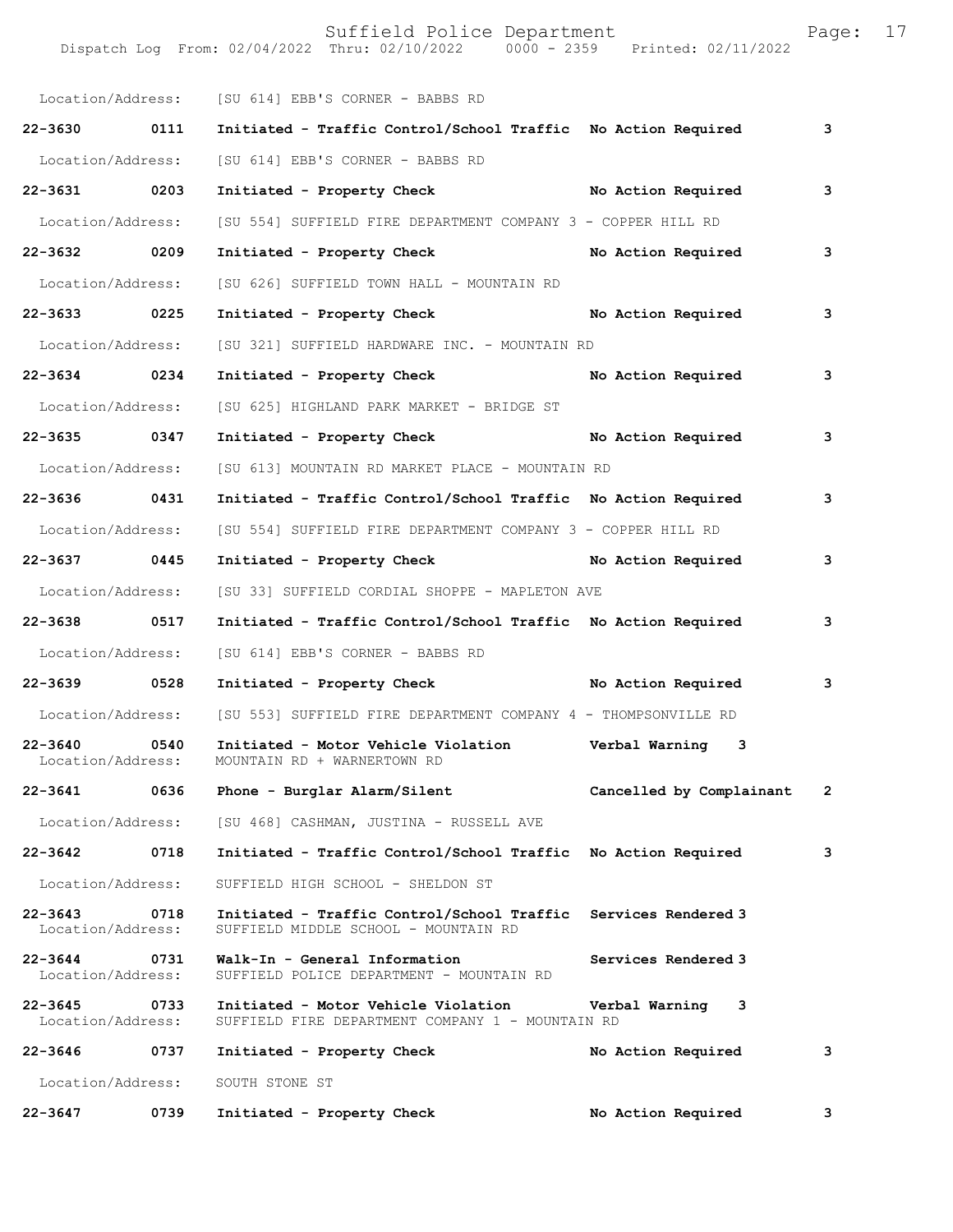|                                   |      | Suffield Police Department<br>Dispatch Log From: $02/04/2022$ Thru: $02/10/2022$ 0000 - 2359 Printed: 02/11/2022               |                          | Page: 18 |  |
|-----------------------------------|------|--------------------------------------------------------------------------------------------------------------------------------|--------------------------|----------|--|
|                                   |      | Location/Address: SOUTH GRAND ST                                                                                               |                          |          |  |
|                                   |      | 22-3648 0746 Walk-In - Harassment<br>Location/Address: SUFFIELD POLICE DEPARTMENT - MOUNTAIN RD<br>Refer To Incident: 22-74-OF | Report Taken 3           |          |  |
|                                   |      | 22-3649      0755  Initiated - Property Check           No Action Required                                                     |                          | 3        |  |
| Location/Address:                 |      | NORTH GRAND ST                                                                                                                 |                          |          |  |
|                                   |      | 22-3650 0802 Initiated - Property Check                                                                                        | No Action Required       | 3        |  |
| Location/Address: RATLEY RD       |      |                                                                                                                                |                          |          |  |
|                                   |      | 22-3651 0809 Initiated - Property Check No Action Required                                                                     |                          | 3        |  |
| Location/Address:                 |      | [SU 323] SUFFIELD MIDDLE SCHOOL - MOUNTAIN RD                                                                                  |                          |          |  |
| 22-3652 0835                      |      | Initiated - Property Check No Action Required                                                                                  |                          | 3        |  |
| Location/Address:                 |      | [SU 583] SUFFIELD HIGH SCHOOL - SHELDON ST                                                                                     |                          |          |  |
| 22-3653 0835                      |      | Initiated - Property Check No Action Required                                                                                  |                          | 3        |  |
| Location/Address:                 |      | [SU 689] STATE LINE TURNAROUND - MOUNTAIN RD                                                                                   |                          |          |  |
| 22-3654 0837                      |      | Initiated - Property Check                                                                                                     | No Action Required       | з        |  |
| Location/Address:                 |      | [SU 614] EBB'S CORNER - BABBS RD                                                                                               |                          |          |  |
| 22-3655 0838                      |      | Initiated - Property Check                                                                                                     | No Action Required       | 3        |  |
| Location/Address:                 |      | BABBS RD                                                                                                                       |                          |          |  |
|                                   |      | 22-3656 0842 Initiated - Property Check No Action Required                                                                     |                          | 3        |  |
|                                   |      | Location/Address: [SU 322] MCALISTER INTERMEDIATE SCHOOL - MOUNTAIN RD                                                         |                          |          |  |
| 22-3657 0848<br>Location/Address: |      | Phone - General Information<br>MARBERN DR                                                                                      | Services Rendered 3      |          |  |
| 22-3658 0849<br>Location/Address: |      | Initiated - Animal Complaint<br>[SU 550] SUFFIELD POLICE DEPARTMENT - MOUNTAIN RD                                              | Services Rendered 3      |          |  |
| 22-3659 0849                      |      | Phone - Burglar Alarm/Silent                                                                                                   | Cancelled by Complainant | 2        |  |
| Location/Address:                 |      | [SU 1393] MODERN DESIGNS SALON - BABBS RD                                                                                      |                          |          |  |
| 22-3660<br>Location/Address:      | 0858 | Initiated - Follow Up<br>THOMPSONVILLE RD                                                                                      | Services Rendered 3      |          |  |
| 22-3661                           | 0917 | Initiated - Property Check                                                                                                     | No Action Required       | з        |  |
| Location/Address:                 |      | HILL ST                                                                                                                        |                          |          |  |
| 22-3662<br>Location/Address:      | 0918 | Initiated - Community Policing Contact Services Rendered 3<br>[SU 115] FOOD BAG (AMG RETAIL LLC #519) - MOUNTAIN RD            |                          |          |  |
| 22-3663 0933<br>Location/Address: |      | Initiated - Property Check<br>[SU 1594] SULLIVAN FIELD - HILL ST                                                               | Services Rendered 3      |          |  |
| 22-3664 0949                      |      | Initiated - Follow Up                                                                                                          | No Action Required       | 3        |  |
| Location/Address:                 |      | COLSON ST                                                                                                                      |                          |          |  |
|                                   |      |                                                                                                                                |                          |          |  |

**22-3665 0955 Initiated - Traffic Control/School Traffic No Action Required 3** Location/Address: WARNERTOWN RD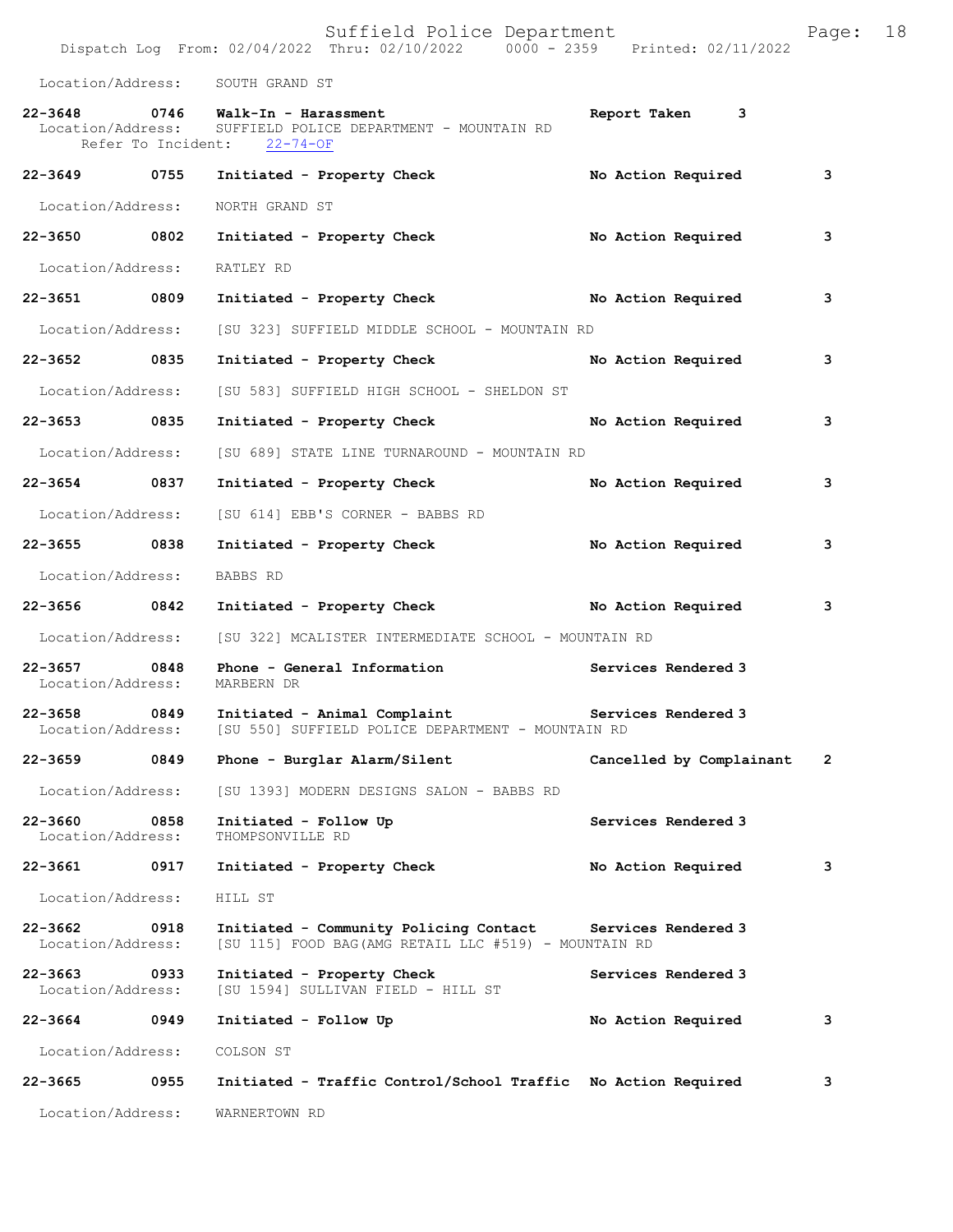|                                          |      | Suffield Police Department<br>Dispatch Log From: 02/04/2022 Thru: 02/10/2022 0000 - 2359 Printed: 02/11/2022    |                         | Page: | 19 |
|------------------------------------------|------|-----------------------------------------------------------------------------------------------------------------|-------------------------|-------|----|
| 22-3666<br>Location/Address:             | 1001 | Initiated - Motor Vehicle Violation<br>WARNERTOWN RD                                                            | Verbal Warning 3        |       |    |
| 22-3667 1008                             |      | Initiated - Property Check                                                                                      | No Action Required      | 3     |    |
| Location/Address:                        |      | PHELPS RD                                                                                                       |                         |       |    |
| 22-3668                                  | 1038 | Initiated - MEDICAL - MEDIC 21                                                                                  | Transported to Hospital | 1     |    |
| Location/Address:<br>Refer To Incident:  |      | SUFFIELD HIGH SCHOOL - SHELDON ST<br>$22 - 75 - OF$                                                             |                         |       |    |
| 22-3669                                  | 1130 | 911 - MEDICAL - MEDIC 22                                                                                        | Transported to Hospital | 1     |    |
| Location/Address:                        |      | CHELTENHAM CT                                                                                                   |                         |       |    |
| 22-3670 1200                             |      | Initiated - Community Policing Contact                                                                          | No Action Required      | 3     |    |
| Location/Address:                        |      | [SU 119] FRANCESCO'S RESTAURANT - MOUNTAIN RD                                                                   |                         |       |    |
| 22-3671 1211                             |      | 911 - MEDICAL - MEDIC 23                                                                                        | Transported to Hospital | 1     |    |
| Location/Address:                        |      | KONGSBERG AUTOMOTIVE - FIRESTONE DR                                                                             |                         |       |    |
| 22-3673 1257<br>Location/Address:        |      | Initiated - Community Policing Contact<br>[SU 583] SUFFIELD HIGH SCHOOL - SHELDON ST                            | Services Rendered 3     |       |    |
| $22 - 3674$<br>1301<br>Location/Address: |      | Walk-In - General Information<br>SUFFIELD POLICE DEPARTMENT - MOUNTAIN RD                                       | Services Rendered 3     |       |    |
| 22-3675 1337                             |      | Initiated - Property Check                                                                                      | No Action Required      | 3     |    |
| Location/Address:                        |      | [SU 323] SUFFIELD MIDDLE SCHOOL - MOUNTAIN RD                                                                   |                         |       |    |
| 22-3677<br>Location/Address:             | 1350 | Initiated - Traffic Control/School Traffic<br>[SU 583] SUFFIELD HIGH SCHOOL - SHELDON ST                        | Services Rendered 3     |       |    |
| 22-3678 1356                             |      | Initiated - Property Check                                                                                      | No Action Required      | 3     |    |
| Location/Address:                        |      | [SU 598] SUNRISE PARK - MOUNTAIN RD                                                                             |                         |       |    |
| 22-3680<br>Location/Address:             | 1412 | Initiated - Animal Complaint<br>THOMPSONVILLE RD                                                                | Services Rendered 3     |       |    |
| 22-3681<br>Location/Address:             | 1421 | Initiated - Traffic Control/School Traffic Services Rendered 3<br>[SU 323] SUFFIELD MIDDLE SCHOOL - MOUNTAIN RD |                         |       |    |
| 22-3682                                  | 1448 | 911 - MEDICAL - MEDIC 21                                                                                        | Transported to Hospital | 1     |    |
| Location/Address:                        |      | SUFFIELD MEDICAL BUILDING - MOUNTAIN RD                                                                         |                         |       |    |
| $22 - 3683$<br>Location/Address:         | 1451 | Initiated - Traffic Control/School Traffic Services Rendered 3<br>SPAULDING SCHOOL - MOUNTAIN RD                |                         |       |    |
| 22-3684<br>Location/Address:             | 1537 | Initiated - Community Policing Contact<br>[SU 614] EBB'S CORNER - BABBS RD                                      | Services Rendered 3     |       |    |
| 22-3685                                  | 1540 | Initiated - OUTSIDE ASSIST                                                                                      | No Action Required      | 3     |    |
| Location/Address:                        |      | RUSSELL AVE                                                                                                     |                         |       |    |
| 22-3686<br>Location/Address:             | 1541 | Initiated - Property Check<br>[SU 690] SUFFIELD WILDLIFE MANAGEMENT AREA - BABBS RD                             | Services Rendered 3     |       |    |
| 22-3687                                  | 1553 | Initiated - Property Check                                                                                      | No Action Required      | 3     |    |
| Location/Address:                        |      | BURBANK AVE                                                                                                     |                         |       |    |
| 22-3688                                  | 1557 | Initiated - Animal Complaint                                                                                    | Services Rendered 3     |       |    |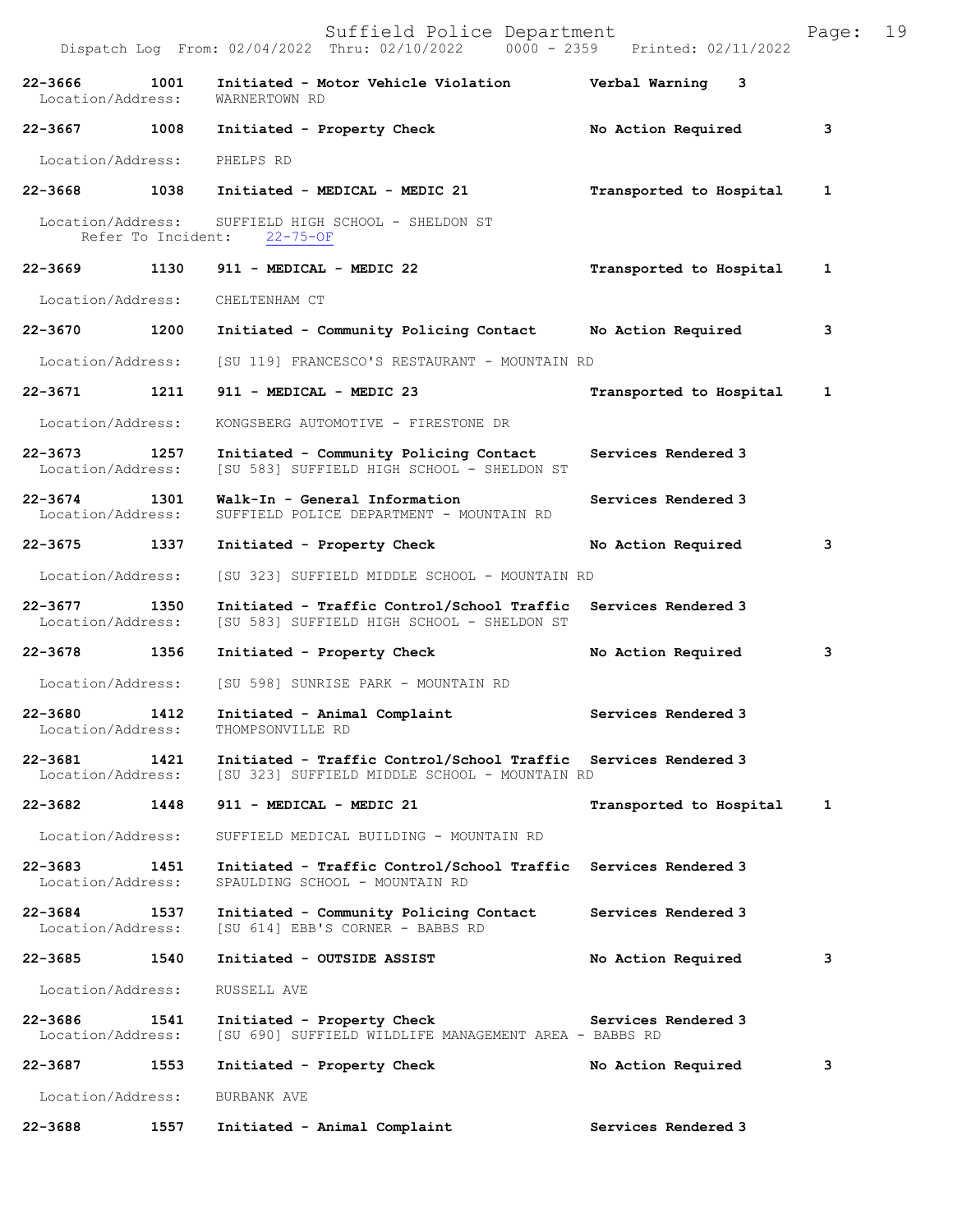|                                   |      | Suffield Police Department<br>Dispatch Log From: 02/04/2022 Thru: 02/10/2022 0000 - 2359 Printed: 02/11/2022   |                                | Page:        | 20 |
|-----------------------------------|------|----------------------------------------------------------------------------------------------------------------|--------------------------------|--------------|----|
|                                   |      | Location/Address: [SU 1444] RIVER VALLEY ANIMAL CENTER - SOUTH ST                                              |                                |              |    |
| 22-3689 1559                      |      | Initiated - Traffic Control/School Traffic No Action Required                                                  |                                | 3            |    |
| Location/Address:                 |      | REMINGTON ST                                                                                                   |                                |              |    |
| 22-3690 1605<br>Location/Address: |      | Initiated - Motor Vehicle Violation - - - - Verbal Warning<br>REMINGTON ST + POOLE RD                          | 3                              |              |    |
| 22-3691 1617<br>Location/Address: |      | Initiated - Motor Vehicle Violation burbal Warning<br>REMINGTON ST                                             | 3                              |              |    |
| 22-3692 1626                      |      | Initiated - Motor Vehicle Violation<br>Location/Address: SHELDON ST + TAINTOR ST                               | Verbal Warning 3               |              |    |
| 22-3693 1629                      |      | Initiated - Traffic Control/School Traffic No Action Required                                                  |                                | 3            |    |
| Location/Address:                 |      | [SU 1309] BABBS BEACH/RECREATION AREA - BABBS RD                                                               |                                |              |    |
| 22-3694<br>Location/Address:      | 1629 | Initiated - Motor Vehicle Violation Verbal Warning 3<br>REMINGTON ST + POOLE RD                                |                                |              |    |
| 22-3696 1636                      |      | 911 - MEDICAL - MEDIC 21                                                                                       | Transported to Hospital        | 1            |    |
|                                   |      | Location/Address: [SU 546] MAC DOUGAL CORRECTIONAL CENTER - EAST (S) ST                                        |                                |              |    |
| 22-3697 1637                      |      | 911 - MEDICAL - MEDIC 22                                                                                       | Transported to Hospital        | 1            |    |
| Location/Address:                 |      | NORTH MAIN ST                                                                                                  |                                |              |    |
|                                   |      | 22-3698 1640 Initiated - Motor Vehicle Violation Verbal Warning 3<br>Location/Address: REMINGTON ST            |                                |              |    |
|                                   |      | 22-3699 1641 Initiated - Motor Vehicle Violation<br>Location/Address: SOUTH GRAND ST                           | Verbal Warning<br>3            |              |    |
| 22-3700<br>Location/Address:      |      | 1644 Phone - M/V Accident (Property)<br>HILL ST<br>Refer To Accident: 22-21-AC<br>Refer To Fire Case: 22-75-IN | $\overline{2}$<br>Report Taken |              |    |
| 22-3701<br>Location/Address:      | 1651 | Initiated - Follow Up<br>[SU 550] SUFFIELD POLICE DEPARTMENT - MOUNTAIN RD                                     | Services Rendered 3            |              |    |
| 22-3703                           | 1735 | Initiated - OUTSIDE ASSIST                                                                                     | Taken/Refered to Other Agency  |              |    |
| 3<br>Location/Address:            |      | MOUNTAIN RD                                                                                                    |                                |              |    |
| $22 - 3702$<br>Location/Address:  | 1736 | Initiated - Motor Vehicle Violation<br>SOUTH ST + MARKETING DR                                                 | Verbal Warning 3               |              |    |
| 22-3704 1815                      |      | Phone - Larceny                                                                                                | No Action Required             | $\mathbf{2}$ |    |
| Location/Address:                 |      | AUDUBON DR                                                                                                     |                                |              |    |
| 22-3705                           | 1844 | Phone - Assist Motorist<br>Location: RT 190 BRIDGE                                                             | Services Rendered 3            |              |    |
| 22-3706 1945                      |      | Initiated - Follow Up                                                                                          | No Action Required             | з            |    |
| Location/Address:                 |      | MOUNTAIN RD                                                                                                    |                                |              |    |
| 22-3707 2015                      |      | Initiated - Property Check                                                                                     | No Action Required             | 3            |    |
| Location/Address:                 |      | [SU 380] WEST SUFFIELD SHOPS - MOUNTAIN RD                                                                     |                                |              |    |
| 22-3708                           | 2219 | Initiated - Property Check                                                                                     | No Action Required             | з            |    |
| Location/Address:                 |      | [SU 1241] M & J BUS INC - SOUTH ST                                                                             |                                |              |    |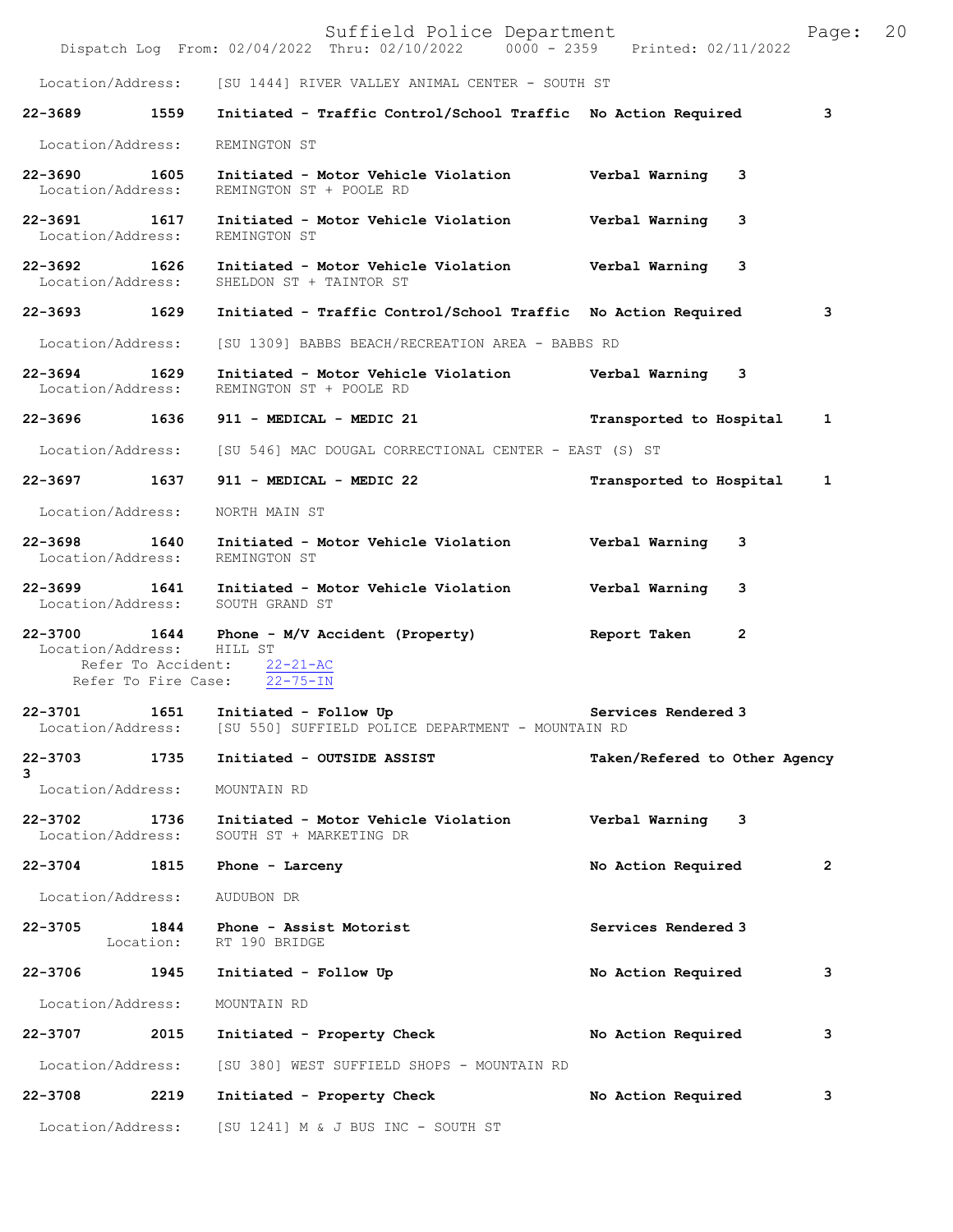| 22-3709 2222      |      | Initiated - Property Check No Action Required                        |                    | 3              |
|-------------------|------|----------------------------------------------------------------------|--------------------|----------------|
|                   |      | Location/Address: [SU 1368] BROADBROOK BREWERY - SOUTH ST            |                    |                |
| 22-3710 2223      |      | Initiated - Property Check No Action Required                        |                    | 3              |
| Location/Address: |      | [SU 604] KELLY CONTAINER INC - SOUTH ST                              |                    |                |
| 22-3711 2226      |      | Initiated - Property Check                                           | No Action Required | 3              |
| Location/Address: |      | KENNY ROBERTS MEMORIAL DR                                            |                    |                |
| 22-3712 2236      |      | Initiated - Property Check No Action Required                        |                    | 3              |
|                   |      | Location/Address: [SU 583] SUFFIELD HIGH SCHOOL - SHELDON ST         |                    |                |
| 22-3713 2253      |      | Initiated - Property Check No Action Required                        |                    | 3              |
| Location/Address: |      | [SU 6] AIRWAYS GOLF COURSE - SOUTH GRAND ST                          |                    |                |
| 22-3715 2258      |      | Phone - Burglar Alarm/Silent Management Building Checked/Secure      |                    | $\overline{2}$ |
|                   |      | Location/Address: [SU 495] SUFFIELD VAPE & SMOKE SHOP - MAPLETON AVE |                    |                |
| 22-3714 2259      |      | Initiated - Property Check No Action Required                        |                    | 3              |
| Location/Address: |      | [SU 380] WEST SUFFIELD SHOPS - MOUNTAIN RD                           |                    |                |
| 22-3716 2322      |      | Initiated - Property Check No Action Required                        |                    | 3              |
| Location/Address: |      | [SU 550] SUFFIELD POLICE DEPARTMENT - MOUNTAIN RD                    |                    |                |
| 22-3717 2337      |      | Initiated - Property Check No Action Required                        |                    | 3              |
| Location/Address: |      | [SU 323] SUFFIELD MIDDLE SCHOOL - MOUNTAIN RD                        |                    |                |
| 22-3718 2340      |      | Initiated - Property Check No Action Required                        |                    | 3              |
| Location/Address: |      | [SU 322] MCALISTER INTERMEDIATE SCHOOL - MOUNTAIN RD                 |                    |                |
| 22-3719 2342      |      | Initiated - Property Check No Action Required                        |                    | 3              |
|                   |      | Location/Address: [SU 1215] ROY PROPERTIES - MOUNTAIN RD             |                    |                |
| 22-3720           | 2358 | Initiated - Property Check                                           | No Action Required | 3              |
|                   |      | Location/Address: [SU 140] GUYS AUTO SALES - MOUNTAIN RD             |                    |                |
|                   |      |                                                                      |                    |                |
|                   |      | For Date: $02/09/2022 -$ Wednesday                                   |                    |                |
| 22-3721           | 0011 | Initiated - Property Check                                           | No Action Required | 3              |
| Location/Address: |      | [SU 614] EBB'S CORNER - BABBS RD                                     |                    |                |
| 22-3722           | 0029 | Initiated - Property Check                                           | No Action Required | 3              |
| Location/Address: |      | [SU 554] SUFFIELD FIRE DEPARTMENT COMPANY 3 - COPPER HILL RD         |                    |                |
| 22-3723           | 0038 | Initiated - Property Check                                           | No Action Required | 3              |
| Location/Address: |      | FFYLER PL                                                            |                    |                |
| $22 - 3724$       | 0040 | Initiated - Property Check                                           | No Action Required | 3              |
| Location/Address: |      | QUARRY RD                                                            |                    |                |
| 22-3725           | 0042 | Initiated - Property Check                                           | No Action Required | 3              |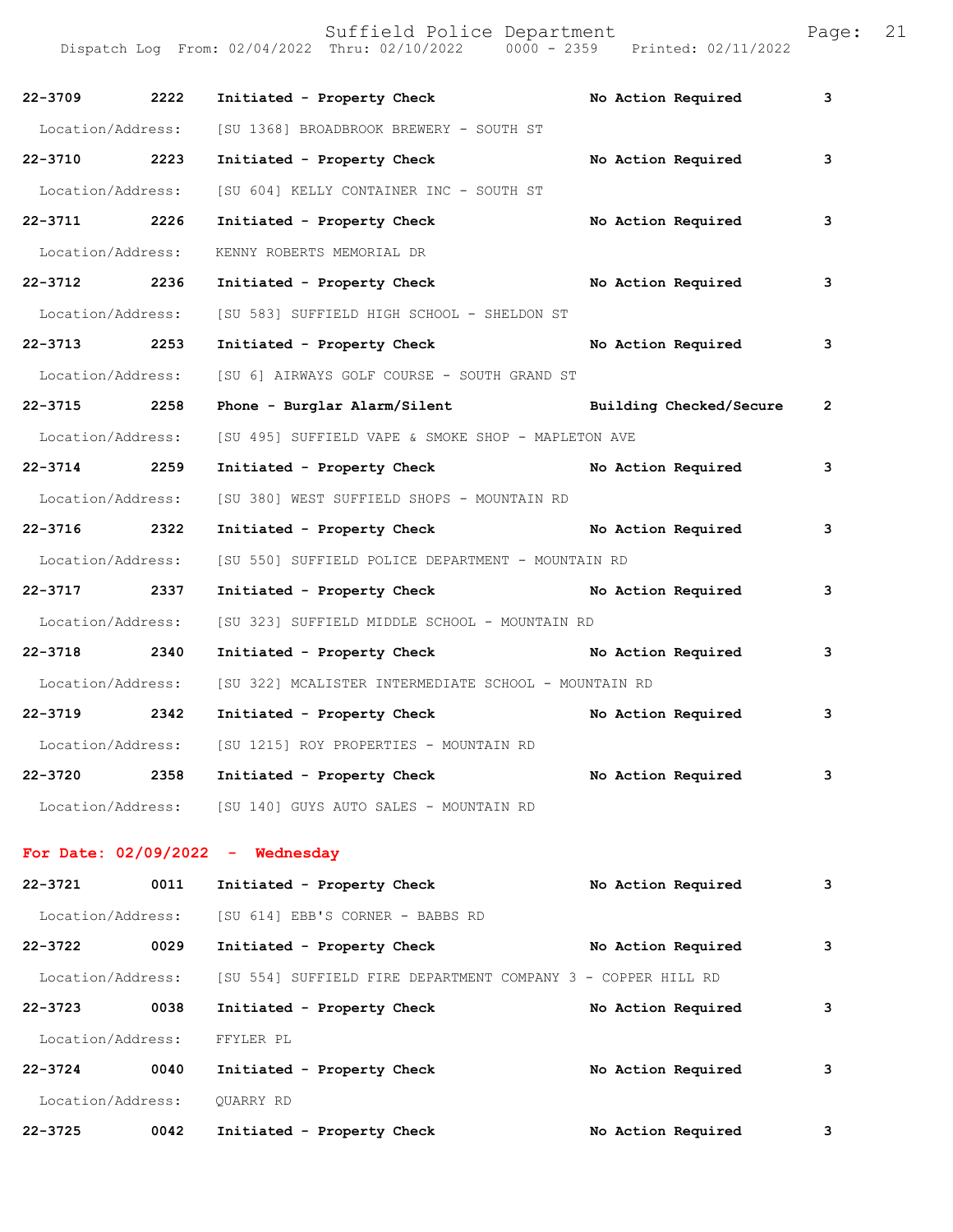Dispatch Log From: 02/04/2022 Thru: 02/10/2022 0000 - 2359 Printed: 02/11/2022 Location/Address: [SU 69] CVS PHARMACY - MOUNTAIN RD **22-3726 0044 Initiated - Property Check No Action Required 3** Location/Address: [SU 613] MOUNTAIN RD MARKET PLACE - MOUNTAIN RD **22-3727 0104 Initiated - Property Check No Action Required 3** Location/Address: [SU 606] POULIN ENTERPRISES INC - SOUTH ST **22-3728 0108 Initiated - Property Check No Action Required 3** Location/Address: [SU 1241] M & J BUS INC - SOUTH ST **22-3729 0113 Initiated - Community Policing Contact No Action Required 3** Location/Address: EXECUTIVE VALET PARKING - SOUTH ST **22-3730 0126 Initiated - Property Check No Action Required 3** Location/Address: [SU 1638] JESSE FOWLER SMITH MEMORIAL FOREST - HALLADAY (W) AVE **22-3731 0129 Initiated - Property Check No Action Required 3** Location/Address: HILL ST **22-3732 0138 Initiated - Property Check No Action Required 3** Location/Address: [SU 115] FOOD BAG(AMG RETAIL LLC #519) - MOUNTAIN RD **22-3733 0150 Initiated - Property Check No Action Required 3** Location/Address: [SU 333] SUFFIELD VETERINARY HOSPITAL - EAST (S) ST **22-3734 0220 Initiated - Property Check No Action Required 3** Location/Address: [SU 1239] LUCKY'S PUB - UCAR ST **22-3735 0231 Initiated - Property Check No Action Required 3** Location/Address: [SU 689] STATE LINE TURNAROUND - MOUNTAIN RD **22-3736 0251 Initiated - Property Check No Action Required 3** Location/Address: [SU 33] SUFFIELD CORDIAL SHOPPE - MAPLETON AVE **22-3737 0256 Initiated - Property Check No Action Required 3** Location/Address: [SU 518] US POSTAL SERVICE - MOUNTAIN RD **22-3738 0300 Initiated - Property Check No Action Required 3** Location/Address: [SU 583] SUFFIELD HIGH SCHOOL - SHELDON ST **22-3739 0304 Initiated - Property Check No Action Required 3** Location/Address: [SU 495] SUFFIELD VAPE & SMOKE SHOP - MAPLETON AVE **22-3740 0309 Initiated - Property Check No Action Required 3** Location/Address: RATLEY RD **22-3741 0315 Initiated - Property Check No Action Required 3** Location/Address: [SU 136] SUFFIELD LUMBER COMPANY - NORTH GRAND ST **22-3742 0321 Initiated - Property Check No Action Required 3**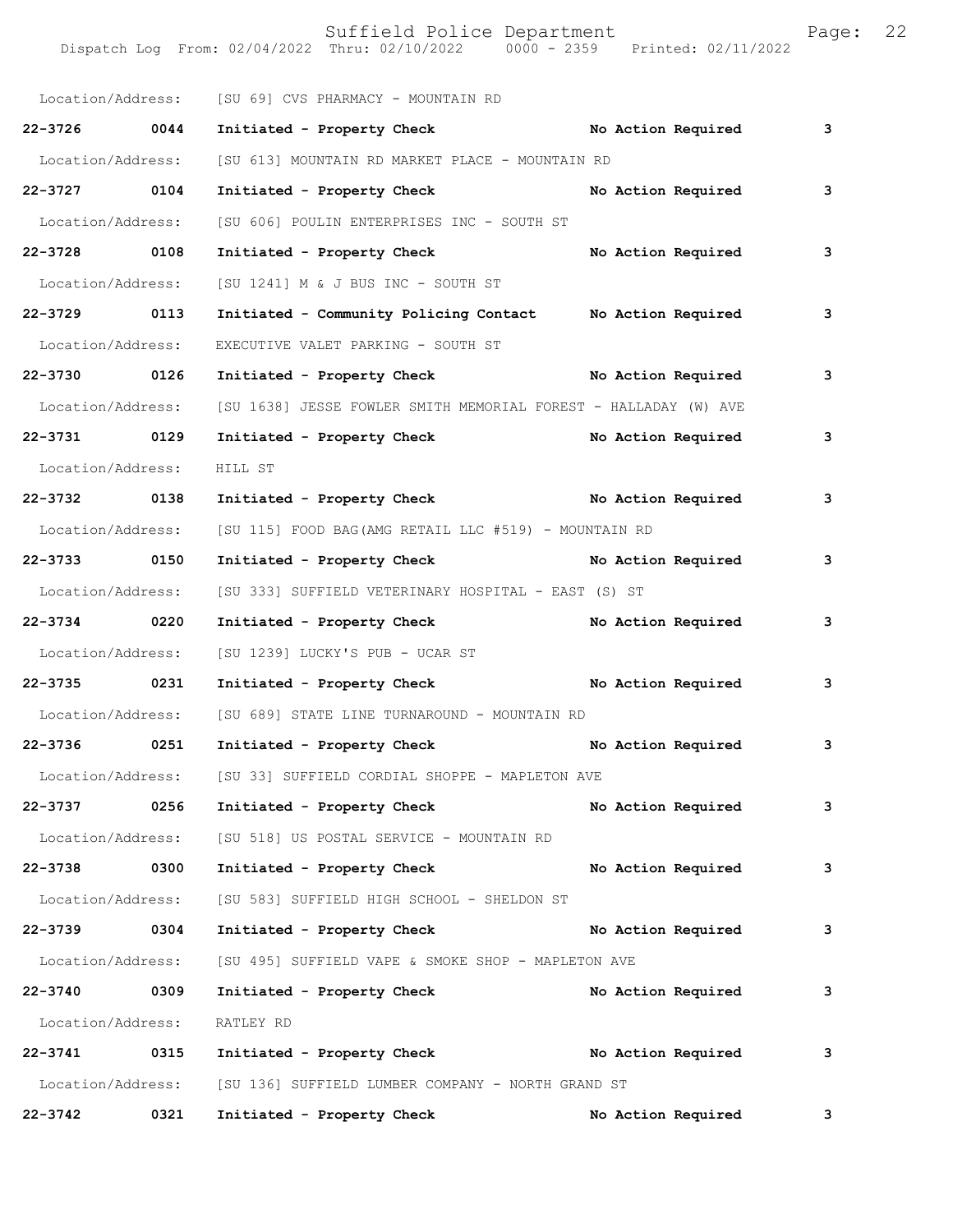|                                                                                                      |                     | Suffield Police Department<br>Dispatch Log From: 02/04/2022 Thru: 02/10/2022 0000 - 2359 Printed: 02/11/2022    |                     | Page:          | 23 |
|------------------------------------------------------------------------------------------------------|---------------------|-----------------------------------------------------------------------------------------------------------------|---------------------|----------------|----|
|                                                                                                      |                     | Location/Address: [SU 380] WEST SUFFIELD SHOPS - MOUNTAIN RD                                                    |                     |                |    |
| 22-3743 0346                                                                                         |                     | Initiated - Property Check                                                                                      | No Action Required  | 3              |    |
| Location/Address:                                                                                    |                     | [SU 6] AIRWAYS GOLF COURSE - SOUTH GRAND ST                                                                     |                     |                |    |
| 22-3744 0358                                                                                         |                     | Initiated - Property Check                                                                                      | No Action Required  | 3              |    |
| Location/Address:                                                                                    |                     | [SU 40] CHRISTIAN FIELD - HALE ST                                                                               |                     |                |    |
| 22-3745 0407                                                                                         |                     | Initiated - Property Check No Action Required                                                                   |                     | 3              |    |
| Location/Address:                                                                                    |                     | [SU 42] SUFFIELD SENIOR CENTER - BRIDGE ST                                                                      |                     |                |    |
| 22-3746 0411                                                                                         |                     | Initiated - Traffic Control/School Traffic No Action Required                                                   |                     | 3              |    |
| Location/Address:                                                                                    |                     | MOUNTAIN RD                                                                                                     |                     |                |    |
| 22-3747 0438                                                                                         |                     | Initiated - Traffic Control/School Traffic No Action Required                                                   |                     | 3              |    |
| Location/Address:                                                                                    |                     | EAST (N) ST + GREENDALE DR                                                                                      |                     |                |    |
| 22-3748 0535                                                                                         |                     | Initiated - Property Check                                                                                      | No Action Required  | 3              |    |
|                                                                                                      |                     | Location/Address: [SU 598] SUNRISE PARK - MOUNTAIN RD                                                           |                     |                |    |
| 22-3749 0634<br>Location/Address:                                                                    | Refer To Fire Case: | Phone - Fire Department - HazMat<br>CHELTENHAM CT - DAVENTRY HILL LN<br>$22 - 76 - IN$                          | Report Taken 1      |                |    |
| Location/Address:                                                                                    |                     | 22-3750 0713 911 - MEDICAL - MEDIC 21<br>EAST (N) ST                                                            | Services Rendered 1 |                |    |
| 22-3751 0716                                                                                         |                     | Initiated - Traffic Control/School Traffic No Action Required                                                   |                     | 3              |    |
| Location/Address:                                                                                    |                     | [SU 583] SUFFIELD HIGH SCHOOL - SHELDON ST                                                                      |                     |                |    |
| 22-3752<br>Location/Address:                                                                         | 0720                | Initiated - Traffic Control/School Traffic Services Rendered 3<br>[SU 323] SUFFIELD MIDDLE SCHOOL - MOUNTAIN RD |                     |                |    |
| 22-3753 0737<br>Location/Address:                                                                    |                     | Initiated - Escort/Transport<br>SOUTH MAIN ST                                                                   | Services Rendered 3 |                |    |
| 22-3754 0754                                                                                         |                     | Initiated - Property Check                                                                                      | No Action Required  | 3              |    |
|                                                                                                      |                     | Location/Address: [SU 495] SUFFIELD VAPE & SMOKE SHOP - MAPLETON AVE                                            |                     |                |    |
| 22-3755 0757                                                                                         |                     | Phone - Hazardous Condition                                                                                     | No Action Required  | $\overline{2}$ |    |
| Location/Address:                                                                                    |                     | MOUNTAIN RD + PLANTATION DR                                                                                     |                     |                |    |
| 22-3756 0810                                                                                         |                     | Initiated - Property Check                                                                                      | No Action Required  | 3              |    |
| Location/Address:                                                                                    |                     | [SU 614] EBB'S CORNER - BABBS RD                                                                                |                     |                |    |
| 22-3757 0814                                                                                         |                     | Initiated - Property Check                                                                                      | No Action Required  | 3              |    |
| Location/Address:                                                                                    |                     | [SU 330] SPAULDING SCHOOL - MOUNTAIN RD                                                                         |                     |                |    |
| 22-3758 0825                                                                                         |                     | Initiated - Property Check                                                                                      | No Action Required  | 3              |    |
| Location/Address:                                                                                    |                     | [SU 686] HILLTOP FARM - MAPLETON AVE                                                                            |                     |                |    |
| 22-3759 0830                                                                                         |                     | Initiated - Property Check                                                                                      | No Action Required  | 3              |    |
| Location/Address:                                                                                    |                     | [SU 1528] RAIL TRAIL - PHELPS RD                                                                                |                     |                |    |
| 22-3760 22-3760 22-3760 22-3760 22-3760 23-3760 23-3760 23-3760 23-3760 23-3760 23-3760 23-3760 23-3 | 0842                | Initiated - Property Check                                                                                      | No Action Required  | 3              |    |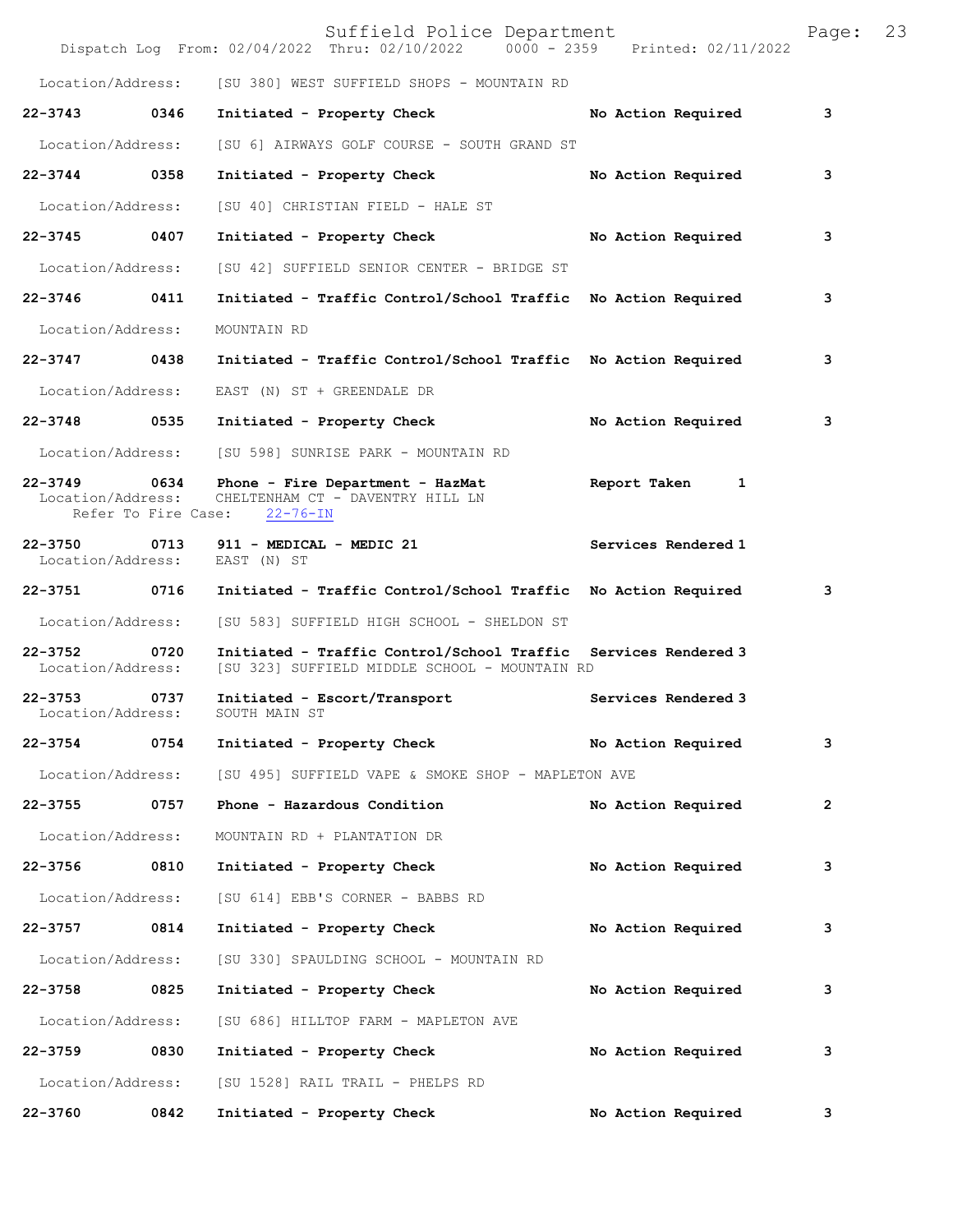|                                   |                   | Suffield Police Department<br>Dispatch Log From: 02/04/2022 Thru: 02/10/2022 0000 - 2359 Printed: 02/11/2022           |                               | Page: | 24 |
|-----------------------------------|-------------------|------------------------------------------------------------------------------------------------------------------------|-------------------------------|-------|----|
|                                   | Location/Address: | [SU 332] SUFFIELD SPORTSMAN ASSOC. - PHELPS RD                                                                         |                               |       |    |
| 22-3761 0854                      |                   | Initiated - Property Check                                                                                             | No Action Required            | 3     |    |
| Location/Address:                 |                   | [SU 323] SUFFIELD MIDDLE SCHOOL - MOUNTAIN RD                                                                          |                               |       |    |
| 22-3762 0855                      |                   | Initiated - Property Check                                                                                             | No Action Required            | з     |    |
| Location/Address:                 |                   | [SU 380] WEST SUFFIELD SHOPS - MOUNTAIN RD                                                                             |                               |       |    |
| 22-3764 0858<br>Location/Address: |                   | Initiated - Animal Complaint <b>Example 2</b> Services Rendered 3<br>[SU 550] SUFFIELD POLICE DEPARTMENT - MOUNTAIN RD |                               |       |    |
| 22-3763 0859<br>Location/Address: |                   | Initiated - FINGERPRINTS<br>MOUNTAIN RD                                                                                | Services Rendered 3           |       |    |
| 22-3765 0900                      |                   | Initiated - Property Check                                                                                             | No Action Required            | з     |    |
|                                   | Location/Address: | [SU 687] CANAL ROAD BOAT LAUNCH - CANAL RD                                                                             |                               |       |    |
| 22-3766 0905<br>Location/Address: |                   | Initiated - General Information<br>[SU 550] SUFFIELD POLICE DEPARTMENT - MOUNTAIN RD                                   | Services Rendered 3           |       |    |
| 22-3767                           | 0906              | Initiated - Property Check                                                                                             | No Action Required            | 3     |    |
| Location/Address:                 |                   | BENNETT RD                                                                                                             |                               |       |    |
| 22-3768 0913<br>Location/Address: |                   | Phone - Animal Complaint<br>CATHERINE LN                                                                               | Services Rendered 3           |       |    |
| 22-3769 0920                      |                   | Initiated - Property Check                                                                                             | No Action Required            | з     |    |
| Location/Address:                 |                   | FIRESTONE DR                                                                                                           |                               |       |    |
| 22-3770 0948                      |                   | 911 - MEDICAL - MEDIC 21                                                                                               | Transported to Hospital       | 1     |    |
| Location/Address:                 |                   | [SU 1341] WALLY BALDYGA RESIDENCE - MOUNTAIN RD                                                                        |                               |       |    |
| 22-3771 1018<br>Location/Address: |                   | Other - Animal Complaint<br>FOURTH ST                                                                                  | Services Rendered 3           |       |    |
| 22-3772<br>Location/Address:      | 1019              | Other - Animal Complaint<br>NORTH GRAND ST                                                                             | Ticket Issued 3               |       |    |
| 22-3773                           | 1019              | Initiated - Property Check                                                                                             | No Action Required            | з     |    |
|                                   | Location/Address: | FFYLER PL                                                                                                              |                               |       |    |
| 22-3774                           | 1043              | 911 - MEDICAL - MEDIC 22                                                                                               | Transported to Hospital       | 1     |    |
|                                   | Location/Address: | EAST (N) ST                                                                                                            |                               |       |    |
| 22-3775<br>Location/Address:      | 1056              | Initiated - Follow Up<br>[SU 1552] PRELI RESIDENCE - EAST (N) ST                                                       | Services Rendered 3           |       |    |
| $22 - 3777$<br>Location/Address:  | 1127              | Phone - Burglar Alarm/Silent<br>FAIRHILL LN                                                                            | False Alarm<br>$\overline{2}$ |       |    |
| 22-3778                           | 1200              | Initiated - Property Check                                                                                             | No Action Required            | з     |    |
| Location/Address:                 |                   | NORTH ST                                                                                                               |                               |       |    |
| 22-3779                           | 1204              | Initiated - Community Policing Contact                                                                                 | No Action Required            | з     |    |
|                                   | Location/Address: | [SU 334] SUFFIELD VILLAGE SHOPPING CENTER - BRIDGE ST                                                                  |                               |       |    |
| 22-3780                           | 1221              | Initiated - Property Check                                                                                             | No Action Required            | з     |    |
| Location/Address:                 |                   | [SU 583] SUFFIELD HIGH SCHOOL - SHELDON ST                                                                             |                               |       |    |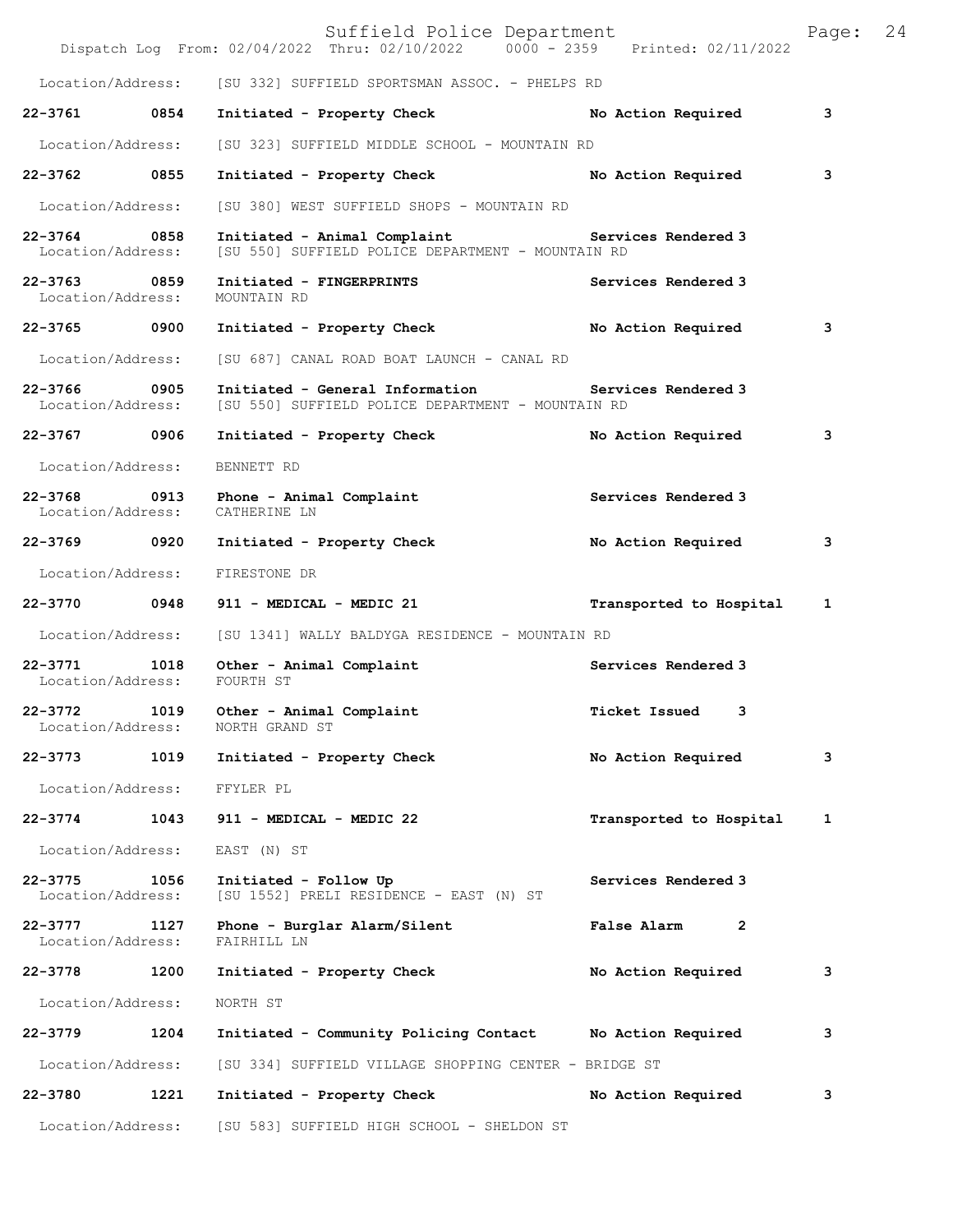| 22-3786 1302                      |      | Initiated - Property Check                                                                                      | No Action Required  | 3            |
|-----------------------------------|------|-----------------------------------------------------------------------------------------------------------------|---------------------|--------------|
| Location/Address:                 |      | [SU 1528] RAIL TRAIL - PHELPS RD                                                                                |                     |              |
| 22-3785 1303                      |      | Initiated - Community Policing Contact                                                                          | No Action Required  | 3            |
| Location/Address:                 |      | [SU 583] SUFFIELD HIGH SCHOOL - SHELDON ST                                                                      |                     |              |
| 22-3788 1303                      |      | Initiated - Directed Patrol                                                                                     | No Action Required  | 3            |
| Location/Address:                 |      | COPPER HILL RD                                                                                                  |                     |              |
| 22-3790 1319<br>Location/Address: |      | Initiated - FINGERPRINTS<br>MOUNTAIN RD                                                                         | Services Rendered 3 |              |
| 22-3791 1343<br>Location/Address: |      | Initiated - General Information<br>MOUNTAIN RD                                                                  | Services Rendered 3 |              |
| 22-3792 1344                      |      | Initiated - Property Check No Action Required                                                                   |                     | 3            |
| Location/Address:                 |      | [SU 495] SUFFIELD VAPE & SMOKE SHOP - MAPLETON AVE                                                              |                     |              |
| 22-3793 1347<br>Location/Address: |      | Walk-In - Animal Complaint<br>[SU 561] BRUCE PARK - MOUNTAIN RD                                                 | Gone Upon Arrival 3 |              |
| 22-3794 1354<br>Location/Address: |      | Initiated - Traffic Control/School Traffic<br>[SU 583] SUFFIELD HIGH SCHOOL - SHELDON ST                        | Services Rendered 3 |              |
| 22-3795 1406<br>Location/Address: |      | Initiated - Animal Complaint<br>NORTH STONE ST                                                                  | Verbal Warning 3    |              |
| 22-3796 1413                      |      | Phone - Disorderly Group                                                                                        | No Action Required  | $\mathbf{1}$ |
| Location/Address:                 |      | [SU 346] ZIELINSKI, SCOTT & LAURIE - BRIDGE ST                                                                  |                     |              |
| 22-3797 1420<br>Location/Address: |      | Initiated - Traffic Control/School Traffic Services Rendered 3<br>[SU 323] SUFFIELD MIDDLE SCHOOL - MOUNTAIN RD |                     |              |
| 22-3798 1422<br>Location/Address: |      | Initiated - Animal Complaint<br>THOMPSONVILLE RD                                                                | Services Rendered 3 |              |
| 22-3800 1452                      |      | Initiated - General Information<br>Location/Address: [SU 848] C&S - HARVEY LN                                   | Services Rendered 3 |              |
| 22-3801<br>Location/Address:      | 1519 | 911 - DUI/Erratic Operation<br>NORTH MAIN ST                                                                    | Gone Upon Arrival 2 |              |
| 22-3802<br>Location/Address:      | 1532 | Initiated - Animal Complaint<br>[SU 1444] RIVER VALLEY ANIMAL CENTER - SOUTH ST                                 | Services Rendered 3 |              |
| $22 - 3803$                       | 1533 | Initiated - Property Check                                                                                      | No Action Required  | 3            |
| Location/Address:                 |      | [SU 495] SUFFIELD VAPE & SMOKE SHOP - MAPLETON AVE                                                              |                     |              |
| 22-3804<br>Location/Address:      | 1536 | Phone - Lost/Found Property<br>[SU 102] UNITED BANK/PEOPLE'S - MOUNTAIN RD                                      | Services Rendered 3 |              |
| 22-3805 1551                      |      | Initiated - Follow Up                                                                                           | No Action Required  | 3            |
| Location/Address:                 |      | [SU 346] ZIELINSKI, SCOTT & LAURIE - BRIDGE ST                                                                  |                     |              |
| 22-3807                           | 1632 | Initiated - Traffic Control/School Traffic No Action Required                                                   |                     | 3            |
| Location/Address:                 |      | SOUTH STONE ST                                                                                                  |                     |              |
| 22-3808<br>Location/Address:      | 1636 | Initiated - Motor Vehicle Violation<br>400 BLOCK - SOUTH STONE ST                                               | Verbal Warning<br>3 |              |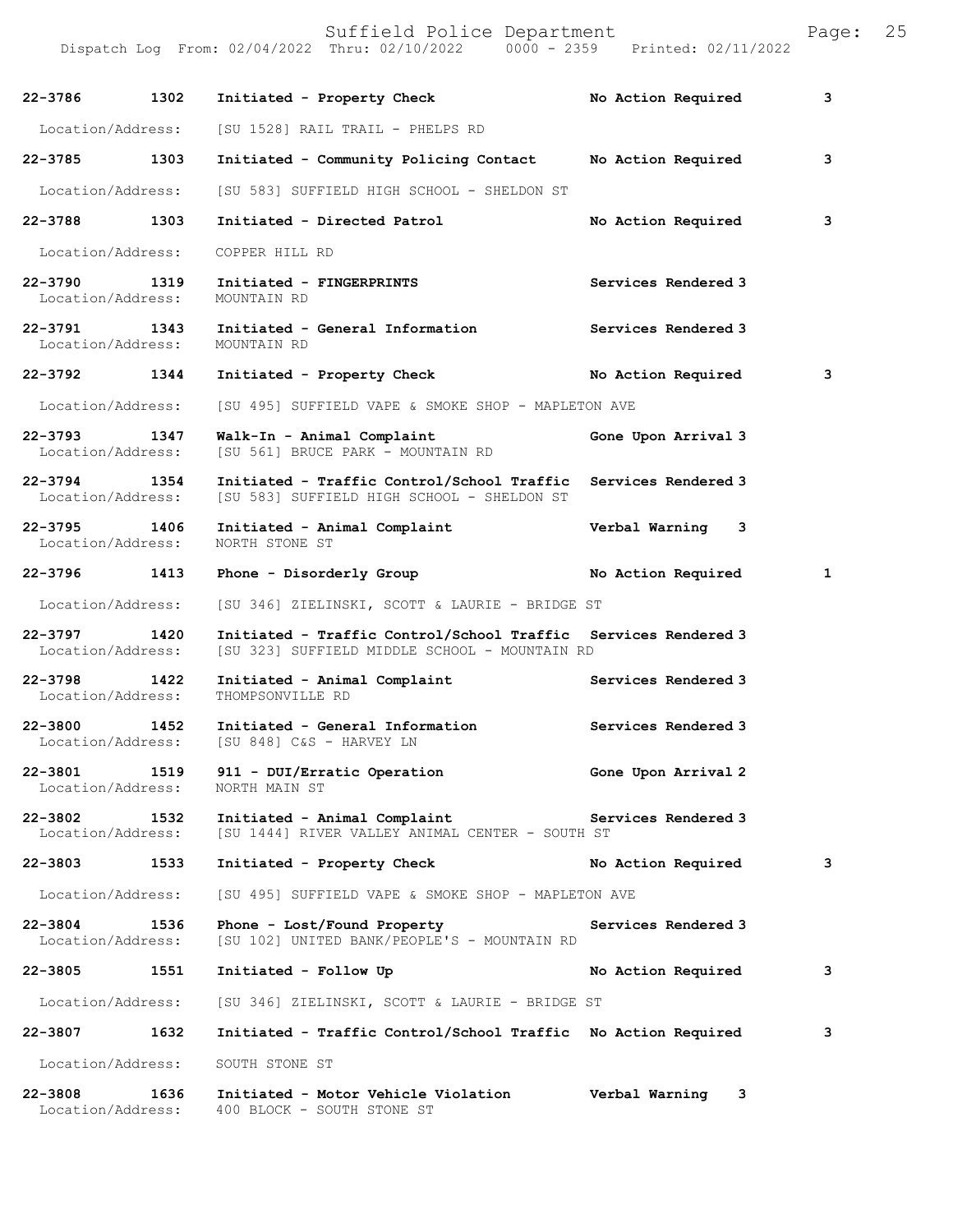|                             | Dispatch Log From: 02/04/2022 Thru: 02/10/2022   0000 - 2359   Printed: 02/11/2022                                                                        |                |                         |
|-----------------------------|-----------------------------------------------------------------------------------------------------------------------------------------------------------|----------------|-------------------------|
|                             | 22-3809 1640 Phone - General Information No Action Required                                                                                               |                | $\overline{\mathbf{3}}$ |
| Location/Address: NORTH ST  |                                                                                                                                                           |                |                         |
|                             | 22-3810 1640 Initiated - Follow Up 1640 Report Taken 3<br>Location/Address: [SU 346] ZIELINSKI, SCOTT & LAURIE - BRIDGE ST<br>Refer To Incident: 22-77-OF |                |                         |
|                             | 22-3811 1643 Phone - Hazardous Condition 1997 No Action Required                                                                                          |                | $\overline{2}$          |
|                             | Location/Address: THRALL AVE + EAST (N) ST                                                                                                                |                |                         |
|                             | 22-3812 1643 Initiated - Motor Vehicle Violation Verbal Warning 3<br>Location/Address: 200 BLOCK - SOUTH STONE ST                                         |                |                         |
|                             | 22-3813 1653 Initiated - Motor Vehicle Violation Verbal Warning 3<br>Location/Address: 500 BLOCK - SOUTH STONE ST                                         |                |                         |
|                             | 22-3814 1706 Initiated - Larceny<br>Location/Address: [SU 346] ZIELINSKI, SCOTT & LAURIE - BRIDGE ST<br>Refer To Incident: 22-78-OF                       | $\overline{2}$ |                         |
|                             | 22-3815 1707 Initiated - Motor Vehicle Violation Verbal Warning 3<br>Location/Address: SOUTH STONE ST + SHELDON ST                                        |                |                         |
| Location/Address: AUSTIN ST | 22-3816 2158 Phone - Animal Complaint Commercial Services Rendered 3                                                                                      |                |                         |
|                             | 22-3817 2212 Initiated - Property Check No Action Required                                                                                                |                | 3                       |
|                             | Location/Address: [SU 115] FOOD BAG (AMG RETAIL LLC #519) - MOUNTAIN RD                                                                                   |                |                         |
|                             | 22-3818 2218 Initiated - Motor Vehicle Violation Marrest(s) Made 3<br>Location/Address: MAPLETON AVE<br>Refer To Arrest: 22-12-AR                         |                |                         |

## **For Date: 02/10/2022 - Thursday**

| 22-3819                           | 0001 | Initiated - Property Check                                     | No Action Required  | 3 |
|-----------------------------------|------|----------------------------------------------------------------|---------------------|---|
| Location/Address:                 |      | [SU 598] SUNRISE PARK - MOUNTAIN RD                            |                     |   |
| $22 - 3820$<br>Location/Address:  | 0017 | Initiated - Motor Vehicle Violation<br>SOUTH ST + PERIMETER RD | Verbal Warning<br>3 |   |
| 22-3821                           | 0027 | Initiated - Property Check                                     | No Action Required  | 3 |
| Location/Address:                 |      | ISU 12411 M & J BUS INC - SOUTH ST                             |                     |   |
| $22 - 3822$                       | 0034 | Initiated - Property Check                                     | No Action Required  | 3 |
| Location/Address:                 |      | ISU 161 BAKER'S NURSERY - MOUNTAIN RD                          |                     |   |
| 22-3823                           | 0036 | Initiated - Property Check                                     | No Action Required  | 3 |
| Location/Address:                 |      | HICKORY ST                                                     |                     |   |
| 22-3824                           | 0039 | Initiated - Property Check                                     | No Action Required  | 3 |
| Location/Address:                 |      | [SU 495] SUFFIELD VAPE & SMOKE SHOP - MAPLETON AVE             |                     |   |
| 22-3825                           | 0054 | Initiated - Property Check                                     | No Action Required  | 3 |
| Location/Address:                 |      | [SU 614] EBB'S CORNER - BABBS RD                               |                     |   |
| 22-3826 0104<br>Location/Address: |      | Phone - Animal Complaint<br>MOUNTAIN RD                        | Services Rendered 3 |   |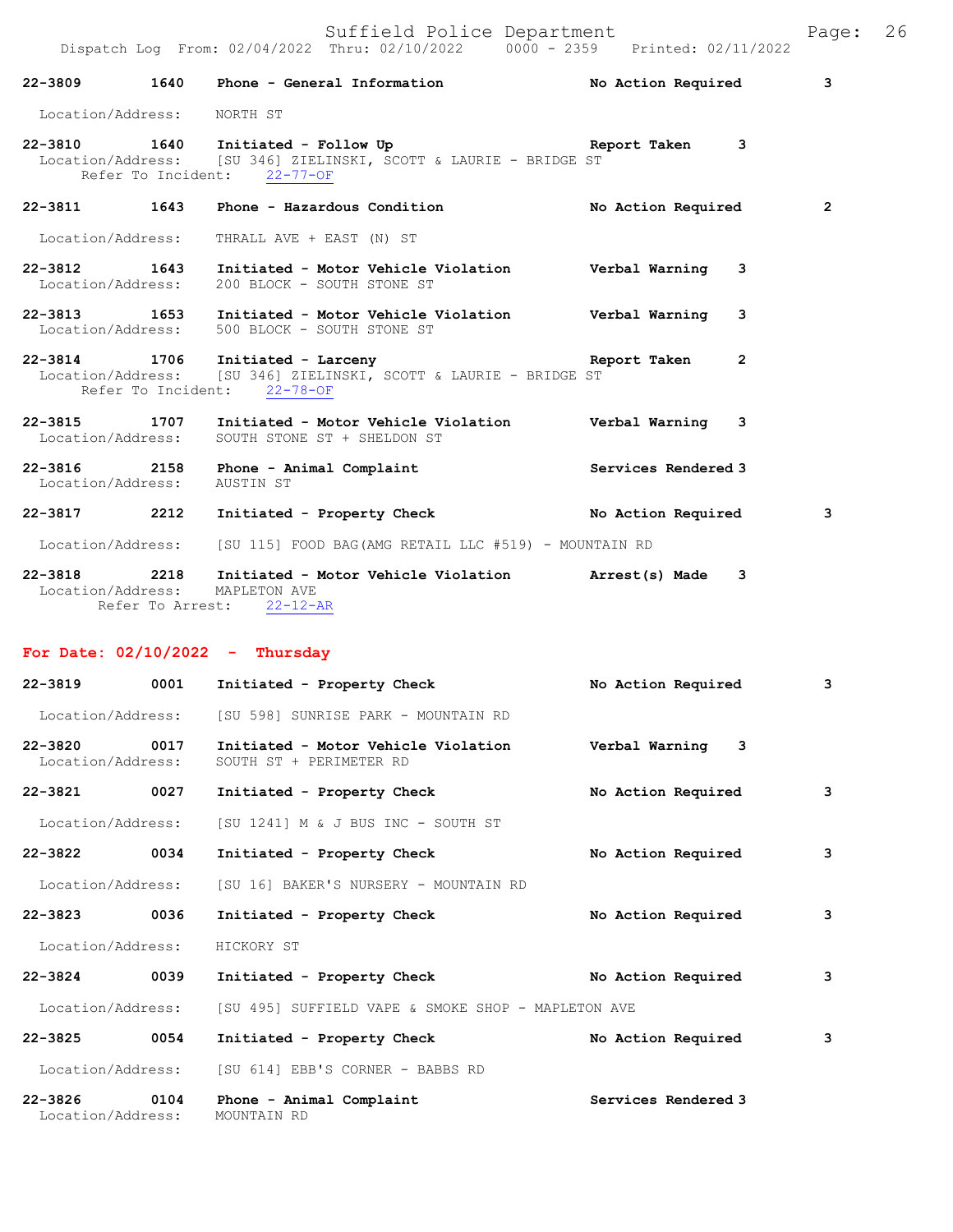|                                  |      | Suffield Police Department<br>Dispatch Log From: 02/04/2022 Thru: 02/10/2022 0000 - 2359 Printed: 02/11/2022 |                     | Page: | 27 |
|----------------------------------|------|--------------------------------------------------------------------------------------------------------------|---------------------|-------|----|
| 22-3827                          | 0111 | Initiated - Property Check No Action Required                                                                |                     | 3     |    |
| Location/Address:                |      | [SU 689] STATE LINE TURNAROUND - MOUNTAIN RD                                                                 |                     |       |    |
| 22-3828 0120                     |      | Initiated - Property Check                                                                                   | No Action Required  | 3     |    |
| Location/Address:                |      | [SU 140] GUYS AUTO SALES - MOUNTAIN RD                                                                       |                     |       |    |
| $22 - 3829$                      | 0129 | Initiated - Property Check                                                                                   | No Action Required  | 3     |    |
| Location/Address:                |      | $[SU 1241]$ M & J BUS INC - SOUTH ST                                                                         |                     |       |    |
| 22-3830 0132                     |      | Initiated - Property Check                                                                                   | No Action Required  | 3     |    |
| Location/Address:                |      | [SU 606] POULIN ENTERPRISES INC - SOUTH ST                                                                   |                     |       |    |
| 22-3831 0135                     |      | Initiated - Property Check                                                                                   | No Action Required  | 3     |    |
| Location/Address:                |      | [SU 333] SUFFIELD VETERINARY HOSPITAL - EAST (S) ST                                                          |                     |       |    |
| 22-3832 0137                     |      | Initiated - Property Check                                                                                   | No Action Required  | 3     |    |
| Location/Address:                |      | [SU 42] SUFFIELD SENIOR CENTER - BRIDGE ST                                                                   |                     |       |    |
| 22-3833 0140                     |      | Initiated - Property Check                                                                                   | No Action Required  | 3     |    |
| Location/Address:                |      | FFYLER PL                                                                                                    |                     |       |    |
| 22-3834 0145                     |      | Initiated - Property Check No Action Required                                                                |                     | 3     |    |
| Location/Address:                |      | [SU 613] MOUNTAIN RD MARKET PLACE - MOUNTAIN RD                                                              |                     |       |    |
| $22 - 3835$<br>Location/Address: | 0157 | Initiated - Suspicious Person<br>W OF SPAULDING - MOUNTAIN RD                                                | Services Rendered 2 |       |    |
| 22-3836 0201                     |      | Initiated - Property Check                                                                                   | No Action Required  | 3     |    |
| Location/Address:                |      | RATLEY RD                                                                                                    |                     |       |    |
| 22-3837 0212                     |      | Initiated - Property Check                                                                                   | No Action Required  | 3     |    |
| Location/Address:                |      | [SU 1239] LUCKY'S PUB - UCAR ST                                                                              |                     |       |    |
| 22-3838                          | 0213 | Initiated - Property Check                                                                                   | No Action Required  | 3     |    |
| Location/Address:                |      | [SU 380] WEST SUFFIELD SHOPS - MOUNTAIN RD                                                                   |                     |       |    |
| 22-3839 0223                     |      | Initiated - Property Check                                                                                   | No Action Required  | 3     |    |
| Location/Address:                |      | [SU 302] SHAMROCK CAFE - EAST (S) ST                                                                         |                     |       |    |
| $22 - 3840$                      | 0234 | Initiated - Property Check                                                                                   | No Action Required  | 3     |    |
| Location/Address:                |      | [SU 1191] WEST SUFFIELD AUTO & TYRES LLC - MOUNTAIN RD                                                       |                     |       |    |
| 22-3841                          | 0237 | Initiated - Property Check                                                                                   | No Action Required  | 3     |    |
| Location/Address:                |      | [SU 6] AIRWAYS GOLF COURSE - SOUTH GRAND ST                                                                  |                     |       |    |
| 22-3842 0241                     |      | Initiated - Property Check                                                                                   | No Action Required  | 3     |    |
| Location/Address:                |      | [SU 686] HILLTOP FARM - MAPLETON AVE                                                                         |                     |       |    |
| $22 - 3843$                      | 0250 | Initiated - Property Check No Action Required                                                                |                     | 3     |    |
| Location/Address:                |      | [SU 115] FOOD BAG (AMG RETAIL LLC #519) - MOUNTAIN RD                                                        |                     |       |    |
| $22 - 3844$                      | 0257 | Initiated - Property Check                                                                                   | No Action Required  | 3     |    |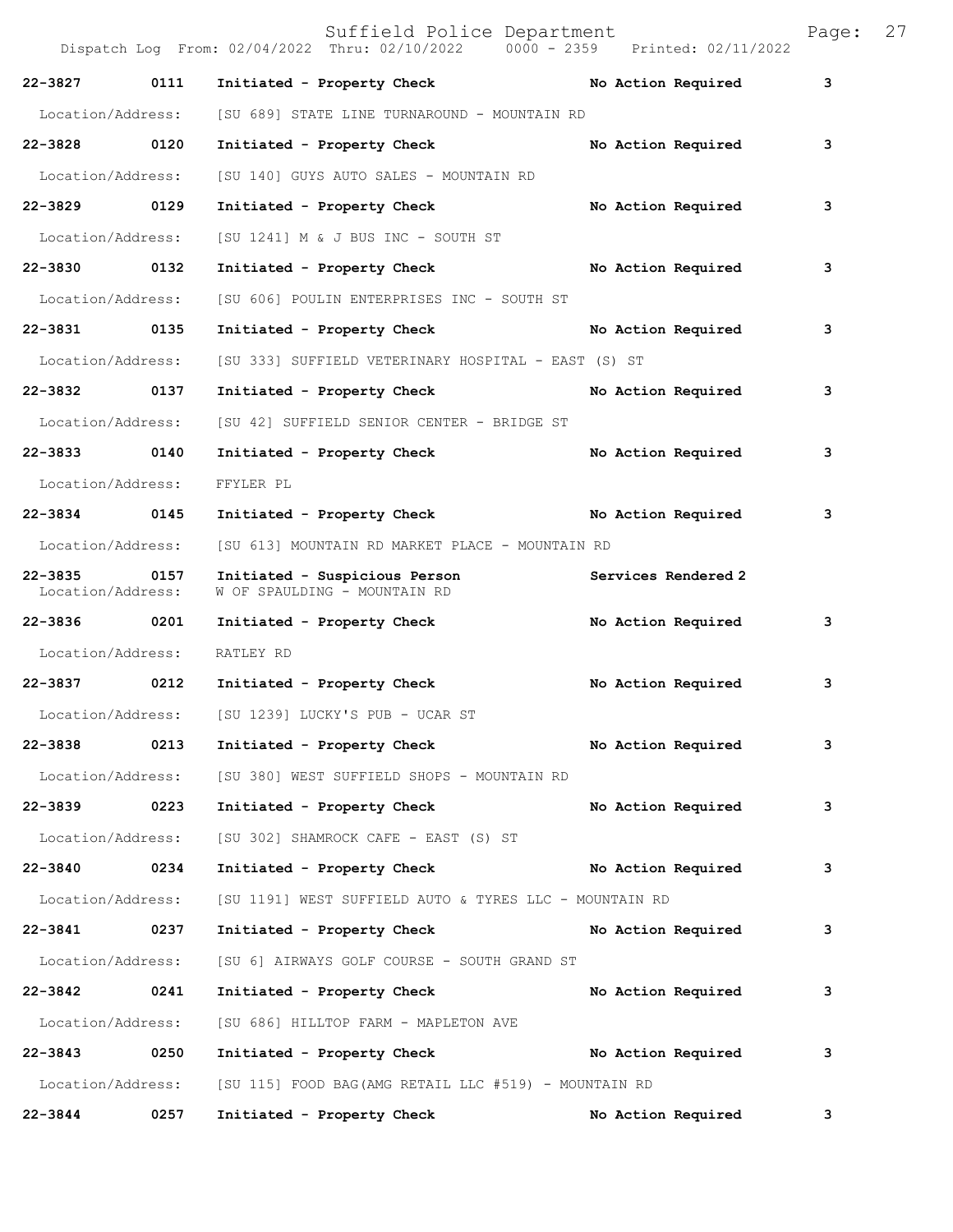|                                   |      | Suffield Police Department<br>Dispatch Log From: 02/04/2022 Thru: 02/10/2022 0000 - 2359 Printed: 02/11/2022    |                     | Page: | 28 |
|-----------------------------------|------|-----------------------------------------------------------------------------------------------------------------|---------------------|-------|----|
|                                   |      | Location/Address: [SU 554] SUFFIELD FIRE DEPARTMENT COMPANY 3 - COPPER HILL RD                                  |                     |       |    |
| 22-3845 0412                      |      | Initiated - Property Check                                                                                      | No Action Required  | 3     |    |
|                                   |      | Location/Address: [SU 518] US POSTAL SERVICE - MOUNTAIN RD                                                      |                     |       |    |
| 22-3846 0415                      |      | Initiated - Property Check No Action Required                                                                   |                     | 3     |    |
| Location/Address:                 |      | HILL ST                                                                                                         |                     |       |    |
| 22-3847 0429                      |      | Initiated - Property Check No Action Required                                                                   |                     | 3     |    |
| Location/Address:                 |      | [SU 33] SUFFIELD CORDIAL SHOPPE - MAPLETON AVE                                                                  |                     |       |    |
| 22-3848 0432                      |      | Initiated - Property Check No Action Required                                                                   |                     | 3     |    |
| Location/Address:                 |      | [SU 320] SUFFIELD COUNTRY CLUB - NORTH MAIN ST                                                                  |                     |       |    |
| 22-3849 0436                      |      | Initiated - Traffic Control/School Traffic No Action Required                                                   |                     | 3     |    |
| Location/Address:                 |      | MAPLETON AVE                                                                                                    |                     |       |    |
| 22-3850 0447                      |      | Initiated - Property Check                                                                                      | No Action Required  | з     |    |
| Location/Address:                 |      | [SU 40] CHRISTIAN FIELD - HALE ST                                                                               |                     |       |    |
| 22-3851 0453                      |      | Initiated - Property Check No Action Required                                                                   |                     | 3     |    |
| Location/Address:                 |      | [SU 583] SUFFIELD HIGH SCHOOL - SHELDON ST                                                                      |                     |       |    |
| 22-3852 0508                      |      | Initiated - Traffic Control/School Traffic No Action Required                                                   |                     | 3     |    |
| Location/Address:                 |      | SOUTH STONE ST                                                                                                  |                     |       |    |
| 22-3853 0536<br>Vicinity of:      |      | Initiated - Motor Vehicle Violation Marning Issued 3<br>SOUTH STONE ST                                          |                     |       |    |
| 22-3854 0634<br>Location/Address: |      | Initiated - Motor Vehicle Violation Verbal Warning 3<br>MOUNTAIN RD + PHELPS RD                                 |                     |       |    |
|                                   |      | 22-3855 0643 Phone - Animal Complaint                                                                           | No Action Required  | 3     |    |
| Location/Address:                 |      | BABBS RD                                                                                                        |                     |       |    |
| 22-3856<br>Location/Address:      | 0716 | Initiated - Traffic Control/School Traffic Services Rendered 3<br>[SU 323] SUFFIELD MIDDLE SCHOOL - MOUNTAIN RD |                     |       |    |
| 22-3858 0721<br>Location/Address: |      | Initiated - Traffic Control/School Traffic<br>[SU 583] SUFFIELD HIGH SCHOOL - SHELDON ST                        | Services Rendered 3 |       |    |
| 22-3857 0728                      |      | Initiated - Traffic Control/School Traffic No Action Required                                                   |                     | з     |    |
| Location/Address:                 |      | [SU 583] SUFFIELD HIGH SCHOOL - SHELDON ST                                                                      |                     |       |    |
| 22-3859                           | 0734 | Initiated - Property Check                                                                                      | No Action Required  | 3     |    |
| Location/Address:                 |      | [SU 495] SUFFIELD VAPE & SMOKE SHOP - MAPLETON AVE                                                              |                     |       |    |
| 22-3860 0735                      |      | Initiated - Property Check                                                                                      | No Action Required  | з     |    |
| Location/Address:                 |      | [SU 614] EBB'S CORNER - BABBS RD                                                                                |                     |       |    |
| 22-3861 0742                      |      | Initiated - Property Check                                                                                      | No Action Required  | 3     |    |
| Location/Address:                 |      | [SU 323] SUFFIELD MIDDLE SCHOOL - MOUNTAIN RD                                                                   |                     |       |    |
| 22-3862                           | 0742 | Initiated - Property Check                                                                                      | No Action Required  | з     |    |
|                                   |      | Location/Address: [SU 1528] RAIL TRAIL - PHELPS RD                                                              |                     |       |    |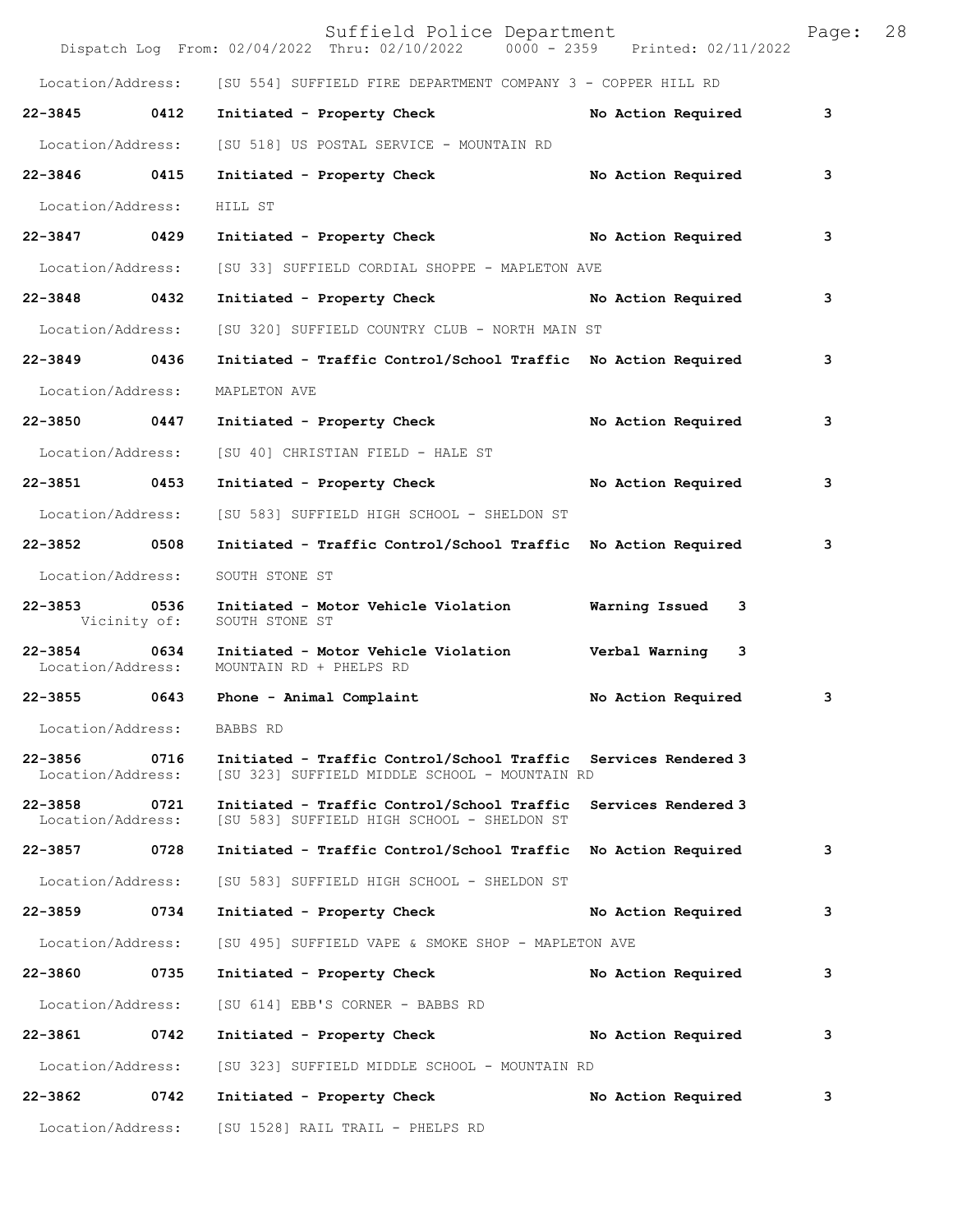Suffield Police Department Page: 29 Dispatch Log From: 02/04/2022 Thru: 02/10/2022 0000 - 2359 Printed: 02/11/2022 **22-3863 0750 Initiated - Property Check No Action Required 3** Location/Address: [SU 332] SUFFIELD SPORTSMAN ASSOC. - PHELPS RD **22-3864 0750 Phone - Welfare Check Services Rendered 3**  Location/Address: [SU 1420] DELEON RESIDENCE - THIRD ST **22-3865 0800 Phone - Suspicious Vehicle No Action Required 2** Location/Address: [SU 551] SUFFIELD FIRE DEPARTMENT COMPANY 1 - MOUNTAIN RD **22-3866 0821 911 - MEDICAL - MEDIC 21 Transported to Hospital 1** Location/Address: [SU 546] MAC DOUGAL CORRECTIONAL CENTER - EAST (S) ST 22-3867 0854 Phone - Animal Complaint **1200 Services Rendered 3**  Location/Address: MOUNTAIN RD **22-3868 0901 Initiated - Follow Up Report Taken 3**  Location/Address: [SU 1420] DELEON RESIDENCE - THIRD ST Refer To Incident: 22-79-OF **22-3869 0908 Initiated - Property Check No Action Required 3** Location/Address: [SU 686] HILLTOP FARM - MAPLETON AVE **22-3870 0925 Initiated - Animal Complaint Services Rendered 3**  Location/Address: [SU 550] SUFFIELD POLICE DEPARTMENT - MOUNTAIN RD **22-3872 1002 Initiated - Welfare Check No Action Required 3** Location/Address: NORTH STONE ST **22-3873 1018 Phone - Fire Department - Box Alarm Report Taken 1**  Location/Address: [SU 427] SUFFIELD BY THE RIVER - CANAL RD<br>Refer To Fire Case: 22-77-IN Refer To Fire Case: **22-3874 1019 Initiated - Community Policing Contact No Action Required 3** Location/Address: [SU 380] WEST SUFFIELD SHOPS - MOUNTAIN RD **22-3875 1023 Initiated - Property Check No Action Required 3** Location/Address: [SU 1511] DOANE'S ACCENT AUTO - EAST (S) ST **22-3876 1038 Other - General Information Services Rendered 3**<br>Location/Address: [SU 322] MCALISTER INTERMEDIATE SCHOOL - MOUNTAIN RD [SU 322] MCALISTER INTERMEDIATE SCHOOL - MOUNTAIN RD **22-3877 1051 Initiated - Follow Up Services Rendered 3**  Location/Address: MOUNTAIN RD **22-3878 1114 Initiated - Animal Complaint Services Rendered 3**  Location/Address: **22-3880 1140 Initiated - Directed Patrol Services Rendered 3**  Location/Address: **22-3879 1146 911 - MEDICAL - MEDIC 21 Transported to Hospital 1** Location/Address: QUAIL RUN RD Refer To Fire Case: 22-78-IN **22-3881 1242 Initiated - Community Policing Contact Services Rendered 3**  [SU 119] FRANCESCO'S RESTAURANT - MOUNTAIN RD **22-3882 1255 Initiated - Community Policing Contact No Action Required 3** Location/Address: [SU 583] SUFFIELD HIGH SCHOOL - SHELDON ST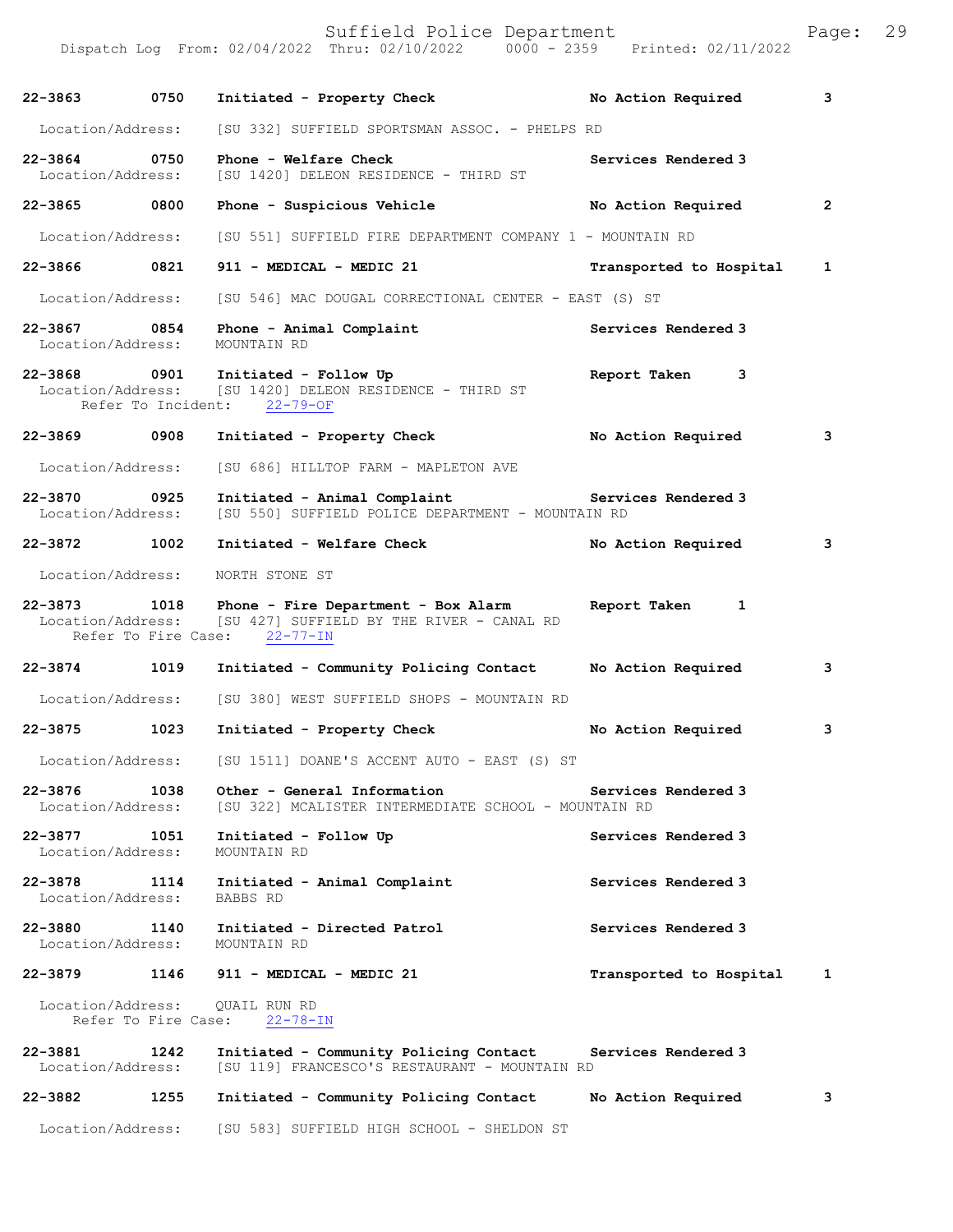|                                   |      | 22-3883 1318 Initiated - Animal Complaint<br>Location/Address: [SU 386] WOODLAWN CEMETARY - BRIDGE ST<br>Initiated - Animal Complaint | Services Rendered 3       |   |
|-----------------------------------|------|---------------------------------------------------------------------------------------------------------------------------------------|---------------------------|---|
| 22-3884 1330                      |      | Initiated - Follow Up                                                                                                                 | No Action Required        | 3 |
| Location/Address:                 |      | COPPER HILL RD                                                                                                                        |                           |   |
| 22-3885 1349                      |      | Initiated - Traffic Control/School Traffic<br>Location/Address: [SU 583] SUFFIELD HIGH SCHOOL - SHELDON ST                            | Services Rendered 3       |   |
| 22-3886 1356                      |      | Initiated - Traffic Control/School Traffic No Action Required                                                                         |                           | 3 |
|                                   |      | Location/Address: MAPLETON AVE                                                                                                        |                           |   |
| 22-3887 1420<br>Location/Address: |      | Initiated - Traffic Control/School Traffic Services Rendered 3<br>[SU 323] SUFFIELD MIDDLE SCHOOL - MOUNTAIN RD                       |                           |   |
| 22-3888 1438<br>Location/Address: |      | Initiated - Animal Complaint The Services Rendered 3<br>[SU 1444] RIVER VALLEY ANIMAL CENTER - SOUTH ST                               |                           |   |
| 22-3890 1457<br>Location/Address: |      | Phone - Suspicious Person<br>FIRST ST                                                                                                 | Gone Upon Arrival 2       |   |
| 22-3889 1458                      |      | Initiated - Community Policing Contact No Action Required                                                                             |                           | 3 |
| Location/Address:                 |      | [SU 330] SPAULDING SCHOOL - MOUNTAIN RD                                                                                               |                           |   |
| 22-3892 1516                      |      | Initiated - Follow Up                                                                                                                 | No Action Required        | 3 |
| Location/Address:                 |      | SUFFIELD POLICE DEPARTMENT - MOUNTAIN RD                                                                                              |                           |   |
| 22-3894 1544<br>Location/Address: |      | Initiated - Property Check<br>[SU 687] CANAL ROAD BOAT LAUNCH - CANAL RD                                                              | Services Rendered 3       |   |
| 22-3896 1640<br>Location/Address: |      | Initiated - Property Check<br>[SU 1506] STONEY BROOK PARK - REMINGTON ST                                                              | Services Rendered 3       |   |
| 22-3897 1724                      |      | Phone - General Information                                                                                                           | No Action Required        | 3 |
| Location/Address: RATLEY RD       |      |                                                                                                                                       |                           |   |
| 22-3898                           |      | 1807 Phone - General Information<br>Location/Address: [SU 346] ZIELINSKI, SCOTT & LAURIE - BRIDGE ST                                  | Services Rendered 3       |   |
| 22-3899                           | 1918 | 911 - MEDICAL - MEDIC 21                                                                                                              | Transported to Hospital 1 |   |
|                                   |      | Location/Address: [SU 546] MAC DOUGAL CORRECTIONAL CENTER - EAST (S) ST                                                               |                           |   |
| 22-3900<br>Location/Address:      | 2015 | Initiated - Motor Vehicle Violation Verbal Warning 3<br>BRIDGE ST                                                                     |                           |   |
| 22-3901 2118                      |      | Initiated - Community Policing Contact Mo Action Required                                                                             |                           | 3 |
|                                   |      | Location: 971 BRIDGE ST                                                                                                               |                           |   |
| 22-3902                           | 2139 | Initiated - Property Check                                                                                                            | No Action Required        | 3 |
| Location/Address:                 |      | FOOD BAG (AMG RETAIL LLC #519) - MOUNTAIN RD                                                                                          |                           |   |
| 22-3903 22-3903                   | 2142 | Initiated - Property Check                                                                                                            | No Action Required        | 3 |
| Location/Address:                 |      | [SU 380] WEST SUFFIELD SHOPS - MOUNTAIN RD                                                                                            |                           |   |
| 22-3904                           | 2207 | Initiated - Property Check                                                                                                            | No Action Required        | 3 |
|                                   |      | Location/Address: [SU 6] AIRWAYS GOLF COURSE - SOUTH GRAND ST                                                                         |                           |   |
| 22-3905                           | 2316 | 911 - MEDICAL - MEDIC 21                                                                                                              | Transported to Hospital 1 |   |